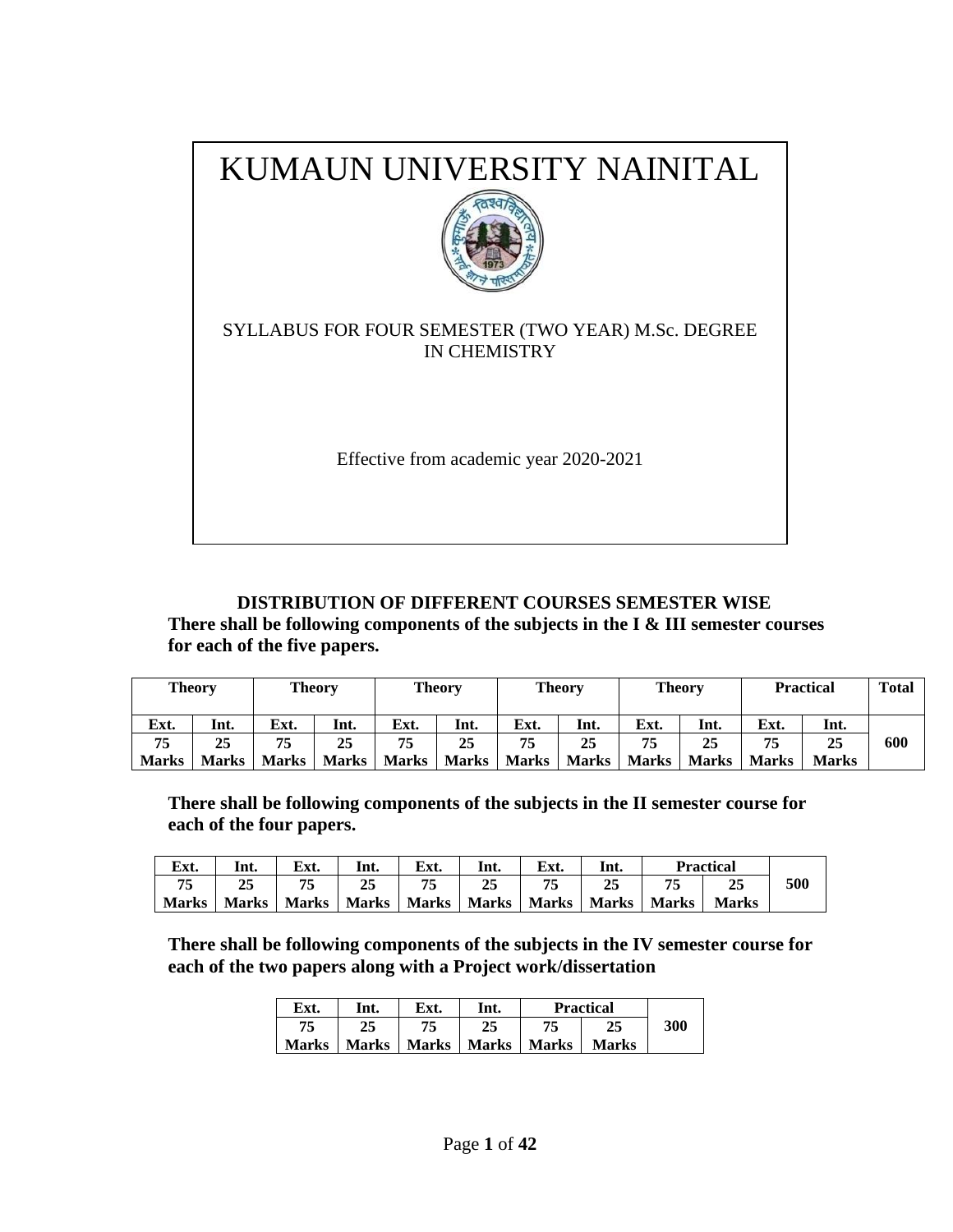## **Kumaun University, Nainital Department of Chemistry Course Contents M.Sc. (2 Year/four semester Course) Effective from the Academic Year 2020-2021**

| <b>Semester I</b> |                 |                                                     |
|-------------------|-----------------|-----------------------------------------------------|
| Paper I           | <b>CHPG 101</b> | Inorganic Chemistry -1                              |
| Paper II          | <b>CHPG 102</b> | Organic Chemistry - 1                               |
| Paper III         | <b>CHPG 103</b> | Physical Chemistry - 1                              |
| Paper IV          | <b>CHPG 104</b> | Group Theory and Instrumentation Chemistry-1        |
| Paper V           | <b>CHPG 105</b> | a. Biology for Chemist (for Mathematics student) -1 |
|                   |                 | b. Mathematics for Chemist (for Biology student) -1 |
| Practical         | CHPG 10P        | Inorganic/Organic Chemistry Practical $-1$          |

#### **Semester II**

| Paper I   | <b>CHPG 201</b> | Inorganic Chemistry -2                    |
|-----------|-----------------|-------------------------------------------|
| Paper II  | <b>CHPG 202</b> | Organic Chemistry - 2                     |
| Paper III | <b>CHPG 203</b> | Physical Chemistry - 2                    |
| Paper IV  | <b>CHPG 204</b> | Spectroscopic Techniques -1               |
| Practical | CHPG 20P        | Physical/Organic Chemistry Practical $-2$ |

#### **Semester III**

| Paper I   | <b>CHPG 301</b> | <b>Solid State Chemistry</b>                |
|-----------|-----------------|---------------------------------------------|
| Paper II  | <b>CHPG 302</b> | Spectroscopic Techniques-2                  |
| Paper III | <b>CHPG 303</b> | <b>Chemistry for Biological System</b>      |
| Paper IV  | <b>CHPG 304</b> | Inter Disciplinary Topics in Chemistry      |
| Paper V   | <b>CHPG 305</b> | <b>Photo Chemistry</b>                      |
| Practical | CHPG 30P        | Inorganic/Physical Chemistry Practical $-3$ |

#### **Semester IV**

| Two Papers | CHPG 40I | Elective two papers in Inorganic Chemistry group          |
|------------|----------|-----------------------------------------------------------|
| Two Papers |          | CHPG 400   Elective two papers in Organic Chemistry group |
| Two Papers | CHPG 40P | Elective two papers in Physical Chemistry group           |
| Practical  |          | CHPG 40L   Laboratory course/ Project work                |

**Note: In Semester IV, the candidate shall have to opt minimum of two elective papers of a particular specialization** *e.g***. Inorganic/Organic/Physical. The candidate shall not be allowed to opt papers from different specializations, i.e. two elective papers are to be taken positively from one specialization,** *e.g.* **one from Inorganic and one from organic shall not be allowed, similarly other combinations shall not be allowed. The candidate shall have to do a minimum of five lab experiments from the list of the experiments given in the syllabus. He/ She will have to do a Project. The topic of the project shall be allotted to him/her by the Project Supervisor. Marks shall not be awarded to the candidate on the Project work and instead of marks, Grade A, B, C or D shall be given after the assessment of the project. The submission of the project shall be mandatory for each candidate and he/she will have to submit the project/dissertation not later than the date of his/her practical examination.**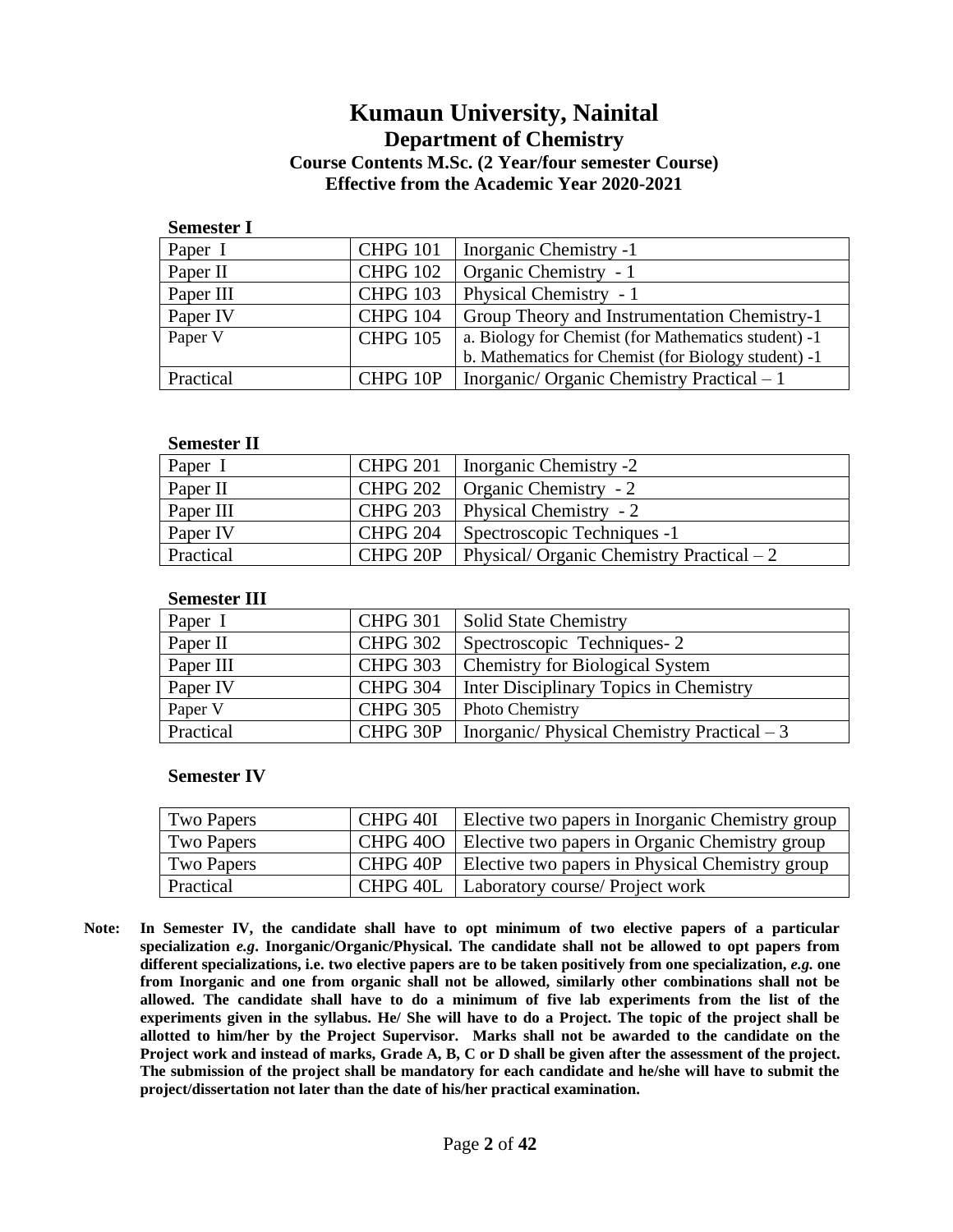## **Pattern of examination**

#### **A. Theory**

*Each theory paper shall be of 03 hours and will consist of two sections, A and B. Section A: (Short answers type with reasoning); 40% of the total marks (30 marks, seven questions of six marks each, any five have to be attempted). Section C: (Long answers type); 60 % of the total marks, (45 marks, all the three questions have to be attempted, internal choice will be given. Each question carries 15 marks).* 

#### **B. Internal assessment**

*For each theory paper, an internal assignment (in the form of class test and or assignments including classroom attendance) of 25 marks for each paper shall be conducted during each semester. The evaluated answer sheets/assignments have to be retained by the faculty member and the award list has to be submitted to the Head of the department/Principal of the College. The marks obtained have to be uploaded onto the University examination portal and the print out of the award list from portal have to be submitted to the Controller Examination.*

#### **C. Practical**

*The practical work of the students has to be evaluated periodically. The internal assessments (in the form of lab test, lab record, internal evaluation, assignment/home assignment and attendance) of total 25 marks for each semester shall be conducted during the semester. A minimum of 12 experiments covering all the kinds of exercises have to be conducted during a semester. In each semester, practical examination of 75 marks has to conducted by two examiners (External and internal) having duration of 8 hours. One copy of award list of the practical examination along with attendance has to be submitted to the Head of the Department/ Principal of the college. The marks obtained have to be uploaded onto the University examination portal and the print out of the award list from portal have to be submitted to the Controller Examination.* 

#### **D. Project work**

*The project work of students of semester IV shall be evaluated by the external examiner. Therefore, the compiled copy of the project has to be submitted to the department before the commencement of practical examination. The project shall be evaluated in terms of grade; A, B, C or D*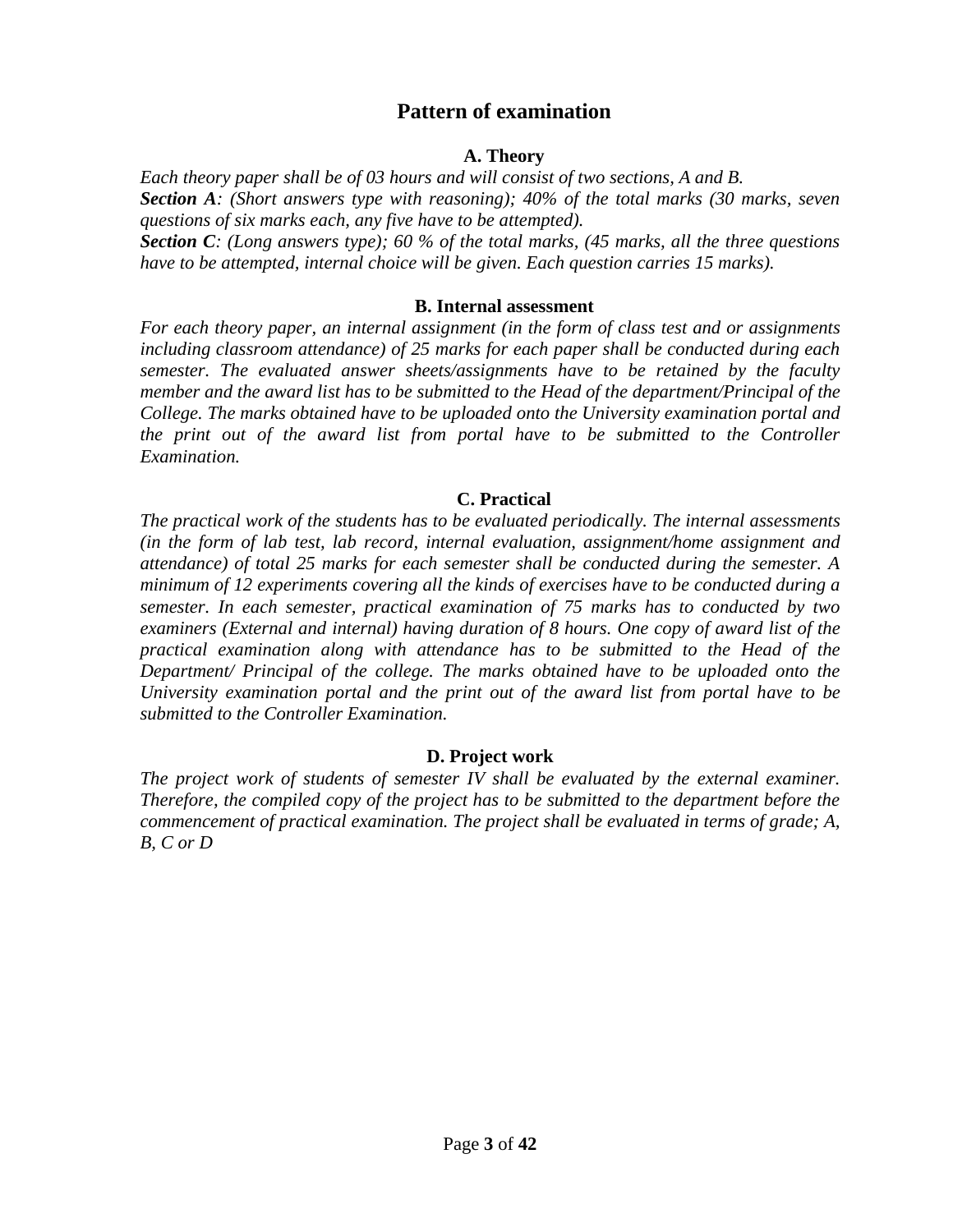## **SEMESTER I Paper I Inorganic Chemistry**

#### **9. Details of Course:**

| S.No.          | Contents                                                                                                                                                                                                         | Contact    |
|----------------|------------------------------------------------------------------------------------------------------------------------------------------------------------------------------------------------------------------|------------|
|                |                                                                                                                                                                                                                  | Hours/     |
|                |                                                                                                                                                                                                                  | Lecturer   |
| $\mathbf{1}$   | (a)Stereochemistry and Bonding in Main Group Compounds                                                                                                                                                           | 12         |
|                | Origin of VSEPR theory and its significance in main group                                                                                                                                                        | Lectures   |
|                | structural chemistry, structure of $SF_4$ , $SnCl_2$ , $TeF_5$ ; $BrF_3$ , $ICl_2$ ,                                                                                                                             |            |
|                | ICl <sub>4</sub> , OF <sub>2</sub> , OSF <sub>4</sub> , XeF <sub>6</sub> , SO <sub>2</sub> , NO <sub>2</sub> , NO <sub>2</sub> <sup>+</sup> NO <sub>2</sub> <sup>-</sup> , XeF <sub>2</sub> , XeO <sub>3</sub> , |            |
|                | $XeOF4$ , and IF <sub>7</sub> , $d\pi$ -p $\pi$ bonds, Isovalent hybridization, Drago                                                                                                                            |            |
|                | Rule, Bent rule, its application and energetics of hybridization,                                                                                                                                                |            |
|                | Walsh Diagram (AB <sub>2</sub> , AB <sub>3</sub> and AB <sub>4</sub> molecule), some simple                                                                                                                      |            |
|                | reactions of covalently bonded molecules.                                                                                                                                                                        |            |
|                | (b) Compounds of Boron, Carbon and Nitrogen with Metals:                                                                                                                                                         |            |
|                | Metal borides, carbides and nitrides: preparation, properties,                                                                                                                                                   |            |
|                | structures and application.                                                                                                                                                                                      |            |
|                |                                                                                                                                                                                                                  |            |
| $\overline{2}$ | Equilibria<br><b>Solution:</b><br>Metal-Ligand<br>$\mathbf{in}$<br>of<br>Concept                                                                                                                                 | 9 Lectures |
|                | thermodynamic and kinetic stabilities of metal complexes.                                                                                                                                                        |            |
|                | Stepwise and overall formation constants and their correlations,                                                                                                                                                 |            |
|                | trends in stepwise constants, factors affecting the stability of metal                                                                                                                                           |            |
|                | complexes with reference to the nature of metal ion and ligand,                                                                                                                                                  |            |
|                | chelate effect and its thermodynamic origin, determination of                                                                                                                                                    |            |
|                | binary formation constants by pH-metry and spectrophotometry                                                                                                                                                     |            |
| 3              | Metal $\pi$ -Acid Complexes: Metal<br>carbonyls:<br>structure<br>and                                                                                                                                             | 9 Lectures |
|                | bonding, vibrational spectra of metal carbonyls for bonding and                                                                                                                                                  |            |
|                | structural elucidations, important reactions of metal carbonyls;                                                                                                                                                 |            |
|                | preparation, bonding, structure and important reactions of                                                                                                                                                       |            |
|                | transition metal nitrosyls, complexes of dinitrogen, dioxygen and                                                                                                                                                |            |
|                | tertiary phosphine.                                                                                                                                                                                              |            |
| $\overline{4}$ | <b>Cluster Compounds:</b> Higher boranes, carboranes, metalloboranes                                                                                                                                             | 9 Lectures |
|                | and metallocarboranes. Metal carbonyl and metalhalide clusters.                                                                                                                                                  |            |
|                | Clusters with metal-metal multiple bonds.                                                                                                                                                                        |            |
| 5              | Polyoxometalates: Isopoly and heteropoly acids and salts (or                                                                                                                                                     | 9 Lectures |
|                | anions) with special reference to vanadium, molybdenum and                                                                                                                                                       |            |
|                | tungsten. Nomenclature, classification, preparation and structural                                                                                                                                               |            |
|                | aspects of poly acids and polyanions.                                                                                                                                                                            |            |

## **Books Recommended:**

i. F. A. Cotton, G. Wilkinson, C.A. Murillo and M. Bochmann, Advance Inorganic Chemistry, John Wiley & Sons , New York.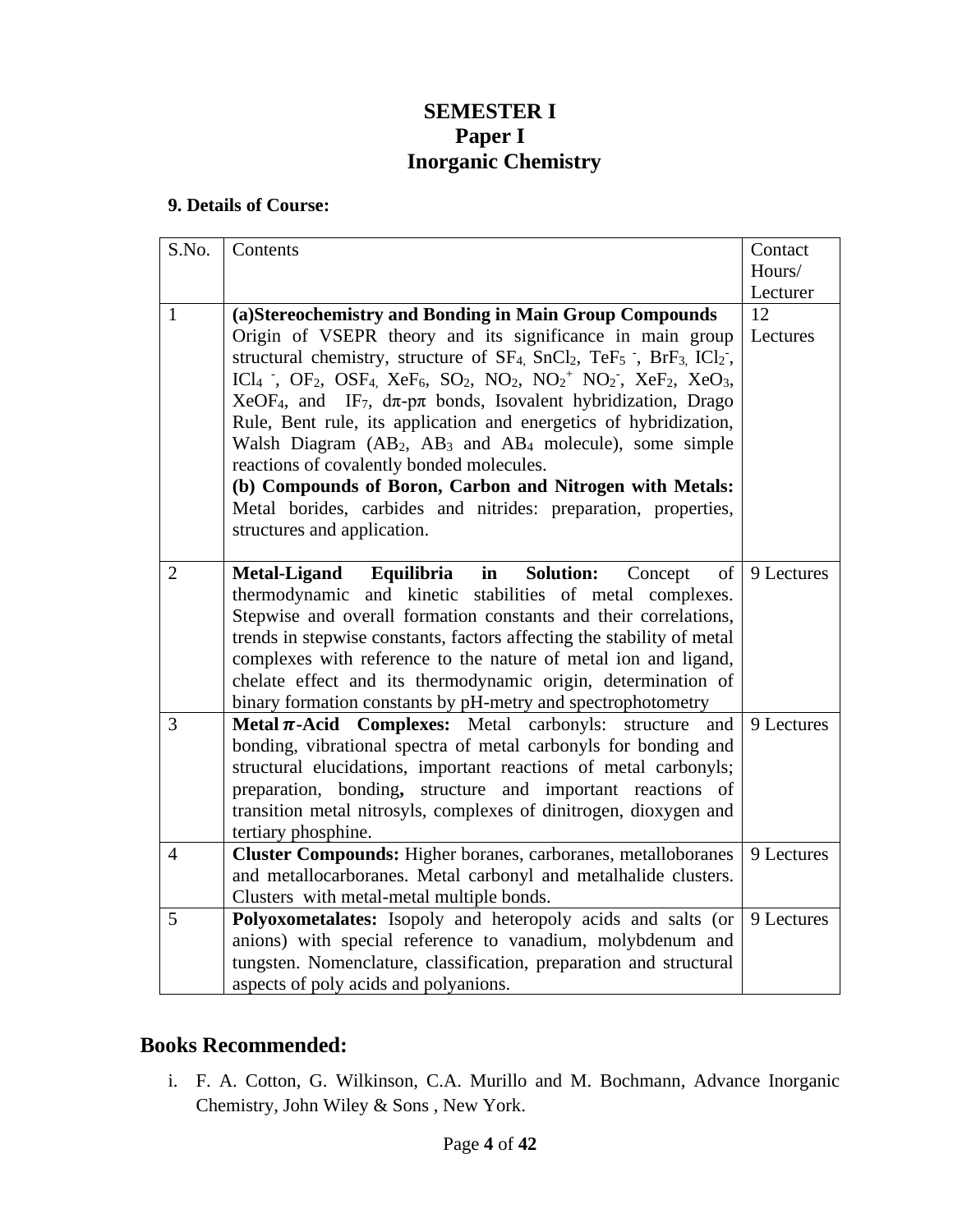- ii. J. D. Lee, Concise Inorganic Chemistry, Oxford University Press.
- iii. Atkins, Overton, Rourke, Weller and Armstrong, Inorganic Chemistry, Oxford University Press.
- iv. J. E. Huheey, E. A Keiter and R. L. Keiter, Inorganic Chemistry Principles of Structure and Reactivity, Pearson Education.
- v. W. W. Porterfield, Inorganic Chemistry: A Unified Approach, Elsevier.
- vi. G. Wulfsberg, Inorganic Chemistry, Viva Books.
- vii. G. L. Miessler and D. A. Tarr, Inorganic Chemistry, Pearson Education.

## **SEMESTER I Paper II Organic Chemistry**

| S.No.          | Contents                                                              | Contact    |
|----------------|-----------------------------------------------------------------------|------------|
|                |                                                                       | Hours/     |
|                |                                                                       | Lectures   |
| $\mathbf{1}$   | Nature of Bonding in Organic Molecules: Delocalized chemical          | 6 Lectures |
|                | conjugation,<br>bonding<br>conjugation,<br>cross<br>resonance,        |            |
|                | hyperconjugation, bonding in fullerenes, tautomerism. Aromatcity      |            |
|                | in benzenoid and non-benzenoid compounds, alternant and non-          |            |
|                | alternant hydrocarbons, Hückel's rule, energy level of $\pi$ -        |            |
|                | molecular orbitals, annulenes, antiaromaticity, v-aromaticity,        |            |
|                | homo-aromaticity, PMO approach. Bond weaker than covalent             |            |
|                | bond, addition compounds, crown ether complexes and cryptands,        |            |
|                | inclusion compounds, cyclodextrins, catenanes and rotaxanes.          |            |
| $\overline{2}$ | Stereochemistry: Molecular symmetry and chirality: symmetry           | 12         |
|                | operations and symmetry elements, point group classification and      | Lectures   |
|                | Stereoisomerism: Classification, racemic<br>symmetry number.          |            |
|                | modification, molecules with one, two or more chiral centers.         |            |
|                | Configuration, nomenclature, D, L, R, S and E, Z nomenclature.        |            |
|                | Axial and planar chirality and helicity ( $P \& M$ ); stereochemistry |            |
|                | and configurations of allenes, spiranes, alkylidene, cycloalkanes,    |            |
|                | adamantanes, catenanes, biphenyls (atropisomerism), bridged           |            |
|                | biphenyls, ansa compounds and cyclophanes.                            |            |
|                | Topicity and prostereoisomerism: Topicity of ligands and faces        |            |
|                | and their nomenclature, stereogenicity, cyclostereoisomerism;         |            |
|                | configurations, conformations and stability of cyclohexanes,          |            |
|                | (mono-, di- and tri-substituted), cyclohexenes, cyclohexanones,       |            |
|                | halocyclohexanones, decalines, decalols, decalones Assymetric         |            |
|                | induction; Cram's, Prelog's and Horeaus rules. Dynamic                |            |
|                | stereochemistry (cyclic and acyclic). Qualitative correlation         |            |
|                | between confirmation and reactivity- Curtin-Hammitt principle.        |            |
|                | Stereochemistry of compounds containing N, S and P.                   |            |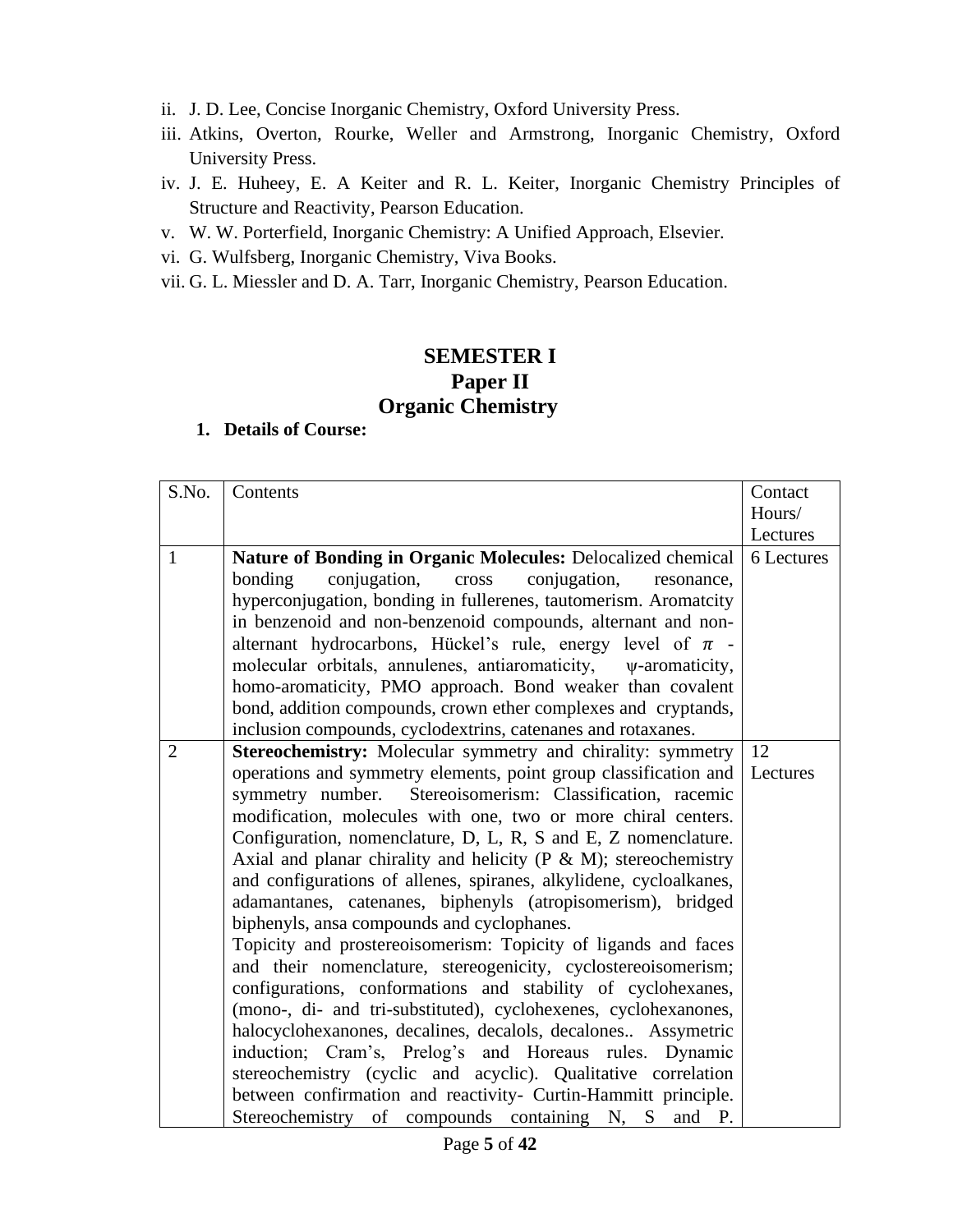|                | chirogenicity, pseudoasymmetryand stereogeniccentre.                                    |               |
|----------------|-----------------------------------------------------------------------------------------|---------------|
|                | Stereoselectivity, stereospecificity, regioselectivity<br>and                           |               |
|                | chemoselectivity. Enantiomeric and diasteriomeric excess.                               |               |
| 3              |                                                                                         | <sup>10</sup> |
|                | Pericyclic Reactions: Molecular orbital symmetry, Frontier                              |               |
|                | ethylene, 1,3-butadiene, 1,3,5-hexatriene<br>of<br>orbitals<br>and                      | Lectures      |
|                | allylsystem. Classification of pericyclic reactions. Woodward-                          |               |
|                | Hoffmann correlation diagrams. FMO and PMO approach.                                    |               |
|                | Electrocyclic reactions- conrotatory and disrotatory motions, 4n,                       |               |
|                | system. Cycloadditions- antarafacial<br>$4n+2$ and allyl<br>and                         |               |
|                | suprafacial additions, 4n and $4n+2$ systems, 2+2 addition of                           |               |
|                | ketenes, 1,3-dipolar cycloadditions and cheleotropic reactions.                         |               |
|                | Sigmatropic rearrangements- suprafacial and antarafacial shifts of                      |               |
|                | H, Sigmatropic shifts involving carbon moieties, 3,3- and 5,5                           |               |
|                | sigmatropic rearrangements. Claisen, Cope and Aza-Cope                                  |               |
|                | rearrangements. Fluxional tautomerism, Ene reaction.                                    |               |
| $\overline{4}$ | <b>Aliphatic Nucleophilic Substitution:</b> The $S_N^2$ , $S_N^1$ , mixed 6 Lectures    |               |
|                | $S_N^1$ and $S_N^2$ , $S_N^1$ and SET mechanisms. Nucleophilic substitution at          |               |
|                | an allylic, aliphatic trigonal and a vinylic carbon. Reactivity                         |               |
|                | effects of substrate structure, attacking nucleophile, leaving group                    |               |
|                | and reaction medium, phase transfer catalysis and ultrasound,                           |               |
|                | ambident nucleophile, regioselectivity. Neighbouring group                              |               |
|                | mechanism, neighbouring group participation by $\pi$ and $\sigma$ bonds,                |               |
|                | anchimeric assistance. Classical and nonclassical carbocations,                         |               |
|                | phenonium ions, norbornyl system.                                                       |               |
| 5              | <b>Aromatic NucleophilicSubstituion:</b> The $S_N$ Ar, $S_N$ <sup>1</sup> , benzyne and | 6 Lectures    |
|                | $S_N^1$ mechanism. Reactivity-effect of substrate structure leaving                     |               |
|                | group and attacking nucleophile. The Von-Richter, Sommelet-                             |               |
|                | Hauser and Smiles rearrangements.                                                       |               |
| 6              | Mechanism of Carbocation Rearrangement Reactions:                                       | 8 Lectures    |
|                | Pinacol-Pinacolone rearrangement, Wagner-Meerwein                                       |               |
|                | rearrangement, Benzilic<br>acid rearrangement,<br>Allylic                               |               |
|                | rearrangement, Hofman reaction, Schmidt reaction, Baeyer-                               |               |
|                | Villiger oxidation, Cumene-Hydroperoxide rearrangement, Curtius                         |               |
|                | Lossen<br>rearrangement,<br>Dakin<br>rearrangements,<br>reaction.                       |               |
|                | Application of NMR Spectroscopy in detection of carbocations                            |               |
|                |                                                                                         |               |

#### **BOOKS SUGGESTED:**

- i. Jerry March, Advanced Organic Chemistry Reactions, Mechanism and Structure, John Wiley.
- ii. R. T. Morrison and R. N. Boyd, Organic Chemistry, Prentice Hall.
- iii. C. K.Ingold, Structure and Mechanism in Organic Chemistry, Cornell University Press.
- iv. S. M. Mukherji and S. P. Singh, Reaction Mechanism in Organic Chemistry, Macmillan.
- v. D. Nasipuri, Stereochemistry of Organic Compounds, New Age International
- vi. P. S. Kalsi, Stereochemistry of Organic Compounds, New Age International.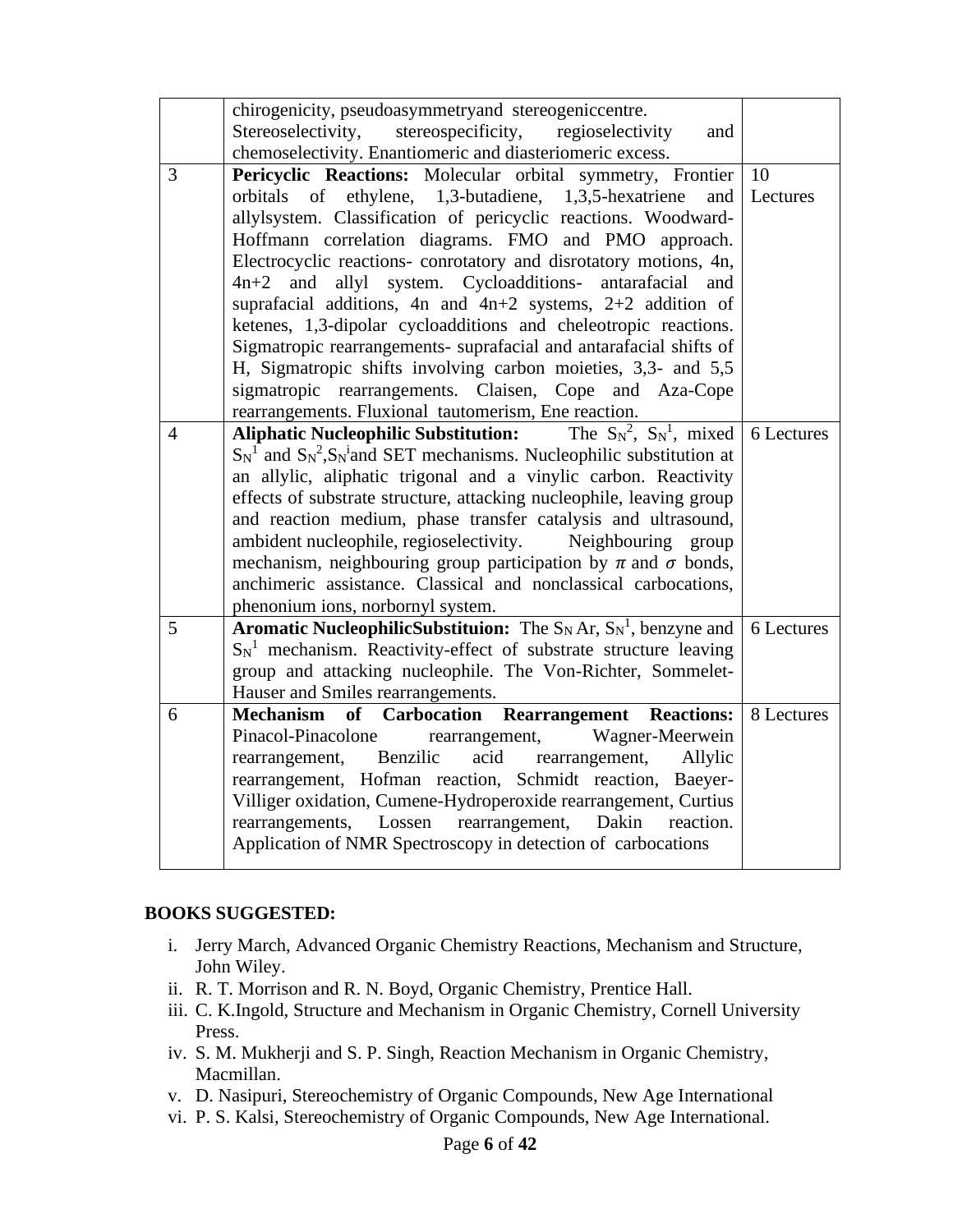- vii. S. M. Mukherjee, Pericyclic Reactions, Macmillan, India.
- viii. F. A. Carey and R. J.Sundberg, Advanced Organic Chemistry, Plenum.
- ix. Benjamin ,Modern Organic Reactions, HO House.
- x. Ernest L. Eliel and Samuel H. Wilen, Stereochemistry of Organic Compounds, Wiley India
- xi. Ernest L.Eliel, Stereochemistry of Carbon Compounds. Tata McGraw Hill.

## **SEMESTER I Paper III Physical Chemistry**

| S.No.          | Contents                                                               | Contact  |
|----------------|------------------------------------------------------------------------|----------|
|                |                                                                        | Hours/   |
|                |                                                                        | Lectures |
| $\mathbf{1}$   | Thermodynamics: Laws of thermodynamics: Fundamental                    | 24       |
|                | concepts, state and path dependent functions, determination of         | Lectures |
|                | work done, enthalpy change, and internal energy change in              |          |
|                | reversible and irreversible expansion and compression, entropy         |          |
|                | and its calculations, residual entropy, zero, first, second, third law |          |
|                | of thermodynamics and their applications. Nerst theorem,               |          |
|                | spontaneity, free energy and its calculation, properties of            |          |
|                | Helmholtz free energy and Gibb's free energy, thermodynamic            |          |
|                | equilibria and free energy functions, Clausius-Claypeyron              |          |
|                | equation, chemical potential and entropies.                            |          |
|                | Partial molar properties; partial molar free energy, partial molar     |          |
|                | volume and chemical potential and their significance, Gibbs-           |          |
|                | Duhem equation, methods of determination of partial molar              |          |
|                | quantities, Concept of fugacity and its determination, chemical        |          |
|                | potential and fugacity, thermodynamic functions of mixing.             |          |
|                | Non-ideal systems; Excess functions for non-ideal solutions,           |          |
|                | activity, activity coefficient, Debye-Hückel theory for activity       |          |
|                | coefficient of electrolytic solutions, determination of activity       |          |
|                | coefficients, ionic strength, application of phase rule to three       |          |
|                | component systems.                                                     |          |
| $\overline{2}$ | Chemical Dynamics: Third and general order reactions,                  | 24       |
|                | Experimental methods for kinetic studies, viz; conductometric,         | Lectures |
|                | potentiometric and spectrophotometeric methods, effect of              |          |
|                | temperature on rate of reaction, Arrhenius equation. Chemical          |          |
|                | molecular dynamics: Collision theory of reaction rates, steric         |          |
|                | factor, activated complex theory, comparison of collision and          |          |
|                | activated complex theories, ionic reactions, kinetic salt effects,     |          |
|                | steady state concept, kinetic and thermodynamic control of             |          |
|                | reactions. Kinetics of gaseous reactions on solid surface,             |          |
|                | unimolecular and bimolecular surface reactions, kinetics of            |          |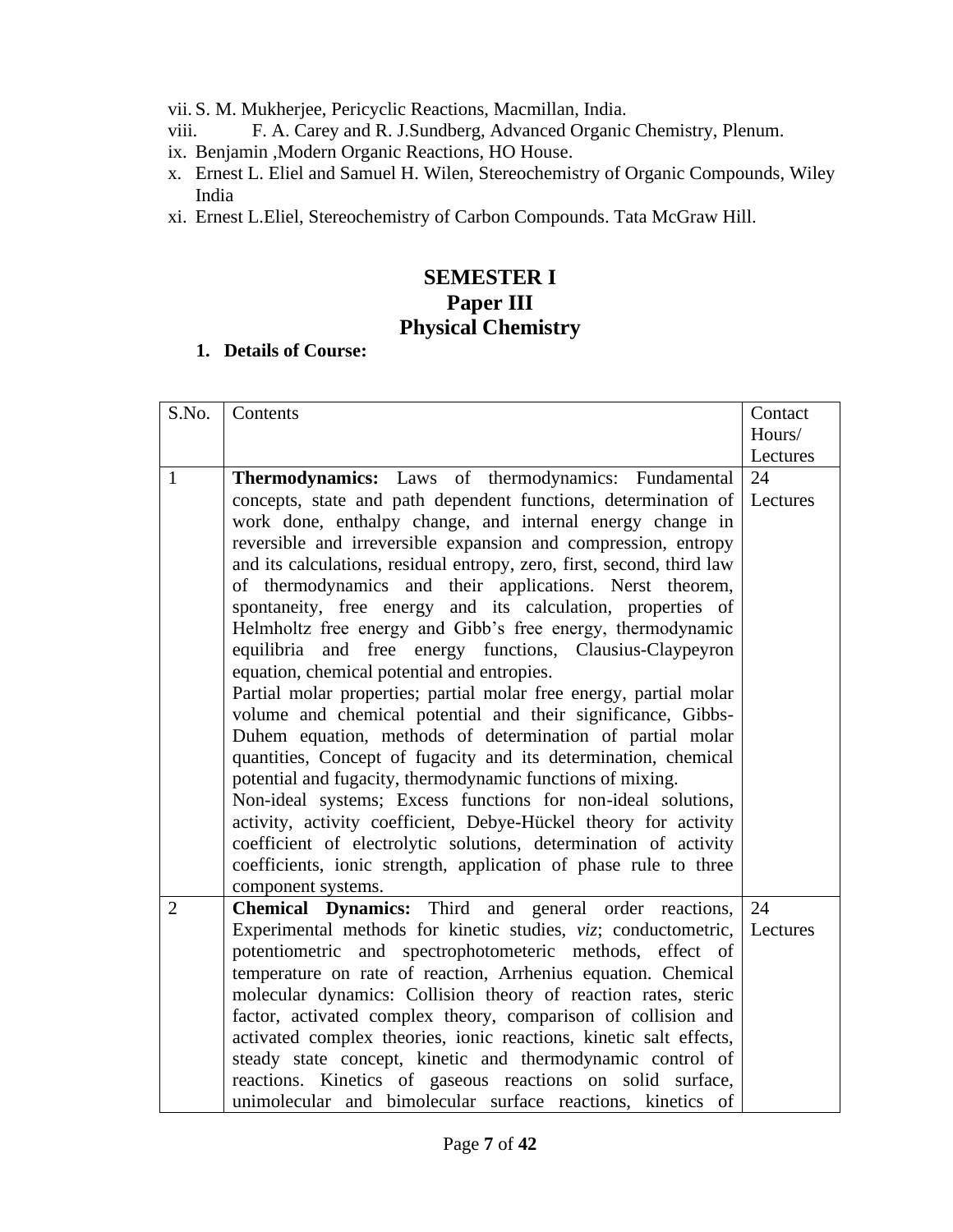| condensation and addition polymerization reactions, mechanism of |                                                                                                                     |  |  |  |  |  |  |  |
|------------------------------------------------------------------|---------------------------------------------------------------------------------------------------------------------|--|--|--|--|--|--|--|
|                                                                  |                                                                                                                     |  |  |  |  |  |  |  |
|                                                                  | $H_2-Br_2$ , $H_2-Cl_2$ reactions, decomposition of the following<br>compounds : acetaldehyde, ozone and $H_2O_2$ . |  |  |  |  |  |  |  |

## **Books Recommended:**

- i. B. R. Puri, L. R. Sharma and M. S. Pathnia, Physical Chemistry, Milestone Publisher & Distributors, New Delhi.
- ii. K. L. Kapoor, Physical Chemistry. Macmillan Publishers India Limited.
- iii. K. J. Laidler,Kinetics, Pearson Education India.

## **SEMESTER I**

## **Paper IV**

## **Group Theory and Instrumentation Chemistry**

| S.No.          | Contents                                                                       | Contact  |
|----------------|--------------------------------------------------------------------------------|----------|
|                |                                                                                | Hours/   |
|                |                                                                                | Lectures |
| $\mathbf{1}$   | Symmetry and Group Theory in Chemistry:<br>Symmetry                            | 16       |
|                | elements and symmetry operations, definitions of group and                     | Lectures |
|                | subgroup and their characteristics, relation between orders of and             |          |
|                | subgroup and their characteristics, relation between orders of a               |          |
|                | finite group and its subgroup. Conjugacy relation and classes of               |          |
|                | symmetry operations, point symmetry (or group) and its                         |          |
|                | classification, Schonfliess symbols, representation of group by                |          |
|                | matrices (representation for the $C_n$ , $C_{nv}$ , $C_{nh}$ etc. groups to be |          |
|                | worked out explicity), products of symmetry operations. Character              |          |
|                | of a representation. The great orthogonality theorem (without                  |          |
|                | proof) and its importance. Character tables and their use in                   |          |
|                | spectroscopy.                                                                  |          |
| $\overline{2}$ | X-ray Diffraction Methods: Bragg condition, Miller indices,                    | 12       |
|                | Laue's method, Bragg's method, Debye- Scherrer method of X-                    | Lectures |
|                | ray structural analysis of crystals. Description of the procedure for          |          |
|                | an X-ray structure analysis, absolute configuration of molecules.              |          |
|                | Ramchandran diagram.                                                           |          |
|                | General Introduction of Electron Diffraction: Scattering intensity             |          |
|                | vs scattering angle, Wierl equation, measurement technique,                    |          |
|                | elucidation of structure of simple gas phase molecules.                        |          |
| 3              | Chromatographic methods: Principle, instrumentation<br>and                     | 15       |
|                | applications of gas and liquid chromatography.                                 | Lectures |
|                | Principle and application of TLC, paper, column and HPLC. Ion                  |          |
|                | Exchange chromatography: Cationic, anionic exchangers and their                |          |
|                | applications.                                                                  |          |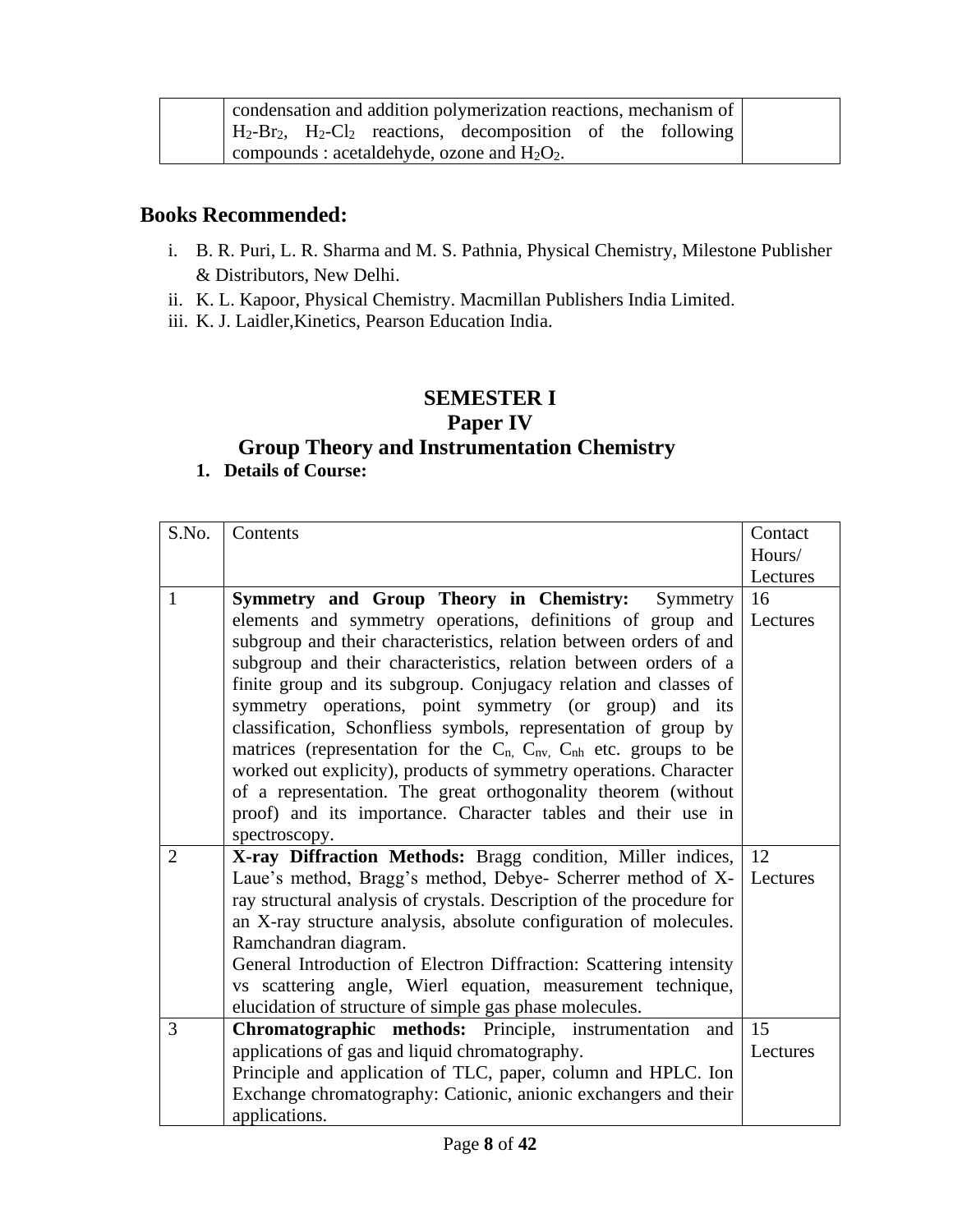| Gas Chromatography: Theory of gas chromatography, parts of gas<br>chromatograph, detectors (TCD, FID, ECD), Van-Deemter<br>equation (no derivation), concept about HEPT- plate theory and<br>rate theory. Applications. |  |
|-------------------------------------------------------------------------------------------------------------------------------------------------------------------------------------------------------------------------|--|
| <b>Radio Analytical Methods:</b> Basic principles and types of 5 Lectures<br>measuring instrument, isotope dilution techniques- principle of<br>operations and uses. Applications.                                      |  |

## **Books Recommended**

- i. F.A. Cotton, Chemical Application of Group Theory, Wiley.
- ii. D. C. Harris, Bertolucci, Symmetry and Spectroscopy: An Introduction to Vibrational and Electronic Spectroscopy, Dover Publications, New York.
- iii. P. K. Bhattacharya, Group Theory and its Chemical Applications, Himalaya Publishing House, Mumbai.
- iv. Gurdeep Raj, Ajay Bhagi and Vinod Jain, Group Theory and Symmetry in Chemistry, Krishna Prakashan Media (P) Ltd., Meerut.

## **SEMESTER I Paper V(A) Biology for Chemist (For Mathematics Students)**

| S.No.          | Contents                                                                  | Contact  |
|----------------|---------------------------------------------------------------------------|----------|
|                | <b>Section A</b>                                                          | Hours/   |
|                |                                                                           | Lectures |
| $\mathbf{1}$   | <b>Cell as Unit of Lite:</b> The cell theory; prokaryotic and eukaryotic  | 12       |
|                | and eukaryotic cells; cell size and shape; Eukaryotic cell<br>components  | Lectures |
| $\overline{2}$ | Cell Organelles: Mitochondria: Structure, marker enzymes,                 | 12       |
|                | composition; function. Chloroplast: Structure, marker enzymes, Lectures   |          |
|                | composition; semiautonomous nature, chloroplast DNA. ER,                  |          |
|                | Golgi body and Lysosomes : Structures and roles of ER,                    |          |
|                | Golgibody and lysosomes Nucleus: Nuclear Envelope- structure of           |          |
|                | nuclear pore complex; chromatin; molecular organization, DNA              |          |
|                | packaging in eukaryotes, euchromatin and heterochromatin,                 |          |
|                | nucleolus and ribosome structure (brief). Nacleoside and                  |          |
|                | Nacloeotides and DNA structure                                            |          |
| 3              | Cell Membrane and Cell Wall: The functions of membranes; 12               |          |
|                | Models of membrane structure; faces of the membrane, selective   Lectures |          |
|                | permeability of permeability of the membranes; cell wall                  |          |
| $\overline{4}$ | Metabolism: Introduction, basal metabolic rate<br>$(BMR)$ ,               |          |
|                | Carbohydrate protein and lipid metabolism, cell respiration,              |          |
|                | amaerabic respiration, aerobic respiration, formation of acetal           |          |
|                | citric acid cycle, electron transport<br>COA,<br>system,                  |          |
|                | adenosinetnphosphate, mechanismy ATP generation                           |          |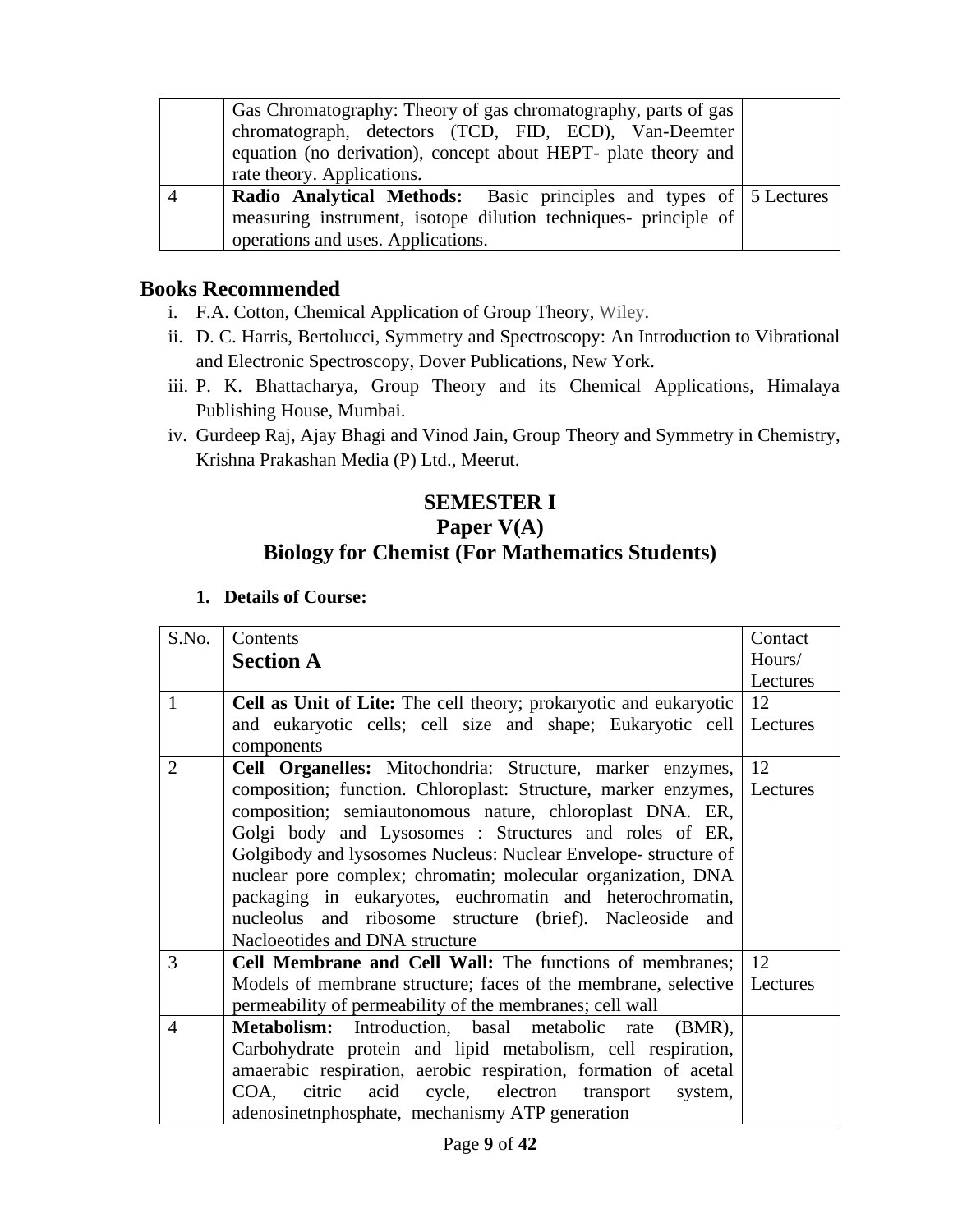#### **Books Recommended:**

- i. P. H. Raven, Biology, Tata MacGraw Hill.
- ii. P. Sheeler, Cell and Molecular Biology, John Wiley.
- iii. N. A. Campbell, Biology Pearson.
- iv. L.Styer, Biochemistry, Freeman & Co.
- v. Outlines of biochemistry. Fourth edition (Conn, Eric E.; Stumpf, P. K.). Wiley India Pvt. Limited

## **SEMESTER I Paper V(B) Mathematics for Chemist (for biology students)**

#### **9. Details of Course:**

| S.No.                    | Contents                                                               | Contact  |
|--------------------------|------------------------------------------------------------------------|----------|
|                          | <b>Section A</b>                                                       | Hours/   |
|                          |                                                                        | Lectures |
| $\mathbf{1}$             | Mathematical Functions: Polynomial expression, exponential             | 08       |
|                          | function, trigonometrically function. inverse trigonometrically        | Lectures |
|                          | function. Logarithms and anti logarithms                               |          |
| $\overline{2}$           | <b>Curve Sketching/Graph:</b> Inclination of a line and the slope of a | 08       |
|                          | line, General equation of straight line, slope-intercept form, slope   | Lectures |
|                          | point form. Two point form, Intercept form, Parallel and               |          |
|                          | perpendicular lines                                                    |          |
| 3                        | <b>Differentiation:</b> Differentiation formulas, Concept of maximum   | 08       |
|                          | and minimum, Rules of finding maxima and minima, Partial               | Lectures |
|                          | differentiation, Euler reciprocal relation, exact and in exact         |          |
|                          | differentials, Chain rule for partial differential                     |          |
| $\overline{\mathcal{A}}$ | <b>Integration:</b> Methods of integrations, substitution, partial     | 09       |
|                          | function, by parts, successive, reduction, integration formulas        | Lectures |
|                          | including concept of limit                                             |          |
| 5                        | Fundamentals of Mathematical Relations: Permutations and               | 15       |
|                          | Combination, Probability, vectors mathematical relations, Vectors,     | Lectures |
|                          | Matrices, Determinants, Complex number, Series, Stirling               |          |
|                          | approximation, Roots of quadratic equation. Methods of solving         |          |
|                          | equation. Coordinate systems in three dimensions (Cartesian,           |          |
|                          | spherical and polar).                                                  |          |

#### **Books Recommended:**

- i. D.A. McQuarrie, Mathematics for physical Chemistry University Science Books.
- ii. R. Mortimer, Mathematics for Physical Chemistry, 3rd Ed. Elsevier.
- iii. E. Steiner, The Chemical Maths Books, Oxford University Press.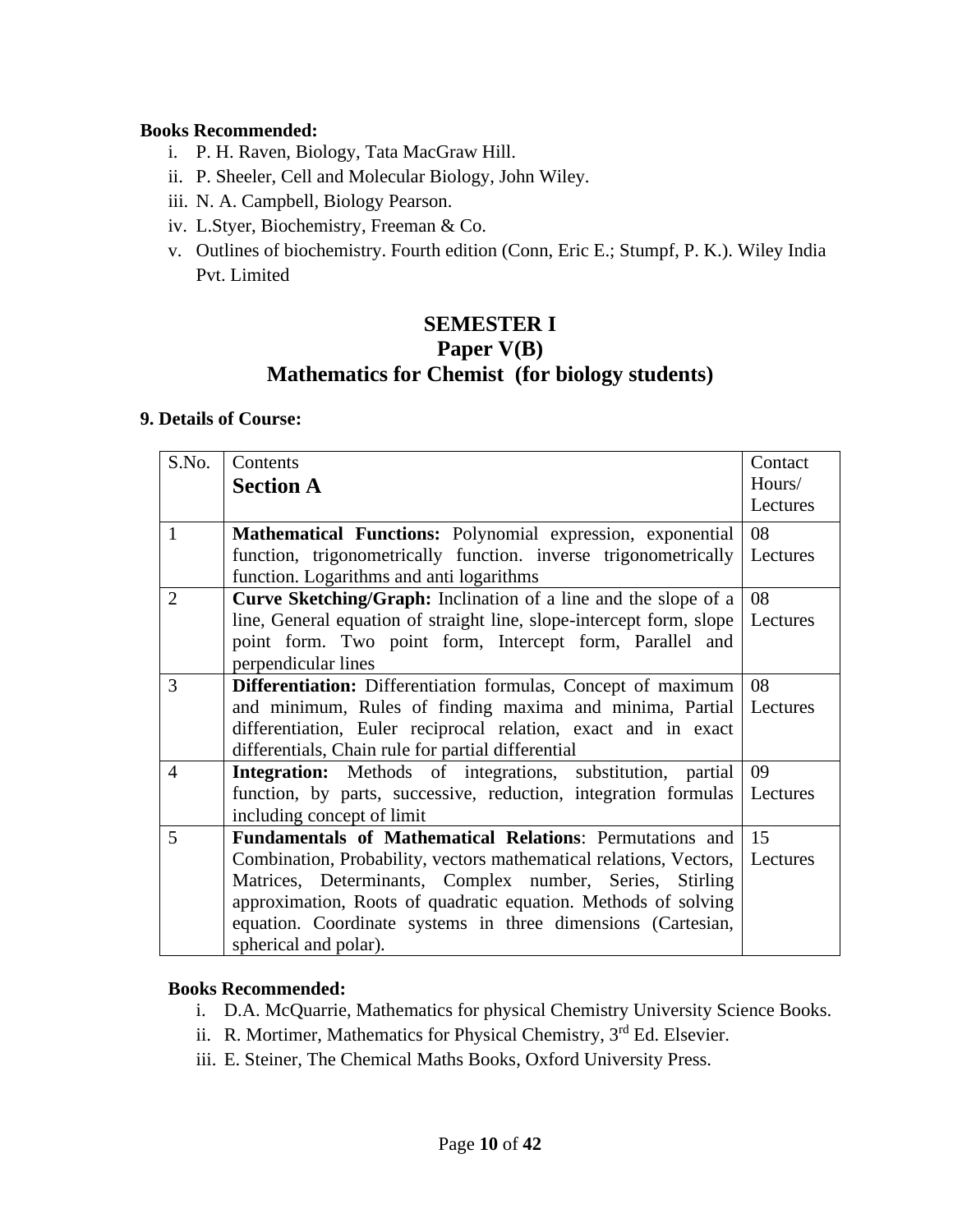## **CHPG 10P Laboratory Course 08 hrs**

### **A: Inorganic Chemistry**

#### **(I) Qualitative Analysis** 18

Qualitative analysis of mixtures of salts containing not more than eight radicals including:

- (i) Rare-earth element salts (two rare element ions)
- (ii) Interfering radicals
- (iii) Other anions, which have not been done in under graduate practical.
- (iv) Insolubles and simple salts

#### **(II) Preparations**

Preparation of selected inorganic compounds such as: 12

- 1. [Ni(dmg)<sub>2</sub>] 7. Prussian Blue, Tumbull's Blue
- 
- 
- 4. Na[Cr(NH3)2(SCN)4] 10. Hg [Co(SCN)4]
- 5.  $[Mn(acac)<sub>3</sub>$  ] 11.  $[Co(py)<sub>2</sub>Cl<sub>2</sub>]$
- 
- 2.  $[Cu(NH_3)_4]SO_4.H_2O$  8.  $Co[NH_3)_6][Co(NO_2)_6]$
- 3.  $\text{Cis-K}[\text{Cr}(C_2O_4)_2(H_2O)_2]$  9.  $\text{Cis-C}[\text{Co}(t\text{rien})(NO_2)_2]Cl.H_2O$ 
	-
	-
- 6.  $K_3[Fe(C_2O_4)_3]$  12.  $[Ni(NH_3)_6]Cl_2$

#### **OR**

Quantitative estimation of metal ions by complexometric titration, direct and / or back titration, use of masking agents. 12

#### **B. Organic Chemistry**

### **1. Quantitative Analysis** 18

- i. Determination of the percentage of number of hydroxyl groups in an organic compound by acetylation method.
- ii. Estimation of amines/ phenols using bromate-bromide solution/ or acetylation method.
- iii. Determination of Iodine and Saponification values of an oil sample.
- iv. Determination of DO, COD and BOD of water sample.
- v. Separation & identification of two compounds system.

#### **2. Spectrophotometric (UV/VIS) Estimations** 12

- (i) Amino acids (v) Ascorbic acid (ii) Proteins (vi) Aspirin (iii) Carbohydrates (vii) Caffeine
- (iv) Cholesterol

#### **or**

Separation and identification of two component system**.**

#### **Note: Allocation of marks-Inorganic exercise 30; Organic exercise 30; Record (including test) 15; attendance 10; viva 15**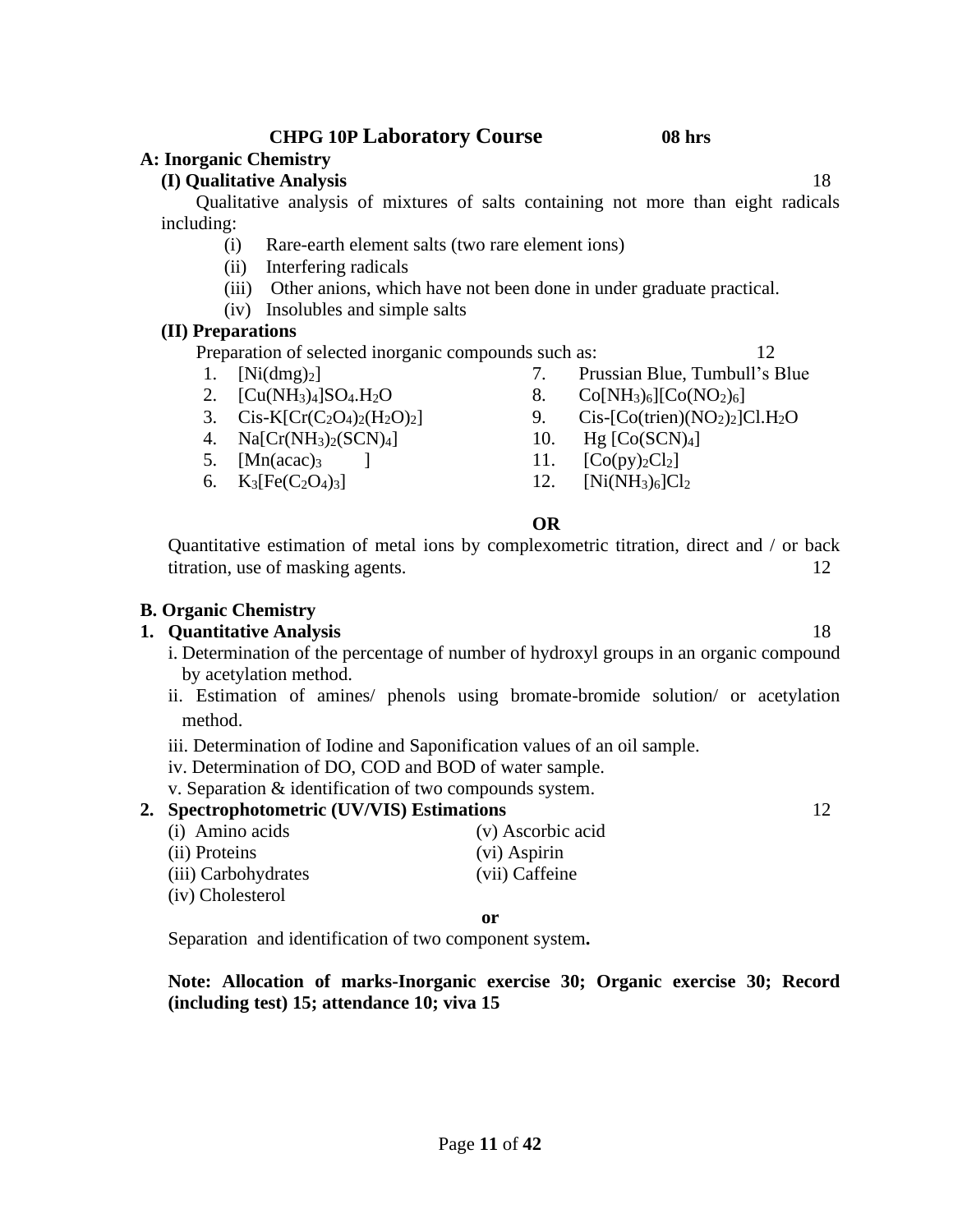## **SEMESTER II Paper I Inorganic Chemistry**

#### **9. Details of Course:**

| S.No.          | Contents                                                                     | Contact   |
|----------------|------------------------------------------------------------------------------|-----------|
|                |                                                                              | Hours/    |
|                |                                                                              | Lecturer  |
| $\mathbf{1}$   | Metal- Ligand Bonding: Limitations of crystal field theory,                  | 8Lectures |
|                | molecular orbital theory, octahedral, tetrahedral and square planar          |           |
|                | complexes $\pi$ -bonding and molecular orbital theory.                       |           |
|                |                                                                              |           |
| $\overline{2}$ | <b>Reaction Mechanism of Transition Metal Complexes: Energy</b>              | 20        |
|                | profile of a reaction, reactivity of metal complexes, kinetic                | Lectures  |
|                | application of valence bond and crystal field theories, kinetics of          |           |
|                | octahedral substituion, acid hydrolysis, factors affecting acid              |           |
|                | hydrolysis, base hydrolysis, conjugate base mechanism, direct and            |           |
|                | indirect evidences in favour of conjugate mechanism, anation                 |           |
|                | reactions, reactions without metal ligand bond cleavage.                     |           |
|                | Substitution reactions in square planar compelxes, the trans effect,         |           |
|                | mechanism of the substitution reaction. Redox reactions, electron            |           |
|                | transfer reactions, mechanism of one electron transfer reactions,            |           |
|                | type reactions. Complimentary<br>outer-sphere<br>and<br>non-                 |           |
|                | complimentary electron transfer reactions, cross reactions and               |           |
|                | Marcus-Hush theory, inner sphere type reactions.                             |           |
| 3              | Electronic Spectra and Magnetic Properties of Transition                     | 20        |
|                | <b>Metal Complexes:</b><br>Spectroscopic ground states correlation,          | Lectures  |
|                | Orgel and Tanabe-Sugano diagrams for transition metal                        |           |
|                | complexes ( $d^1-d^9$ states), calculations of Dq, B and $\beta$ parameters, |           |
|                | charge transfer spectra, spectroscopic method of assignment of               |           |
|                | absolute configuration in optically active metal chelates and their          |           |
|                | stereochemical information, magnetic properties of complexes of              |           |
|                | various geometries based on CFT, spin free- spin paired                      |           |
|                | equilibrium in octahedral stereochemistry, anomalous magnetic                |           |
|                | moments, magnetic exchange coupling and spin crossover.                      |           |

## **Books Recommended:**

- i. F.A. Cotton, G. Wilkinson, and Paul L. Gaus, Basic Inorganic Chemistry, 3rd Edition John Wiley & Sons , New York.
- ii. J.D. Lee, Concise Inorganic Chemistry, 5<sup>th</sup> Edition, Wiley & Sons.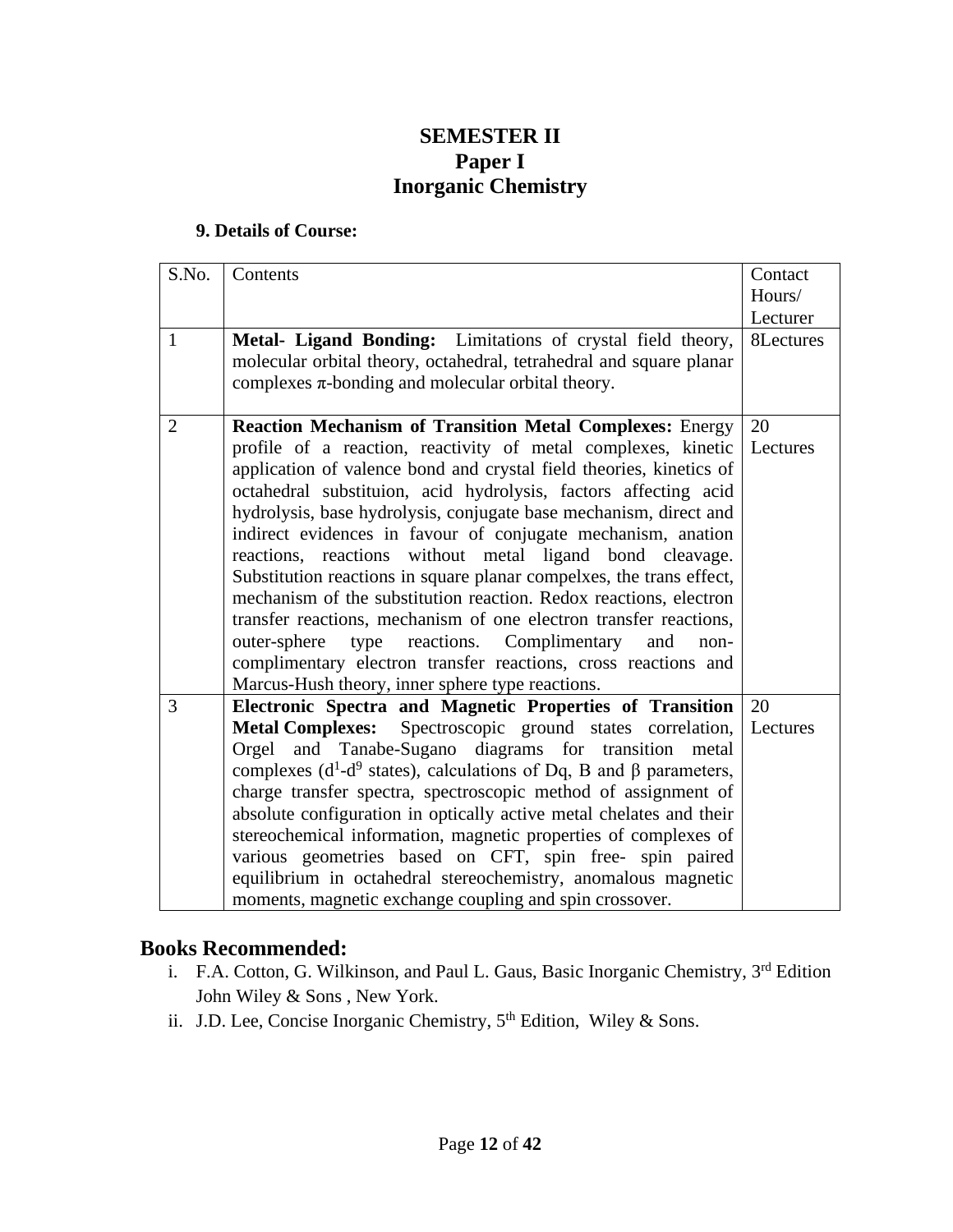## **SEMESTER II Paper II Organic Chemistry**

| S.No.          | Contents                                                                                                                                   | Contact            |
|----------------|--------------------------------------------------------------------------------------------------------------------------------------------|--------------------|
|                |                                                                                                                                            | Hours/<br>Lectures |
| $\mathbf{1}$   | <b>Aliphatic Electrophilic Substitution: Biomolecular mechanisms-</b>                                                                      | 8 Lectures         |
|                | $S_E2$ and $S_E1$ . The $S_E1$ mechanism, electrophilic substitution                                                                       |                    |
|                | accompanied by double bonds shifts. Effect of substrates, leaving                                                                          |                    |
|                | group and the solvent polarity on the reactivity                                                                                           |                    |
| $\overline{2}$ | Electrophilic<br><b>Substitution:</b><br>The<br>arenium<br>ion<br><b>Aromatic</b>                                                          | 8 Lectures         |
|                | mechanism, orientation and reactivity, energy profile diagrams.                                                                            |                    |
|                | The ortho/para ratio, ispo attack, orientation in other ring systems.                                                                      |                    |
|                | Quantitative treatment of reactivity in substrates and electrophiles.                                                                      |                    |
|                | Diazonium coupling.                                                                                                                        |                    |
| 3              | Free Radical Reactions: Types of free radical reactions, free                                                                              | 8 Lectures         |
|                | radical substitution mechanism, mechanism at an aromatic                                                                                   |                    |
|                | substrate, neighbouring group assistance. Reactivity for aliphatic<br>and aromatic substrates at a bridgehead. Reactivity in the attacking |                    |
|                | radicals. The effect of solvents on reactivity. Allylic halogenation                                                                       |                    |
|                | (NBS), oxidation of aldehydes to carboxylic acids, autooxidation,                                                                          |                    |
|                | coupling of alkynes and arylation of aromatic compounds by                                                                                 |                    |
|                | diazonium salts. Free radical rearrangements.                                                                                              |                    |
| $\overline{4}$ | Addition to Carbon-Carbon Multiple Bonds: Mechanistic and                                                                                  | Lectures           |
|                | stereochemical<br>aspects<br>of<br>addition<br>reactions<br>involving                                                                      |                    |
|                | nucleophiles<br>and free<br>regio-and<br>electrophiles,<br>radicals,                                                                       |                    |
|                | orientation<br>chemoselectivity,<br>and reactivity. Addition<br>to                                                                         |                    |
|                | cyclopropane ring. Hydrogenation of double and triple bonds,                                                                               |                    |
|                | hydrogenation of aromatic rings. Hydroboration                                                                                             |                    |
| 5              | Addition to Carbon-Hetero Multiple Bonds Mechanism of                                                                                      | Lectures           |
|                | metal hydride reduction of saturated and unsaturated carbonyl                                                                              |                    |
|                | compounds, acids, esters and nitriles. Addition of Grignard                                                                                |                    |
|                | reagents, organozinc and organolithium reagents to carbonyl and                                                                            |                    |
|                | unsaturated carbonyl compounds. Hydrolysis of esters and amides,<br>ammonolysis of esters.                                                 |                    |
| 6              | Elimination and Name Reactions: The E2, E1 and E1cB                                                                                        | 10                 |
|                | mechanisms and their spectrum. Orientation of the double bond.                                                                             | Lectures           |
|                | Reactivity-effects of substrate structures, attacking base, the                                                                            |                    |
|                | leaving group and the medium. Mechanism and orientation in                                                                                 |                    |
|                | pyrolytic<br>elimination Vilsmeier reaction,<br>Gattermann-Koch                                                                            |                    |
|                | reaction,<br>Sandmeyer reaction, Hunsdiecker reaction, Michael                                                                             |                    |
|                | reaction. Sharpless asymmetric epoxidation, Aldol, Knoevenagel,                                                                            |                    |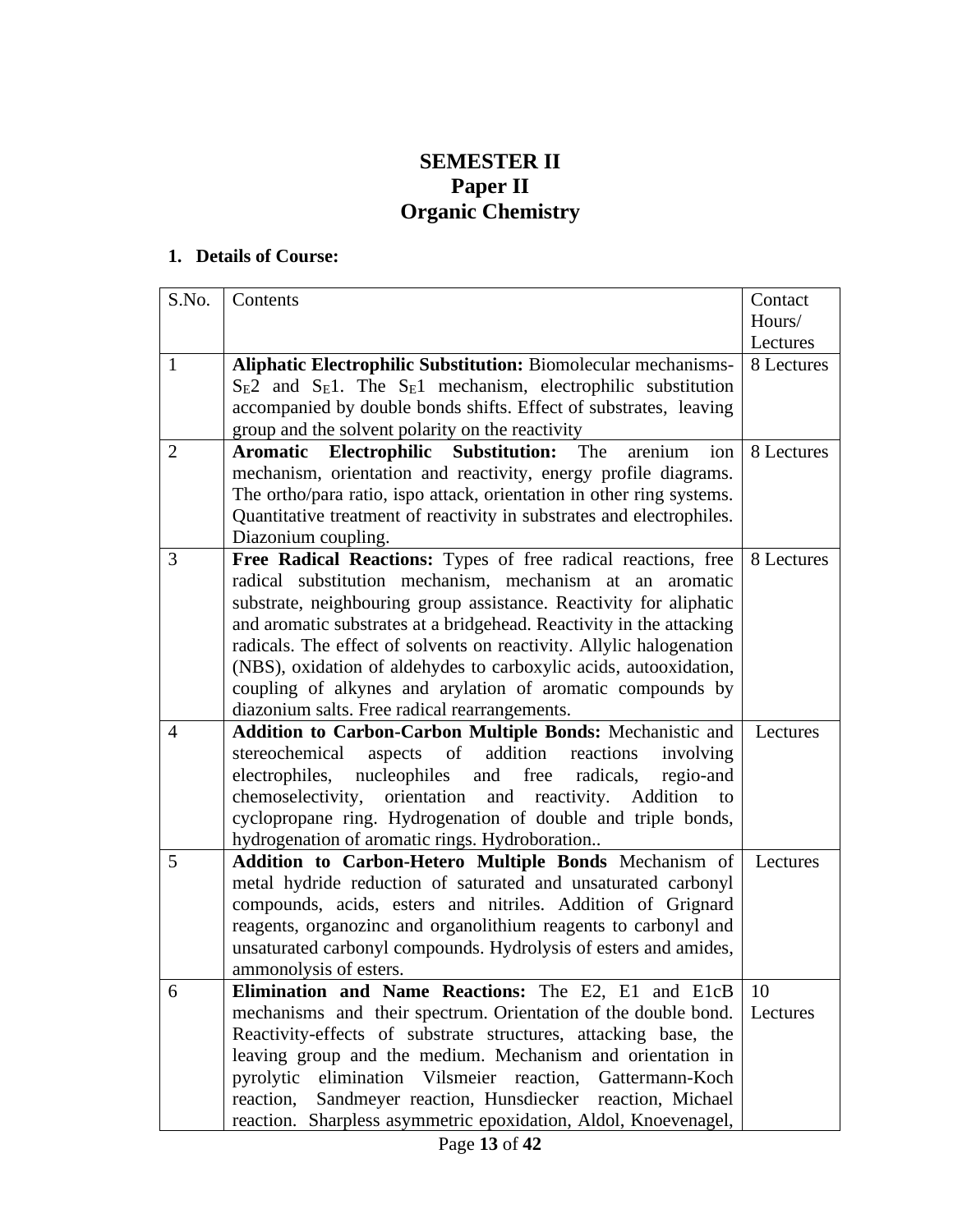| Claisen, Mannich, Benzoin, Perkin and Stobbe reactions, Wittig  |  |
|-----------------------------------------------------------------|--|
| reaction, Heck reaction, Still reaction, Sonogarishira, Negishi |  |
| coupling, Grubbs Catalyst.                                      |  |

#### **BOOKS SUGGESTED:**

- i. Jerry March, Advanced Organic Chemistry Reactions, Mechanism and Structure, John Wiley.
- ii. RT Morrison and RN Boyd Organic Chemistry, , Prentice Hall.
- iii. CK Ingold, Structure and Mechanism in Organic Chemistry, Cornell University Press.
- iv. SM Mukherji and SP Singh, Reaction Mechanism in Organic Chemistry, Macmillan.
- v. D Nasipuri, Stereochemistry of Organic Compounds, New Age International
- vi. PS Kalsi, Stereochemistry of Organic Compounds, New Age International.
- vii. SM Mukherjee, Pericyclic Reactions, Macmillan, India.
- viii. FA Carey and RJ Sundberg, Advanced Organic Chemistry, Plenum.
- ix. Modern Organic Reactions, HO House, Benjamin.
- x. Ernest L. Eliel, Samuel H Wilen, Stereochemistry of Organic Compounds, Wiley India
- xi. Ernest L Eliel, Stereochemistry of Carbon Compounds. Tata McGraw Hill.

## **SEMESTER II Paper III Physical Chemistry**

| S.No.                       | Contents                                                                       | Contact  |
|-----------------------------|--------------------------------------------------------------------------------|----------|
|                             |                                                                                | Hours/   |
|                             |                                                                                | Lectures |
| 1                           | <b>Surface and Polymer Chemistry:</b> Gibb's adsorption isotherm,              | 16       |
|                             | Freundlich and Langmuir adsorption isotherms, determination of                 | Lectures |
|                             | free energy of adsorption, BET theory for multilayer adsorption                |          |
|                             | with derivation, determination of surface area using BET method,               |          |
|                             | catalytic activity at surfaces, macromolecules, polymers and their             |          |
|                             | applications, classification of polymers, chain<br>general                     |          |
|                             | configuration of polymers, liquid crystals and their applications.             |          |
|                             | Molecular mass, number and mass average molecular mass,                        |          |
|                             | molecular mass determination using osmometry, viscometry,                      |          |
|                             | diffusion and light scattering methods.                                        |          |
| $\mathcal{D}_{\mathcal{L}}$ | Electrochemistry: Determination of activity coefficient, Debye-   16           |          |
|                             | Huckel theory of strong electrolytes with derivation, ionic Lectures           |          |
|                             | atmosphere and thickness of ionic atmosphere, Debye-Huckel-                    |          |
|                             | Onsagar theory, theory of conduction, Onsagar equation including               |          |
|                             | mathematical deduction, overvoltage and decomposition potential.               |          |
| 3                           | <b>Quantum Chemistry:</b> de-Broglie concept and de-Broglie                    | -16      |
|                             | equation, physical interpretation and properties of wave functions,   Lectures |          |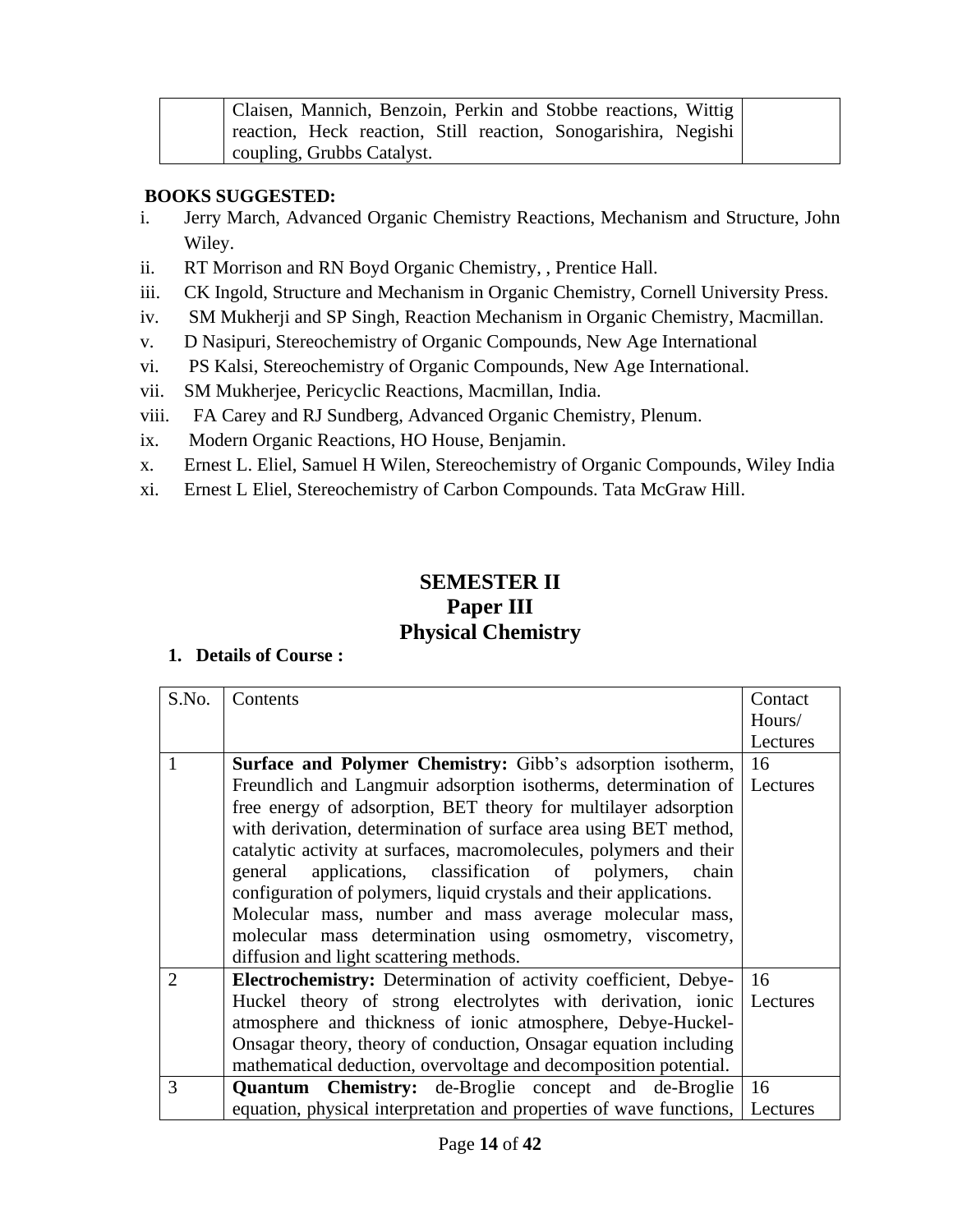Linear, Laplacian, Linear-momentum and Hamiltonian operators, postulates of quantum mechanics, eigen values, eigen functions, normalization and orthogonalizaion, derivation of the Schrodinger's wave equation, concept of cartesian and spherical coordinates, general and brief discussion on the applications of Schrodinger's wave equation to some model systems *viz.* particles in a box, harmonic oscillator, rigid rotator and hydrogen atom.

### **Books Recommended:**

- i. Puri Sharma and Pathniya, Physical Chemistry, vishal Publication 2011.
- ii. K.L. Kapoor, Physical Chemistry, Macllian
- iii. Kinetics by Laidler, Pearson

## **SEMESTER II Paper IV Spectroscopic Techniques**

| S.No.          | Contents                                                                    | Contact  |
|----------------|-----------------------------------------------------------------------------|----------|
|                |                                                                             | Hours/   |
|                |                                                                             |          |
|                |                                                                             | Lectures |
| 1              | Electron Spin Resonance Spectroscopy: Basic Principles, zero                | 16       |
|                | field splitting and Kramer's degeneracy, factors affecting the 'g'          | Lectures |
|                | value. Hyperfine coupling isotopic and anisotropic hyperfine                |          |
|                | coupling constants, spin Hamiltinian, spin densities, measurement           |          |
|                | techniques, spin polarization for atoms and transition metal ions,          |          |
|                | spin-orbit coupling and significance of g-tensors, application to           |          |
|                | inorganic and organic free radicals and to transition metal                 |          |
|                | complexes (having an unpaired electron) including biological                |          |
|                | systems.                                                                    |          |
| $\overline{2}$ | Nuclear Magnetic Resonance Spectroscopy: Nuclear Spin,                      | 16       |
|                |                                                                             |          |
|                | nuclear resonance, saturation, shielding of magnetic nuclei,                | Lectures |
|                | chemical shift and its measurements, factors influencing the                |          |
|                | chemical shift. Deshielding, spin-spin interaction, factors                 |          |
|                | influencing coupling constant (J). Classification (ABX, AMX,                |          |
|                | ABC, $A_2B_2$ etc.), spin decoupling, basic idea about instruments,         |          |
|                | NMR studies of nuclei other than proton; $^{13}C$ , $^{19}F$ and $^{31}P$ . |          |
|                | Advantages of FT NMR. Use of NMR in medical diagnostics.                    |          |
|                | Simple problems and interpretation. NOE, simplification of                  |          |
|                | complex spectra by the use of Shift reagent and field strength.             |          |
|                | Nuclear Overhauser Effect (NOE). <sup>13</sup> C NMR spectroscopy: general  |          |
|                | considerations, chemical shift (aliphatic, olefinic, alkyne and             |          |
|                | aromatic hetero aromatic and carbonyl carbon). Coupling                     |          |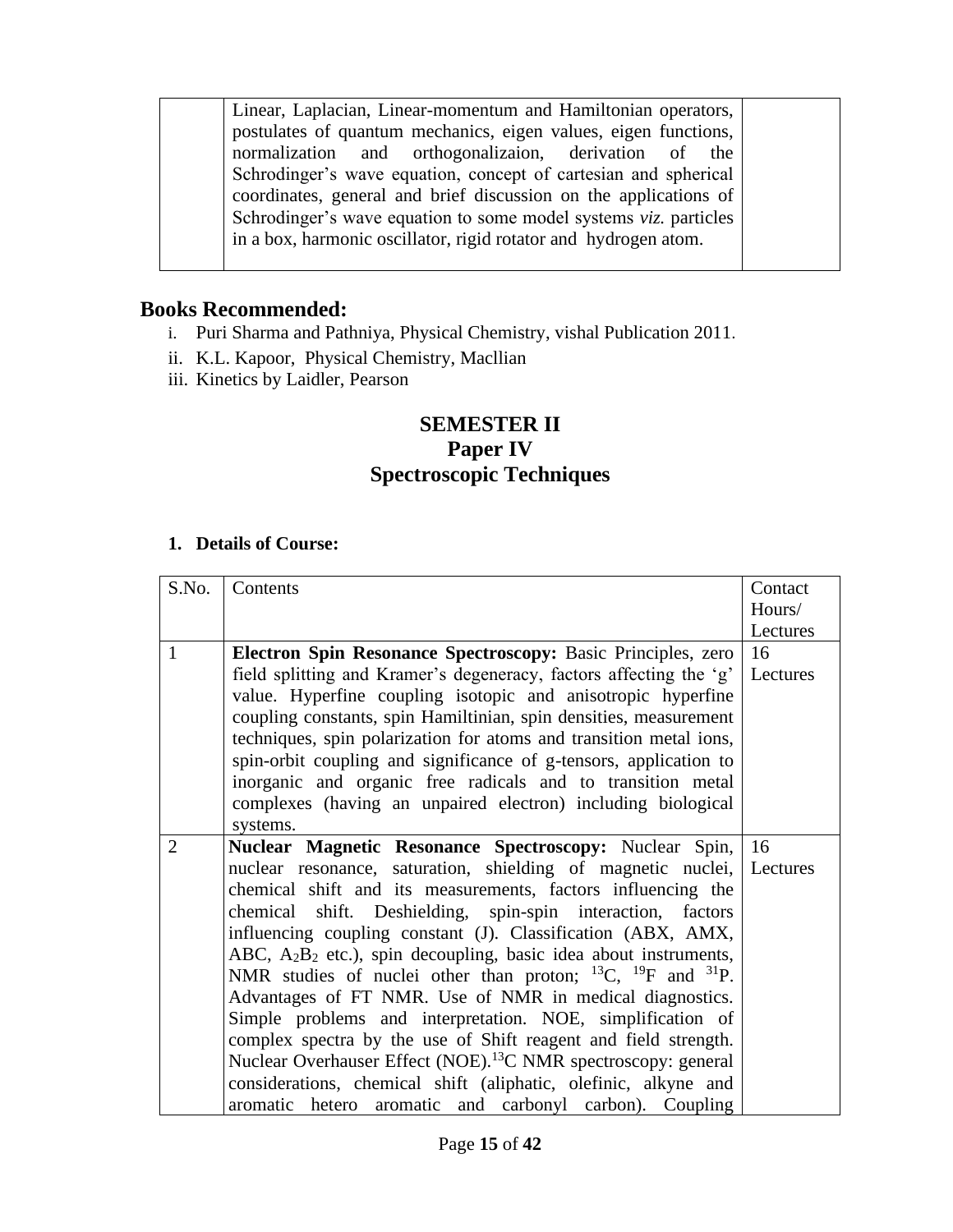| constants.                                                                    |  |
|-------------------------------------------------------------------------------|--|
| <b>Mass Spectrometry:</b> Introduction, ion production-EI, CI, FD and 16      |  |
| FAB, factors affecting fragmentation, ion analysis, ion abundance.   Lectures |  |
| Mass spectral fragmentation of organic compounds, common                      |  |
| functional groups, molecular ion peak, metastable peak,                       |  |
| McLafferty rearrangement. Nitrogen rule, example of Mass                      |  |
| fragmentation of organic compounds with respect to their structure            |  |
| determination. Problems based on spectroscopic techniques.                    |  |

#### **BOOKS SUGGESTED:**

- i. Pavia, Lampman, Kriz, Spectroscopy, Books/Cole; Vyvyan
- ii. PS Kalsi Spectroscopy of Organic Compounds, New Age International Publishers;
- iii. Silverstein, Robert M.; Webster, Francis X.; Kiemle, Spectrometric Identification of Organic Compounds, John Wiley;
- iv. ML Martin, JJ Delpeach and GJ Martin, Heyden, Practical NMR Spectroscopy,
- v. Colin N. Banwell and Elaine M. Mc Cash, Fundamentals of Molecular Spectroscopy, Tata McGraw Hill.
- vi. RJ Abraham, J Fischer and P Loftus, Introduction to NMR Spectroscopy, Wiley.
- vii. DH Williams, I Fleming, Spectroscopic Method in Organic Chemistry: Tata MacGraw Hill.
- viii. Willard Merritt, Dean, Settle, Instrumental Method of Analysis: Seventh Edition, CBS, Publication.

#### **Laboratory course: 08 hrs**

**A. Physical Chemistry 30**

- (i) Determination of the velocity constant of acid catalyzed hydrolysis of an ester.
- (ii) Determination of activation energy of a reaction.
- (iii) Determination of Frequency factor of a reaction by kinetic studies.
- (iv) Validity of Arrhenius equation.
- (v) Determination of the effect of change in temperature on rate constant of a reaction.
- (vi) Determination of the effect of change in concentration of the reactants on rate constant of a reaction.
- (vii) Determination of the effect of change in concentration of the catalyst on rate constant of a reaction.
- (viii) Determination of the effect of change in ionic strength on the rate constant of a reaction.
- (ix) Determination of the rate constant for the oxidation of iodide ions by hydrogen peroxide.
- (x) Flowing Clock reactions (Ref. Experiments in Physical Chemistry by Showmaker).
- (xi) Study of the adsorption of an acid by charcoal.
- (xii) Validity of Freundlich's Adsorption isotherm.
- (xiii) Determination of Partition Coefficients.
- (xiv) Determination of molecular surface energy of a liquid by Stalagmometer method.
- (xv) Determination of association factor of the given liquid by drop-pipette method.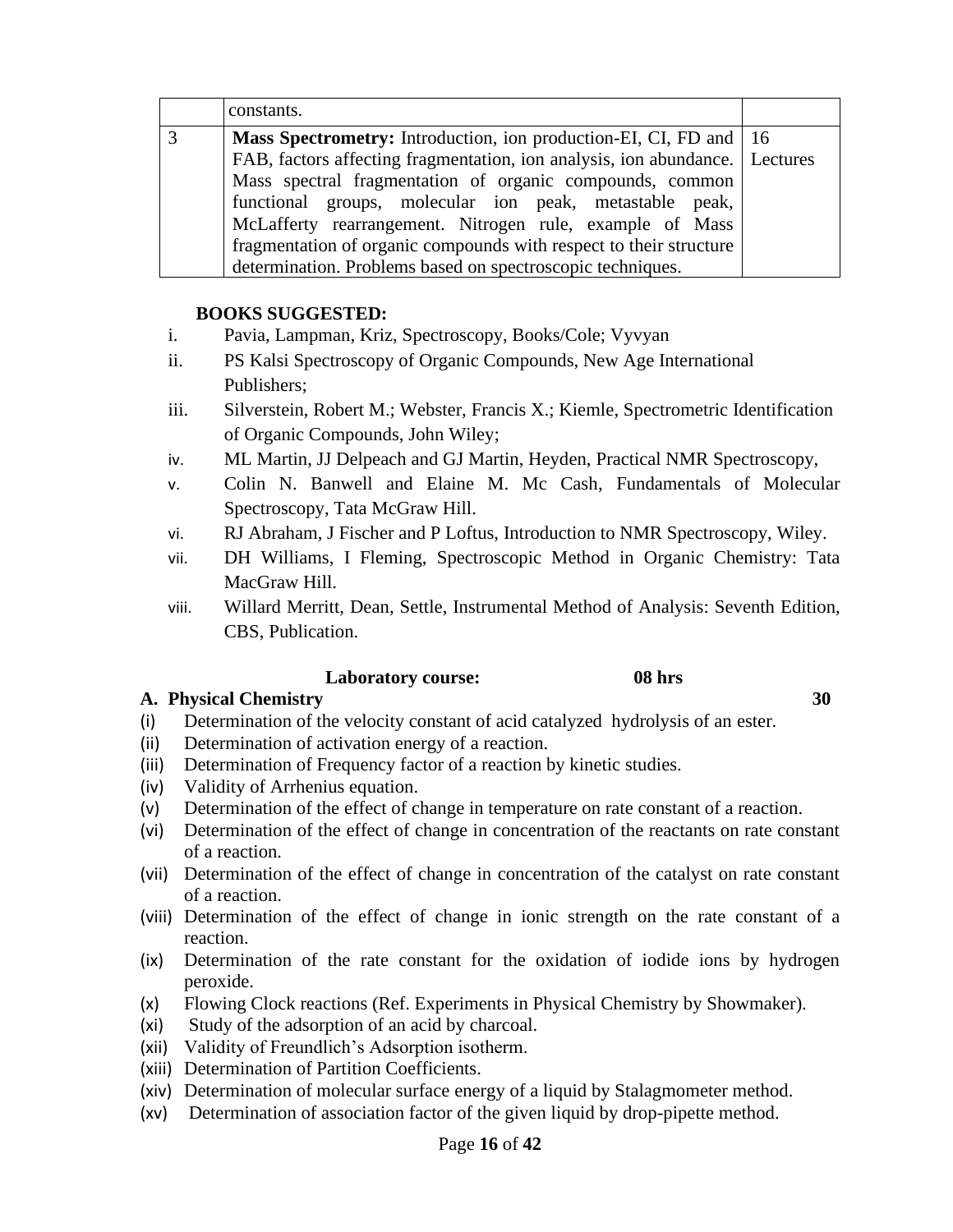#### **Note: The candidates shall have to do a minimum of 05 experiments.**

#### **B. Organic Chemistry 30**

**1. Multi-step Synthesis of Organic Compounds 18**

The exercises should illustrate the use of organic reagent and may involve purification of the products by chromatographic techniques.

(i) Photochemical reaction:

 $Benzophenone \rightarrow Benzpinnacol \rightarrow Benzpinacolone$ 

(ii) Beckmann rearrangement: Benzanilide from benzene

Benzene Benzophenone Benzophenoneoxime Benzanilide.

(iii) Benzilic acid rearrangement: Benzilic acid from benzoin

Benzoin — Benzil — Benzilic acid

(iv) Synthesis of hetrocylic compounds

Skraup synthesis: Preparation of quinoline from aniline.

Fischer indol synthsis: Preparation of 2-phenyl indole from phenylhydrazine.

(v) Enzymatic synthesis

Enzymatic reduction: Reduction of ethyl acetoacetate using Baker' s yeast to yield enantiomeric excess of S(+)ethyl-3-hydroxybetanoate and determine its optical purity.

Biosynthesis of ethanol from sucrose

- (vi) Synthesis using microwaves
- (vii) Alkylation of diethyl malonate with benzyl chloride.
- (viii) Synthesis using phase transfer catalyst
- (ix) Alkylation of diethyl malonate or ethylacetoacetate with an alkyl halide.
- **(x) Paper Chromatography/Thin Layer Chromatography 12**

Separation and identification of the sugars present in the given mixture of glucose, fructose and sucrose etc. By Paper chromatography, thin layer chromatography and determination of R<sub>f</sub> values.

**Note: Organic exercise 30; Physical 30; Record (including test) 15; attendance 10; viva 15**

## **SEMESTER III Paper I Solid State Chemistry**

| S.No. | Contents                                                               | Contact  |
|-------|------------------------------------------------------------------------|----------|
|       | <b>Section A</b>                                                       | Hours/   |
|       |                                                                        | Lectures |
|       | <b>Solid State Reactions, Crystal Defects and Non-stoichiometry:</b>   | 16       |
|       | General principles, experimental procedures, co-precipitation as a     | Lectures |
|       | precursor to solid state reactions, kinetics of solid state reactions, |          |
|       | Perfect and imperfect crystals, intrinsic and extrinsic defects-point  |          |
|       | defects, line and plane defects, vacancies- Schottky defects and       |          |
|       | Frenket defects                                                        |          |
|       | <b>Electronic Properties and Band theory:</b> Metals, insulators and   | -16      |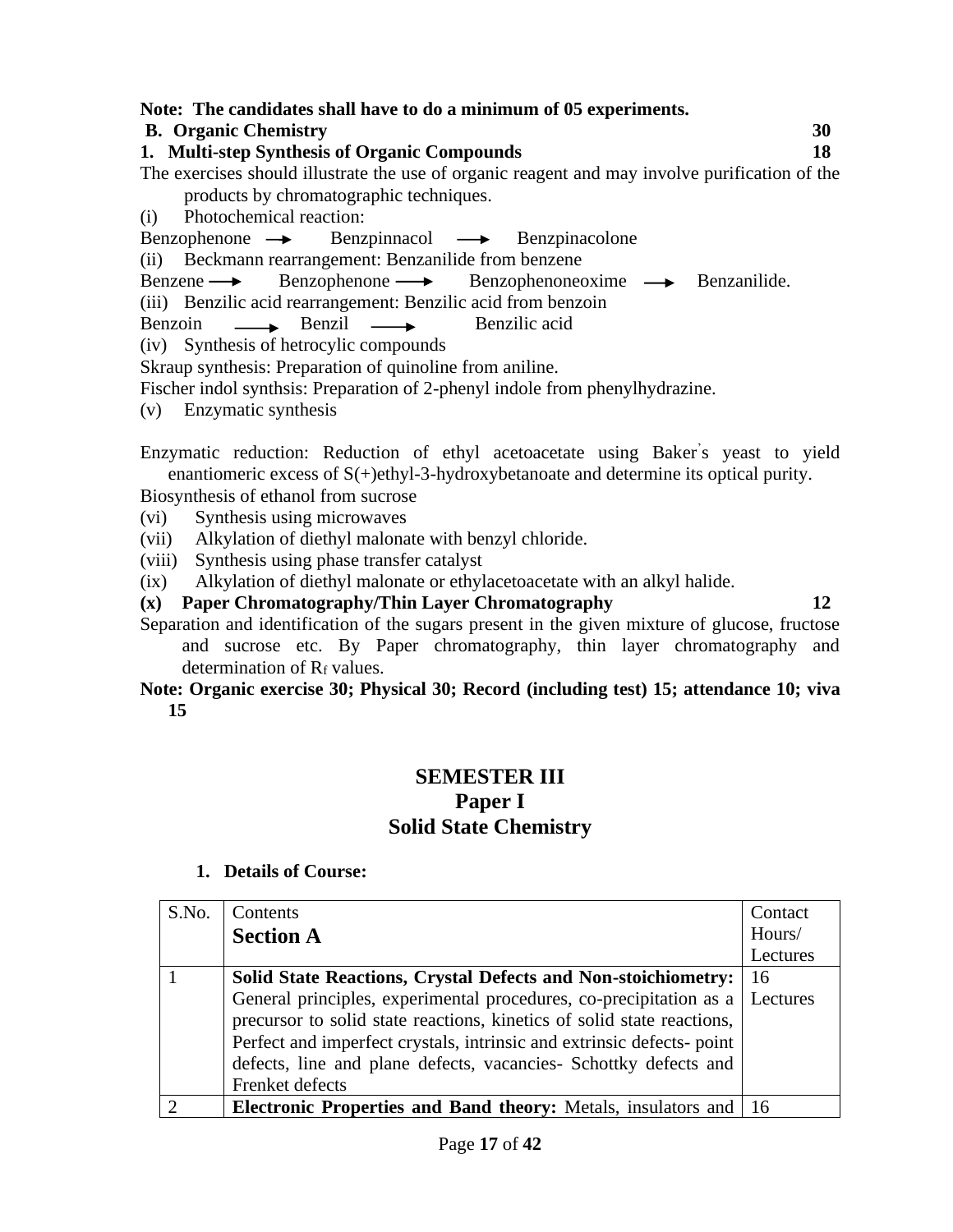|   | semiconductors, electronic structure of solids-band theory. Band   Lectures<br>structure of metals, insulators and semiconductors. Intrinsic and<br>extrinsic semiconductors, doping semiconductors, p-n junctions,<br>super conductors.                                                                                                                                                       |     |
|---|------------------------------------------------------------------------------------------------------------------------------------------------------------------------------------------------------------------------------------------------------------------------------------------------------------------------------------------------------------------------------------------------|-----|
| 3 | <b>Organic Solids, Fullerenes, Molecular Devices: Electrically</b><br>conducting solids, organic charge transfer complexes, organic Lectures<br>metals, new super conductors, magnetism in organic materials,<br>fullerenes- doped, fullerenes as superconductors. Molecular<br>rectifiers and transistors, artificial photosynthetic devices, optical<br>storage memory and switches sensors. | -16 |

## **Books Recommended:**

- i. G.W. Castellan, Physical Chemistry, 4<sup>th</sup> Ed. Narosa.
- ii. R.G. Mortimer, Physical Chemistry, 3<sup>rd</sup> Ed. Elsevier: NOIDA, UP.

## **SEMESTER III Paper II Spectroscopic Techniques**

| S.No.          | Contents                                                                          | Contact    |
|----------------|-----------------------------------------------------------------------------------|------------|
|                |                                                                                   | Hours/     |
|                |                                                                                   | Lectures   |
| $\mathbf{1}$   | Mössbauer Spectroscopy: Basic principles, spectral parameters                     | 9 Lectures |
|                |                                                                                   |            |
|                | and spectrum display. Application of the technique to the studies                 |            |
|                | of (i) bonding and structure of $Fe^{++}$ and $Fe^{+++}$ compounds (ii) $Sn^{+2}$ |            |
|                | and $\text{Sn}^{+4}$ compounds-nature of M-L bond, coordination number,           |            |
|                | structure and iii) detection of oxidation state and inequivalent                  |            |
|                | MB atoms.                                                                         |            |
| $\overline{2}$ | Ultraviolet and Visible Spectroscopy: Various electronic                          | 9 Lectures |
|                | transitions (185 to 800 nm), Lambert-Beer's Law, effect of solvent                |            |
|                | electronic transitions, ultraviolet bands for carbonyl<br>$\Omega$                |            |
|                | compounds, unsaturated carbonyl compounds, diens, conjugated                      |            |
|                | polyenes. Fieser-Woodward rules for conjugated diens and                          |            |
|                | carbonyl compounds, ultraviolet spectra of aromatic<br>and                        |            |
|                | heterocyclic compounds.                                                           |            |
| 3              | Molecular Dissymmetry and Chiroptical Properties: Linear                          | 7 Lectures |
|                | and circularly polarized lights, circular birefringence and circular              |            |
|                | dichroism, ORD and CD curves, Cotton effects. The axial helo                      |            |
|                | ketone rule, Octent diagrams, Helicity and Lowe's Rule.                           |            |
|                | Application of ORD and CD to structural and stereochemical                        |            |
|                | problems                                                                          |            |
| $\overline{4}$ | Infrared Spectroscopy: Instrumentation and simple handling.                       | 15         |
|                | Selection rules, normal modes of vibration, group frequencies, Lectures           |            |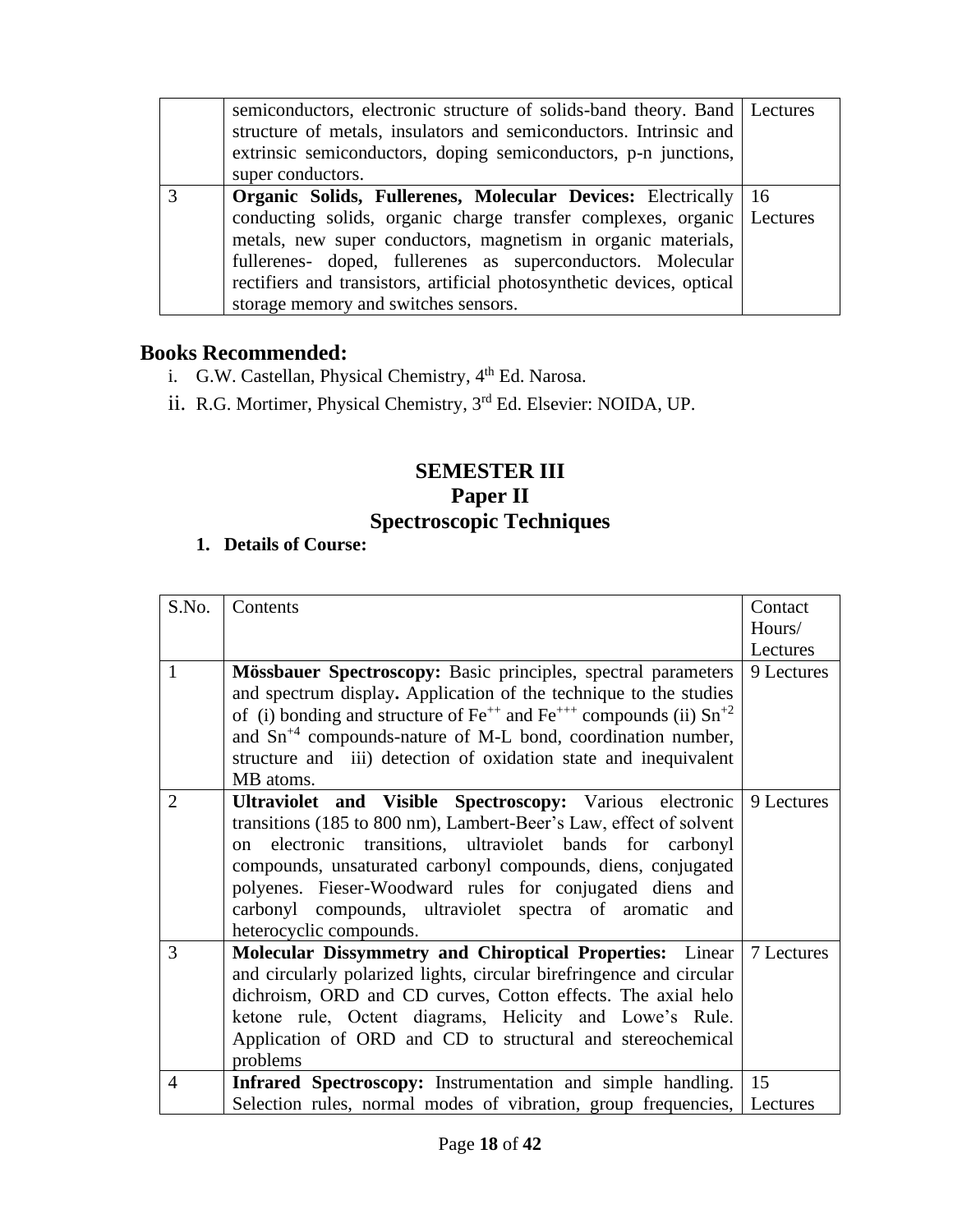|   | overtones, hot bands, factors affecting the bond positions and<br>intensities, Characteristic vibrational frequencies of alkanes,<br>alkenes, alkynes, aromatic compounds, alcohols, ethers, phenols,<br>amines and carbonyl compounds (ketones, aldehydes, esters<br>,amides, acids anhydrides, lactones, lactams and conjugated<br>carbonyl compounds). Effect of hydrogen bonding, solvent effect<br>on IR of gaseous, solids and polymeric materials. Review of linear<br>harmonic oscillator, vibrational energies of diatomic molecules,<br>zero point energy, force constant and bond. Strength'<br>anharmonicity, Morse potential energy diagram, vibration-rotation<br>spectroscopy, P,Q,R branches. Breakdown of Oppenheimer<br>approximation; vibrations of polyatomic molecules. far IR region,<br>metal-ligand vibrations, normal co-ordinate analysis. Simple<br>applications. |            |
|---|----------------------------------------------------------------------------------------------------------------------------------------------------------------------------------------------------------------------------------------------------------------------------------------------------------------------------------------------------------------------------------------------------------------------------------------------------------------------------------------------------------------------------------------------------------------------------------------------------------------------------------------------------------------------------------------------------------------------------------------------------------------------------------------------------------------------------------------------------------------------------------------------|------------|
| 5 | <b>Raman Spectroscopy:</b> Classical and quantum theories of Raman<br>effect. Pure rotational, vibrational and vibrational-rotational<br>Raman spectra, selection rules, mutual principles. Resonance<br>Raman spectroscopy, Coherent anti-stokes Raman Spectroscopy<br>(CARS), Simple applications.                                                                                                                                                                                                                                                                                                                                                                                                                                                                                                                                                                                         | 8 Lectures |

#### **BOOKS SUGGESTED:**

- i. Pavia, Lampman, Kriz and Vyvyan Spectroscopy, Books/Cole
- ii. P. S.Kalsi, Spectroscopy of Organic Compounds, New Age International Publishers.
- iii. Robert M. Silverstein, Francis X. Webster, and D. J. Kiemle Spectrometric Identification of Organic Compounds, John Wiley
- iv. M. L. Martin, J. J. Delpeach G. J. Martin and Heyden, Practical NMR Spectroscopy.
- v. Colin N. Banwell and Elaine M. Mc Cash, Fundamentals of Molecular Spectroscopy, Tata McGraw Hill.
- vi. R. J. Abraham, J. Fischer and P. Loftus, Introduction to NMR Spectroscopy, Wiley.
- vii. D. H. Williams and I. Fleming, Spectroscopic Method in Organic Chemistry, Tata MacGraw Hill.
- viii. H. H. Willard,Jr. L. L. Merritt, J. A. Dean and Jr F. A. Settle. CBS Publication. Instrumental Method of Analysis: Seventh Edition,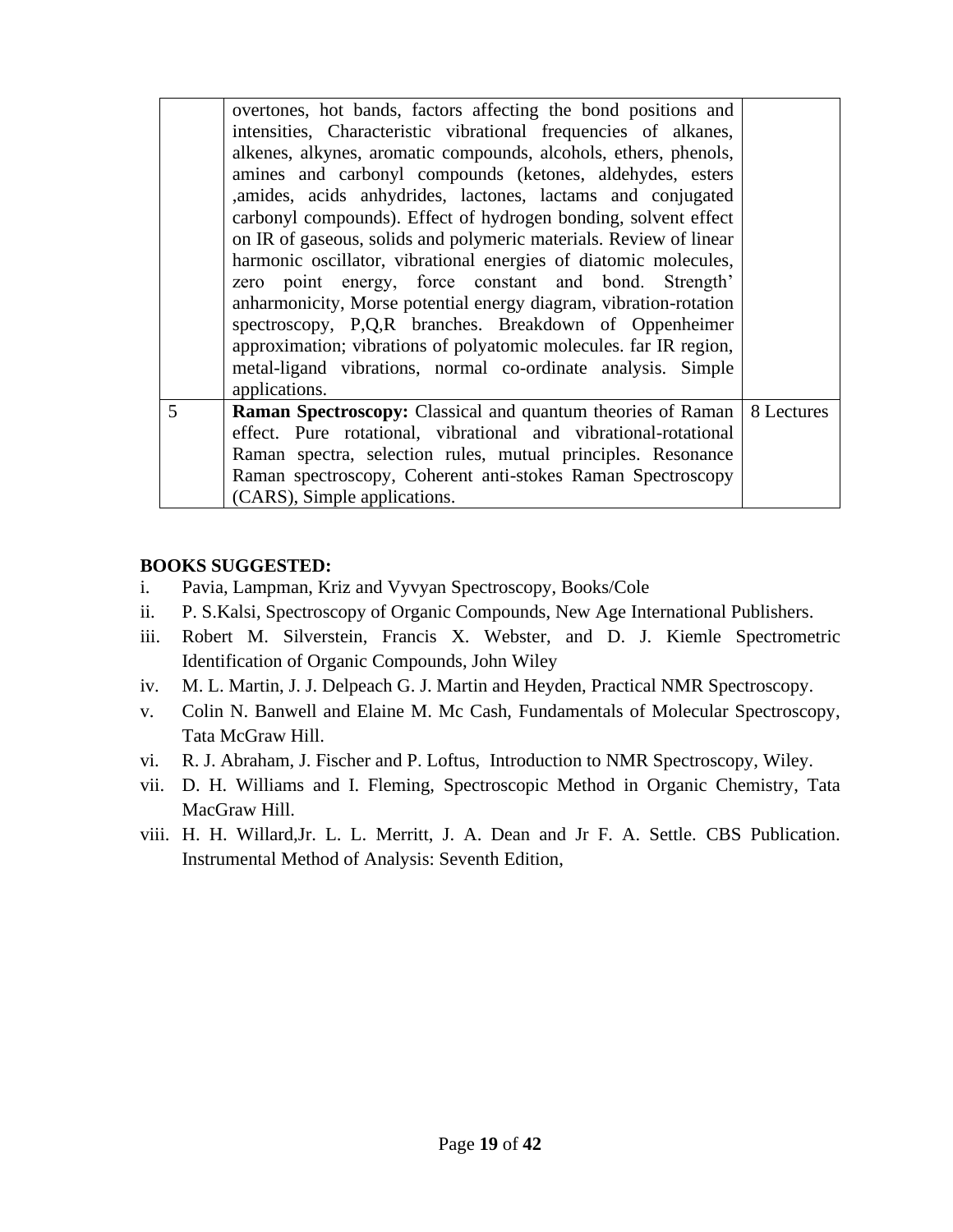## **SEMESTER III Paper III Chemistry of Biological System**

#### **1. Details of Course:**

| S.No.          | Contents                                                                                                                     | Contact  |
|----------------|------------------------------------------------------------------------------------------------------------------------------|----------|
|                |                                                                                                                              | Hours/   |
|                |                                                                                                                              | Lectures |
| $\mathbf{1}$   | Bioinorganic Chemistry: Structure and function<br>of Cell                                                                    | 16       |
|                | Membrane. Essential and trace metals, role of metal ions in                                                                  | Lectures |
|                | biological processes. Ion Transport through cell membrane. Na <sup>+/</sup>                                                  |          |
|                | $k^+$ Pump. nitrogen fixation, metal complexes in transmission of                                                            |          |
|                | energy, Haeme proteins and oxygen uptake, function of                                                                        |          |
|                | metalloproteins                                                                                                              |          |
| $\overline{2}$ | Bioorganic Chemistry: Introduction and historical perspective,                                                               | 16       |
|                | Nomenclature and classification, extraction, purification and uses                                                           | Lectures |
|                | of enzymes in food drink industry and clinical therapy. Chemical                                                             |          |
|                | and biological catalysis, remarkable properties of enzymes like                                                              |          |
|                | catalytic power, specificity and regulation. Proximity effects and                                                           |          |
|                | molecular adaption. Enzyme kinetics, Michaelis-Mentien and<br>Lineweaver-Burk plots, reversible and irreversible inhibition. |          |
|                | Transition state theory, Fisher's lock and key and Koshland's                                                                |          |
|                | induced fit hypothesis, concept and identification of active site by                                                         |          |
|                | site-directed, mutagenesis. Acid-base catalysis, covalent catalysis,                                                         |          |
|                | strain or distortion. Example of some typical enzyme mechanisms                                                              |          |
|                | for chymotrypsin, ribonuclease, lysozyme, carboxypeptidase A                                                                 |          |
|                | and Nitrogenase. Coenzyme chemistry: Cofactors as derived from                                                               |          |
|                | vitamins, coenzymes, prosthetic groups, apoenzymes. Structure                                                                |          |
|                | and biological functions of coenzymes A, thiamine pyrophosphate,                                                             |          |
|                | NAD <sup>+</sup> , NADP <sup>+</sup> , FMN, FAD, lipoic acid and vitamin B <sub>12</sub> . Enzyme                            |          |
|                | catalyzed metabolic reactions                                                                                                |          |
| $\overline{3}$ | in<br><b>Chemistry:</b> Forces involved<br><b>Biophysical</b><br>biopolymer                                                  | 16       |
|                | Electrostatic charge and molecular<br>interactions.<br>expansion,                                                            | Lectures |
|                | hydrophobic forces, osmotic pressure, membrane equilibrium.                                                                  |          |
|                | Bioenergetics: Standard free energy change in biological reactions.                                                          |          |
|                | Hydrolysis of ATP, synthesis of ATP from ADP. Coupling of                                                                    |          |
|                | ATP cleavage to endergonic processes Size, shape and molecular                                                               |          |
|                | mass of biopolymer. Determination of molecular mass of                                                                       |          |
|                | biopolymers by various experimental techniques.                                                                              |          |

#### **BOOKS SUGGESTED**

- i. P.S. Kalsi, Bioorganic, Bioinorganic and Supramolecular Chemistry, New Age International.
- ii. L. Stryer, Biochemistry 4th Ed., W. H. Freeman & Co.
- iii. S.Zubay, Biochemistry Addison-Wesley.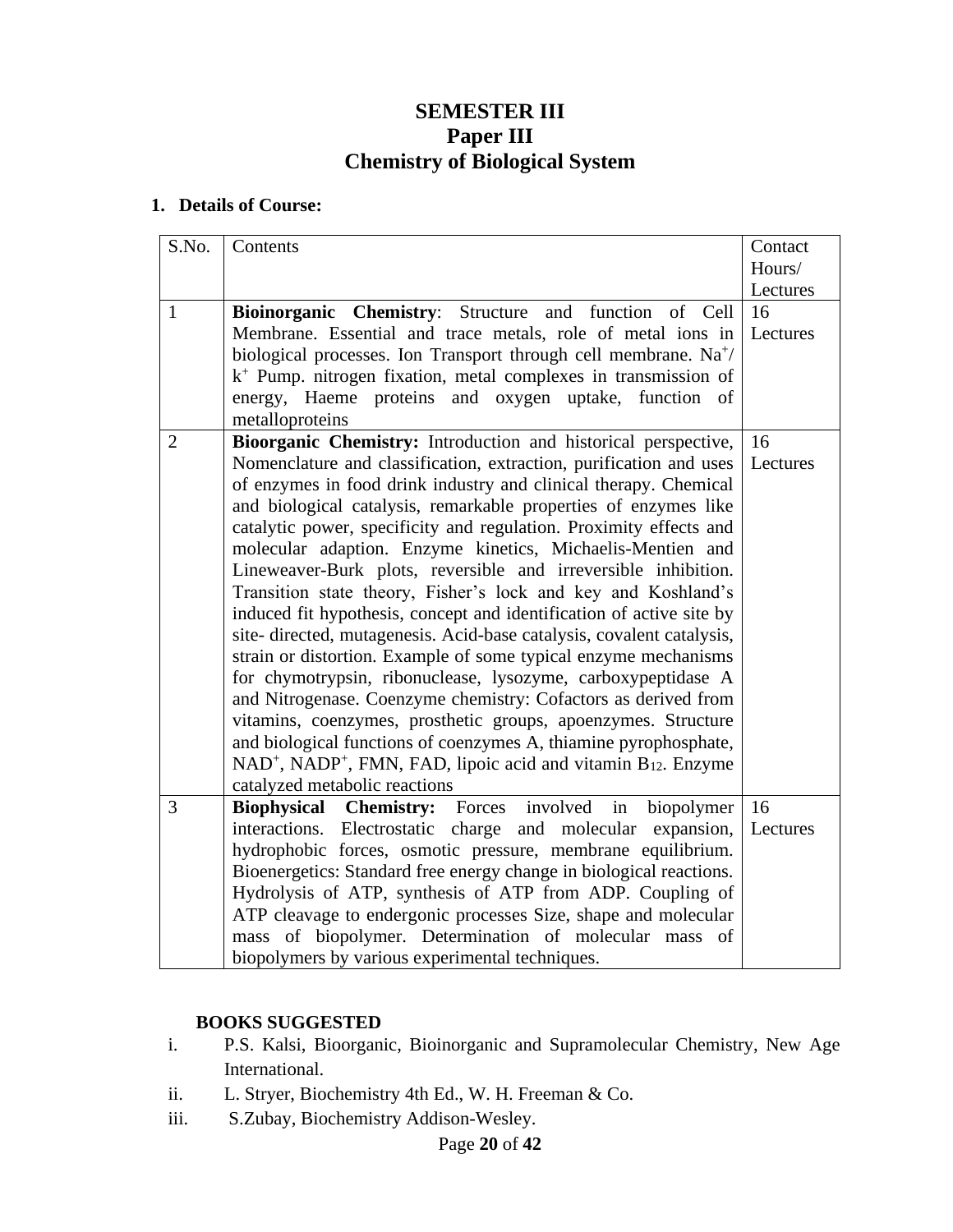- iv. S.J. Lippard and J.M. Berg, Principles of Bioorganic Chemistry, University Science Books.
- v. I. Berteni, H.B. Gray, S.J. Lippard and J.S. Valentine, Bioinorganic Chemistry, , University Science Books.
- vi. Hermann Dugs and C. Penny, Bioorganic Chemistry: A Chemical Approach to Enzyme Action, Springer-Verlag.
- vii. Trevor Palmer, Understanding Enzymes, Prentice Hall.
- viii. Collins J Sucking, Enzyme Chemistry: Impact and Application, Ed. Chapman and Hall.
- ix. M.I. page and A. Williams, Enzyme Mechanisms Ed., Royal Society of Chemistry.
- x. N.C. Price and L. Stevens, Fundamental of Enzymology, Oxford University Press.
- xi. Michael D. Trevan, Immobilized Enzymes: An Introduction and Application in Biotechnology, John Wiley.
- xii. Alan Fersht. Enzyme Reaction and Mechnaism, W H Freeman & Co (Sd).
- xiii. A.L. Lehninger, Principles of Biochemistry, Worth Publishers.
- xiv. J. M. Berg, J. L. Tymoczko and L. Stryer,Biochemistry, W.H. Freeman.
- xv. H. Robert Horton, Laurence A. Moran, Raymond S. Ochs, J. David Rawan and K. Gray Scrimgeour.Principles of Biochemistry,Neil Patterson Publishers/Prentice Hall
- xvi. Donald Voet, Charlotte W. Pratt, Judith G. Voet, Biochemistry, John Wiley.
- xvii. E.E. Conn and P.K. Stumpf,Outlines of Biochemistry, John Wiley.
- xviii. L. S. W. H. Freeman, Macromolecules: Structure and Function, Prenctice Hall.
- xix. Pramod Pandey, Organic Chemistry, John Wiley.

## **SEMESTER III Paper IV Inter disciplinary topics in chemistry**

| S.No. | Contents                                                               | Contact  |
|-------|------------------------------------------------------------------------|----------|
|       |                                                                        | Hours/   |
|       |                                                                        | Lectures |
|       | <b>Green Chemistry:</b> Basic principles of green chemistry. Designing | 10       |
|       | green reagents: green catalyst phase transfer catalysis for green      | Lectures |
|       | synthesis choice of starting materials, organic synthesis in solid     |          |
|       | phase reagents, versatile ionic liquids as Scherrermethode.            |          |
|       | Nano-chemistry: History, definition and scope of nanomaterials,        | -10      |
|       | chemical methods for synthesis of nanomaterials, methods of Lectures   |          |
|       | characterization, determination of particle size and surface           |          |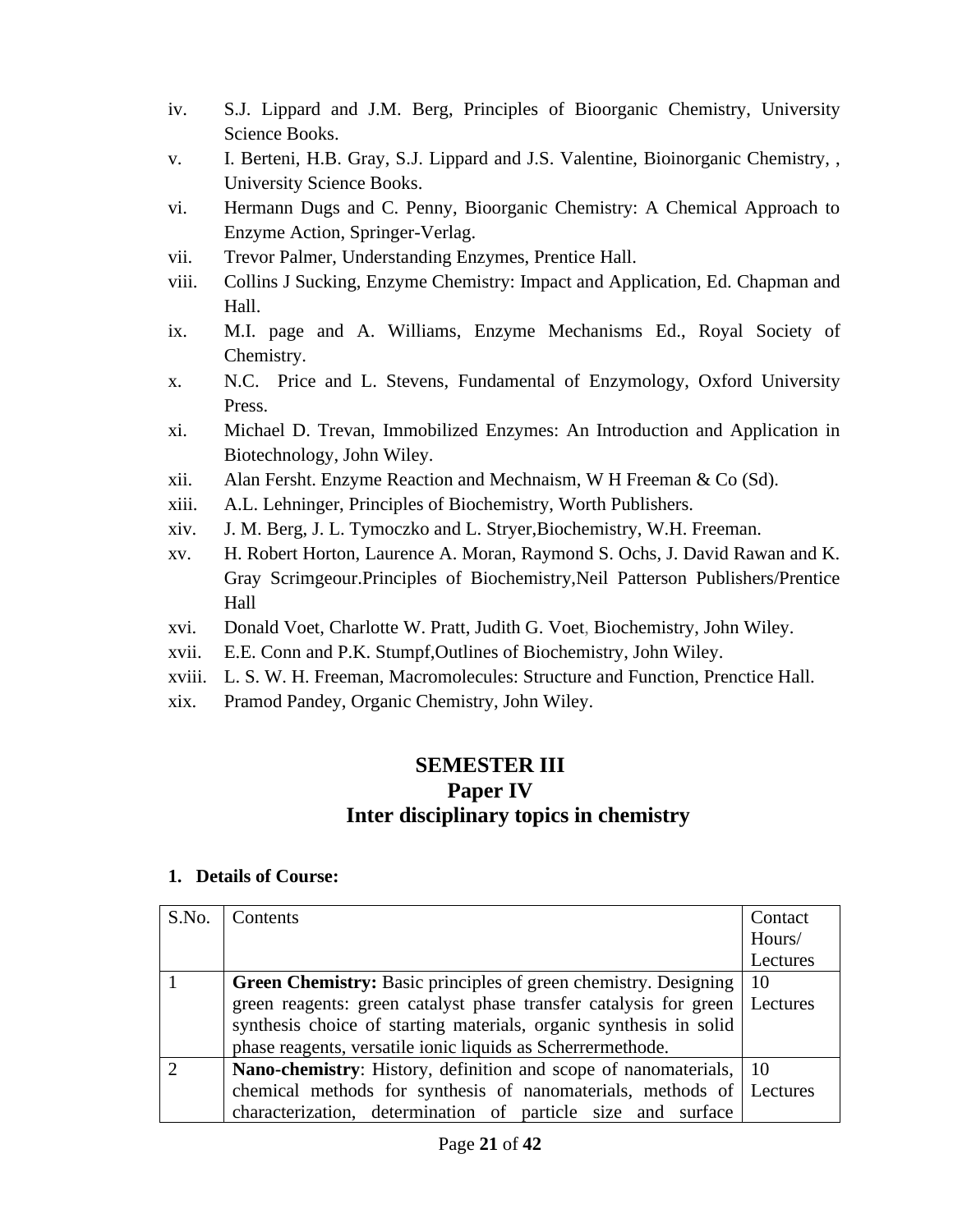|                | structure by Scanning Electron microscopy, Transmission                |          |
|----------------|------------------------------------------------------------------------|----------|
|                | Electron microscopy, surface area analysis and Debye-Schrrer<br>method |          |
|                |                                                                        |          |
| 3              | Data Analysis and Computer: Types of errors, propagation of            | 10       |
|                | errors, accuracy and precision, least square analysis, average         | Lectures |
|                | standard deviation. liner regression, co-variance and correlation      |          |
|                | coefficient.                                                           |          |
|                | History of development of computers, Main frames, Mini, Micro          |          |
|                | and Super Computer systems. General awareness of computer              |          |
|                | hardware i.e CPU and other peripheral devices                          |          |
|                | Basic structure and functioning of computers with a PC as an           |          |
|                | illustrative example. Memory, I/Q devices, secondary storage.          |          |
|                | Computer languages. Operating system with DOS as an example.           |          |
|                | Introduction to WINDOWS. Data processing, principles of                |          |
|                | programming. Algorithms and flowcharts.                                |          |
| $\overline{4}$ | <b>Environmental Chemistry:</b> Concept and scope, composition of      | 09       |
|                | atmosphere, terminology and nomenclature, aerosols, photo              | Lectures |
|                | chemical smog, BOD and COD.                                            |          |
| 5              | Medicinal Chemistry: Primary knowledge of structure activity           | 09       |
|                | relationship, SAR, quantitative structure activity relationship        | Lectures |
|                | (QSAR), Chemistry of antineoplastic agents and cardiovascular          |          |
|                | drugs                                                                  |          |

## **Books Recommended:**

- i. Geoffrey A. Ozin, and Andre Arsentte, Neno Chemistry, RSC Publishing.
- ii. A.K. Day, Environmental Chemistry New Age.

## **SEMESTER III Paper IV Photo Chemistry**

| S.No. | Contents                                                            | Contact  |
|-------|---------------------------------------------------------------------|----------|
|       |                                                                     | Hours/   |
|       |                                                                     | Lectures |
|       | <b>Basics of Photochemistry:</b> Absorption, excitation, 6 Lectures |          |
|       | photochemical laws, electronically excited states-life times,       |          |
|       | measurements of the times. Flash photolysis, Stopped flow           |          |
|       | techniques. Energy dissipation by radiative and non-radiative       |          |
|       | processes, absorption spectra, Franck-Condon principle,             |          |
|       | Photochemical stages- primary and secondary processes. photo-       |          |
|       | physical reactions, Jablonskii diagram, photosensitization,         |          |
|       | quantum yield and its determination, reactions of high and low      |          |
|       | quantum yields with suitable examples, fluorescence,                |          |
|       | phosphorescence and chemiluminiscence with suitable examples        |          |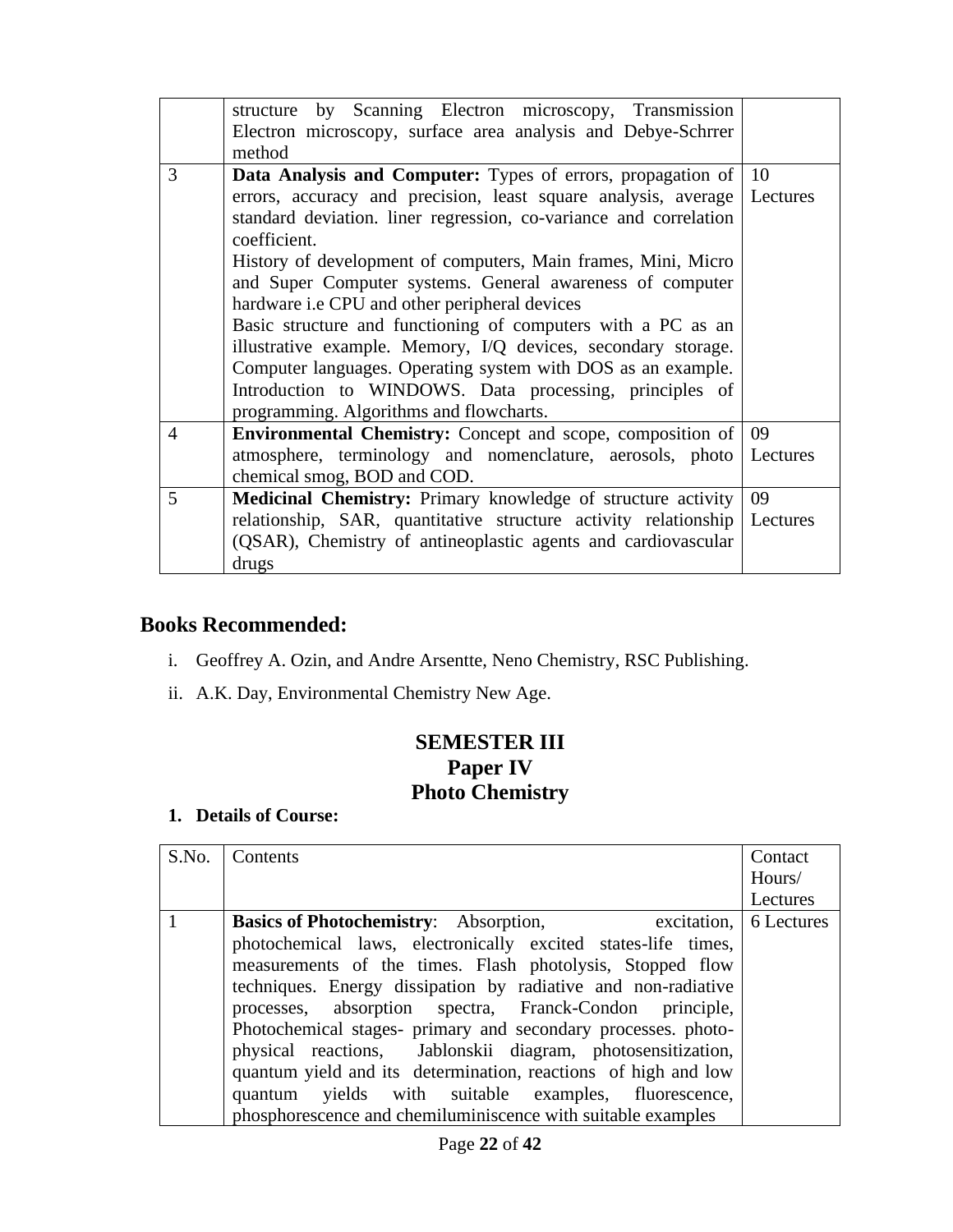| $\overline{2}$ | <b>Photochemistry of Organic Compounds:</b> Photochemistry of 6 Lectures<br>alkenes; cis-trans isomerization, non-vertical energy transfer;<br>photochemical additions; reactions of 1,3- and 1,4-dienes;<br>dimerisation.                                                                                                               |  |
|----------------|------------------------------------------------------------------------------------------------------------------------------------------------------------------------------------------------------------------------------------------------------------------------------------------------------------------------------------------|--|
| 3              | <b>Photochemistry of Carbonyl Compounds:</b> Norrish type I & II $\vert$ 6 Lectures<br>reactions (cyclic and acyclic); $\alpha, \beta$ -unsaturated ketones; $\beta, \gamma$ -<br>ketones; cyclohexenones (conjugated);<br>unsaturated<br>cyclohexadienons (cross-conjugated & conjugated); Paterno-Buchi<br>reactions; photoreductions. |  |
| $\overline{4}$ | <b>Photochemistry of Aromatic Compounds:</b> Isomerisation, 6 Lectures<br>skeletal isomerisations, Dewar and prismanes in isomerisations.<br>Singlet oxygens reactions; Photo Fries rearrangement of ethers and<br>anilides; Barton reaction, Hoffmann-Loefller-Freytag reaction.                                                        |  |

#### BOOKS SUGGESTED

- i. F.A. Carey, andR. J. Sundberg, Advanced Organic Chemistry, Parts A & B, Plenum: U.S.
- ii. W. M. Horspool, Aspects of Organic Photochemistry, Academic Press.
- iii. T. H. Lowry and K. S. Richardson, Mechanism and Theory in Organic Chemistry Addison-Wesley Educational Publishers, Inc.
- iv. J. March, Advanced Organic Chemistry, John Wiley & Sons.
- v. L. Stryer, Biochemistry, W. H. Freeman & Co.
- vi. P. A. Sykes, Guidebook to Mechanism in Organic Chemistry, Prentice-Hall.
- vii. James H. Clark and Duncan J. Macquarrie, Handbook of Green Chemistry and Technology, Wiley-Blackwell.
- viii. [Paul T. Anastas](http://www.google.co.in/search?tbo=p&tbm=bks&q=inauthor:%22Paul+T.+Anastas%22) and [Tracy C. Williamson](http://www.google.co.in/search?tbo=p&tbm=bks&q=inauthor:%22Tracy+C.+Williamson%22) Green Chemistry: Frontiers in Benign Chemical syntheses and Processes, Oxford University Press.
- ix. [Geoffrey Alan Ozin,](http://www.google.co.in/search?tbo=p&tbm=bks&q=inauthor:%22Geoffrey+Alan+Ozin%22) A. C. Arsenault and L. Cademartiri, Nanochemistry: A Chemical Approach to Nanomaterials, Royal Society of Chemistry.

#### **Laboratory Course 08 hrs**

#### **A. Physical Chemistry Practical 30**

- (i) Determination of the order of reaction by isolation method
- (ii) Determination of the order of reaction by half life period method
- (iii) Determination of the order of the reaction by Integration method.
- (iv) Determination of the entropy of activation of a reaction.
- (v) Determination of free energy change of a reaction.
- (vi) Determination of the equilibrium constant of a reaction.
- (vii) Determination of pH by electrical conductivity method.
- (viii) Hydrolysis of the salts by electrical conductivity method
- (ix) Hydrolysis of the salts by EMF.
- (x) Determination of the dissociation constant of a weak acid by conductivity method.
- (xi) Determination of the equivalent conductivity of a strong electrolyte conductometrically.
- (xii) Determination of the equivalent conductivity at infinite dilution of weak electrolyte conductometrically.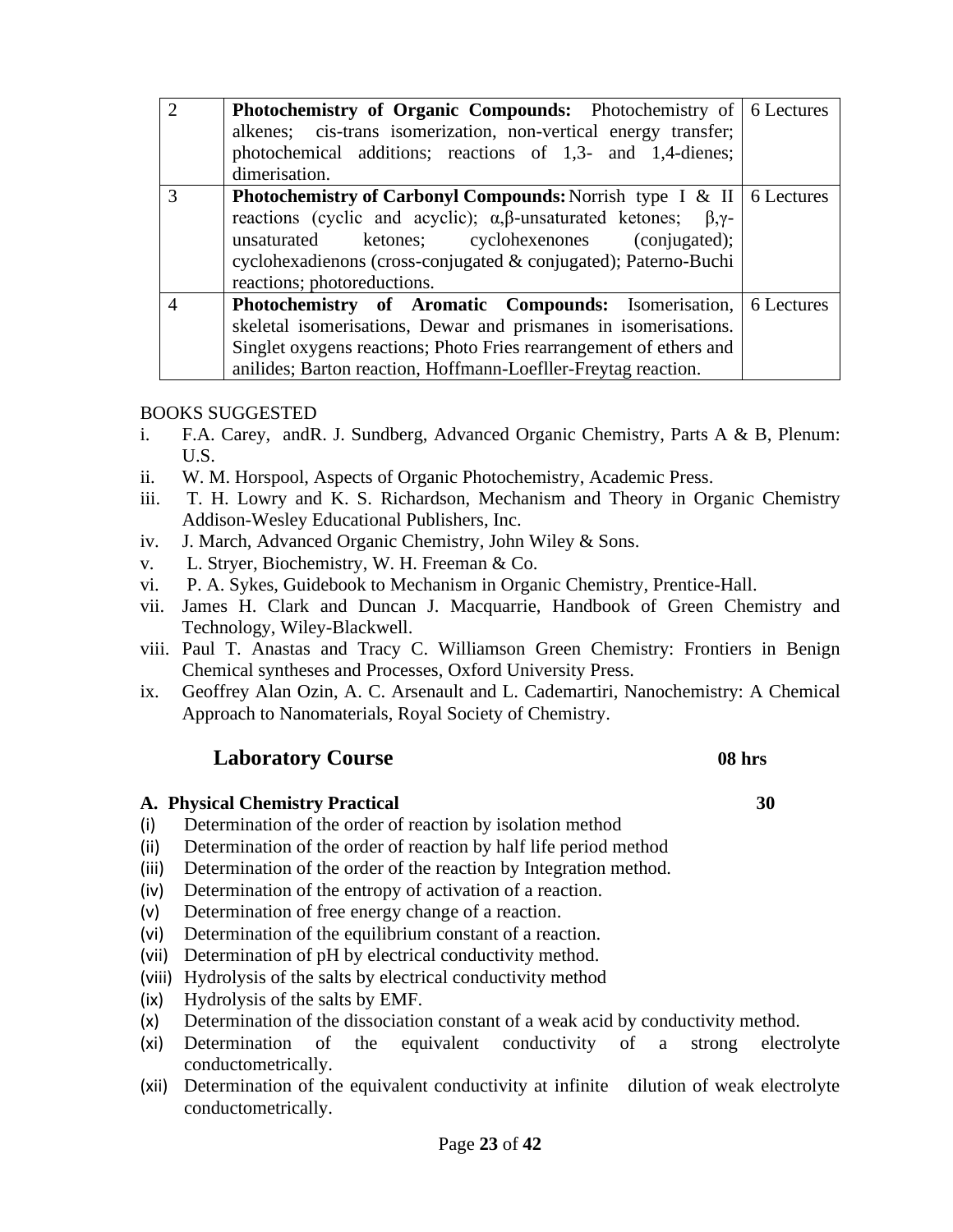- (xiii) Validity of Ostwald's dilution law.
- (xiv) Determination of the degree of dissociation/ association conduct metrically.
- (xv) Determination of solubility and solubility product of sparingly soluble salts (e.g., PbSO4, BaSO4) conductometrically.

#### **Note: The candidates shall have to do a minimum of 05 experiments**

#### **B. Inorganic Chemistry 30**

- 1. Quantitative analysis of binary mixture of metal ions involving volumetric (by complexometric titration using masking and demasking agents) and gravimetric analysis. 20
- 2. Chromatography: separation of cations and anions by paper/TLC/Ion Exchange chromatography

10

 **Note: Inorganic exercise 30; Physical 30; Record (including test) 15; attendance 10; viva 15**

#### **SEMESTER IV**

#### **Paper I**

## **Elective Paper (Inorganic chemistry) General and Organometallic Chemistry**

| S.No.          | Contents                                                                    | Contact    |
|----------------|-----------------------------------------------------------------------------|------------|
|                |                                                                             | Hours/     |
|                |                                                                             | Lectures   |
| $\mathbf{1}$   | <b>Inorganic Free Radicals:</b> A Comprehensive study of production,        | 5 Lectures |
|                | stability and reactions of free radicals: :NH, $NH2 N2H3$ and PH.           |            |
| $\overline{2}$ | Silicates and Aluminosilicates: Classification, properties,                 | 5 Lectures |
|                | structure and applications of naturally occurring silicates and             |            |
|                | aluminosilicates: synthesis of pillared clays and zeolites.                 |            |
|                | Characterization and application of clay, pillared clays and zeolites       |            |
|                | to catalyses.                                                               |            |
| 3              | Organic Derivatives of Metals and Alkyls, Aryls and Acyls of                | <b>10</b>  |
|                | Metals: Metal beta-diketonates and thio-betadiketonates: general   Lectures |            |
|                | chemistry, structural aspects and applications. Metal Alkoxides:            |            |
|                | general methods of preparation, reactivity, structure<br>and                |            |
|                | applications                                                                |            |
|                | Alkyls, aryls and acyls of transition metals, nature of metal carbon        |            |
|                | bond, routes of synthesis, stability and decomposition pathways             |            |
|                | and structure, alkyls, aryls and acyls of s-block and p-block               |            |
|                | elements. Comparison of such transition and non-transition                  |            |
|                | element derivates. Organocopper in organic synthesis.                       |            |
| 4              | Compounds of Metal-Carbon Multiple Bonds and Metal                          | 10         |
|                | <b>Compounds with Bonds to Hydrogen:</b> Survey of organometallic           | Lectures   |
|                | compounds according to ligands, synthesis, properties, nature of            |            |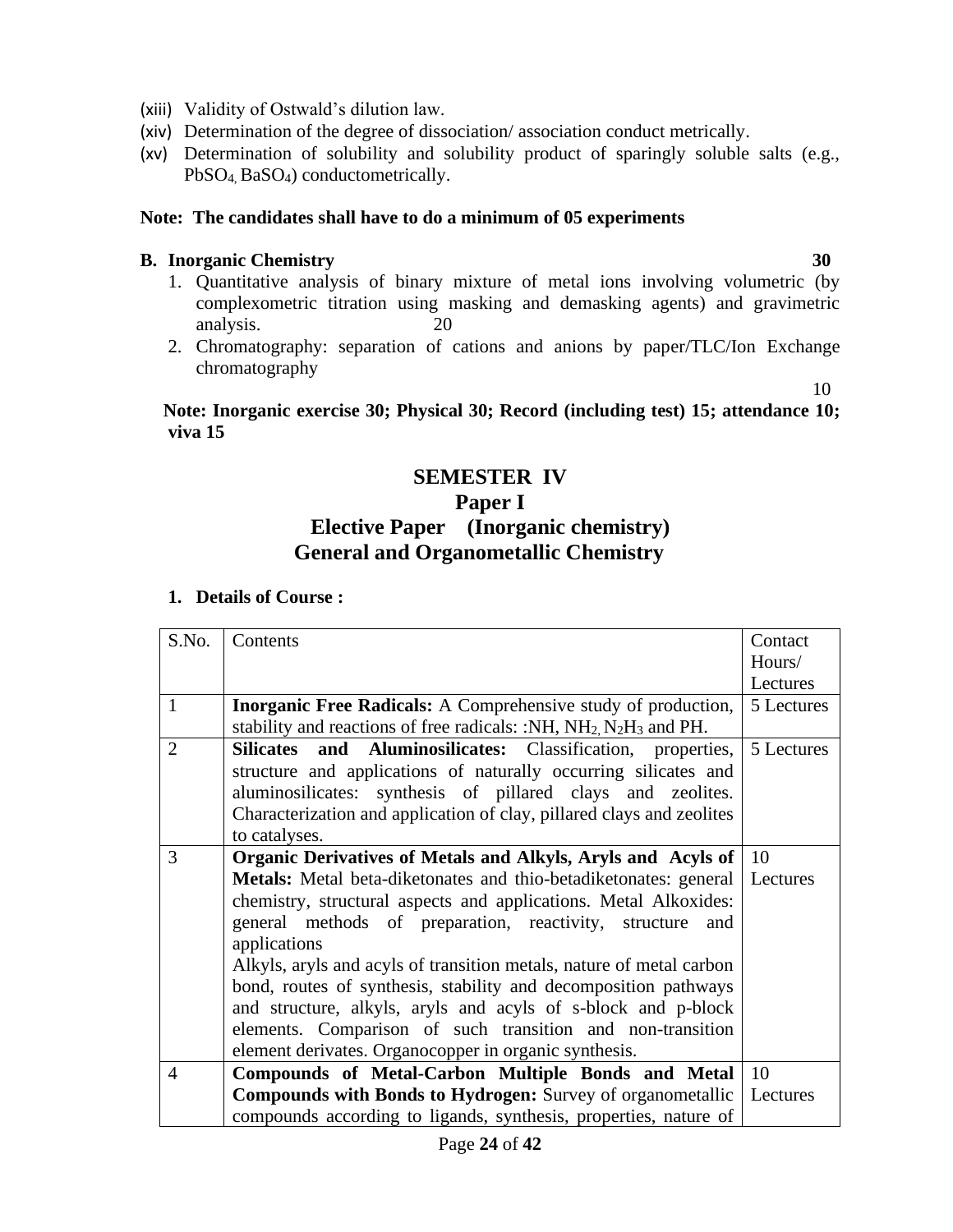|   | bonding and structural features of $\pi$ -bonded organo-metallic<br>compounds $(\pi$ -complexes) with unsaturated organic molecules:<br>alkenes, alkynes, chelating olefinic ligands, allyl, dienes-<br>cyclobutadiene, cyclopentadiene, fulvalene,<br>butadiene,<br>heterocyclic pentadiene and cyclopentadienone, dienyl-<br>cyclosited cyclosites acyclic pentalismyl, cyclosites and cyclosites and cyclosites and cyclosites and cyclosites and cyclosites and cyclosites and cyclosites and cyclosites and cyclosites and cyclosites and cyclosites and<br>and<br>heptadienyl, arene and trienyl complexes. Important reactions<br>relating to nucleophilic and electrophilic attack on ligands, role in<br>organic synthesis.<br>Transition metal compounds with bonds to hydrogen. |               |
|---|--------------------------------------------------------------------------------------------------------------------------------------------------------------------------------------------------------------------------------------------------------------------------------------------------------------------------------------------------------------------------------------------------------------------------------------------------------------------------------------------------------------------------------------------------------------------------------------------------------------------------------------------------------------------------------------------------------------------------------------------------------------------------------------------|---------------|
| 5 | Homogeneous Catalysis and types of reactions: Stoichiometric                                                                                                                                                                                                                                                                                                                                                                                                                                                                                                                                                                                                                                                                                                                               | <sup>10</sup> |
|   | reactions for catalysis, homogeneous catalytic hydrogenation, Lectures                                                                                                                                                                                                                                                                                                                                                                                                                                                                                                                                                                                                                                                                                                                     |               |
|   | Zeigler-Natta polymerization of olefins, catalytic reactions                                                                                                                                                                                                                                                                                                                                                                                                                                                                                                                                                                                                                                                                                                                               |               |
|   | involving carbon monoxide such as hydrocarbonylation of olefins                                                                                                                                                                                                                                                                                                                                                                                                                                                                                                                                                                                                                                                                                                                            |               |
|   | (oxo reaction), oxopalladation reactions. Activation of C-H bond.                                                                                                                                                                                                                                                                                                                                                                                                                                                                                                                                                                                                                                                                                                                          |               |
|   | Oxidative-Addition and Migration (Inseration) Reactions,                                                                                                                                                                                                                                                                                                                                                                                                                                                                                                                                                                                                                                                                                                                                   |               |
|   | activation of small molecules by coordination                                                                                                                                                                                                                                                                                                                                                                                                                                                                                                                                                                                                                                                                                                                                              |               |
| 6 | <b>Fluxional Organometallic Compounds</b> Fluxionality<br>and                                                                                                                                                                                                                                                                                                                                                                                                                                                                                                                                                                                                                                                                                                                              | 8 Lectures    |
|   | dynamic equilibria in compounds such as $\eta^3$ - allyl and dienyl                                                                                                                                                                                                                                                                                                                                                                                                                                                                                                                                                                                                                                                                                                                        |               |
|   | complexes, their characterization.                                                                                                                                                                                                                                                                                                                                                                                                                                                                                                                                                                                                                                                                                                                                                         |               |

### **Books Recommended**

- i. J.P. Collman, L.S. Hegsdus, J.P. Norton and R.G. Finke, Principle and Application of Organotransition Metal Chemistry, University Science Books.
- ii. R.H. Crabtree, The Organometallic Chemistry of the Transition Metals, John Wiley.
- iii. A.J. Person, Metallo-organic Chemistry, Wiley.
- iv. R.C. Mehrotra and A. Singh, Organometallic Chemistry, New Age International.
- v. J.E. Huheey, E.A. Keiter, R.L. Keiter, Inorganic Chemistry: Principle of structure and Reactivity, Pearson Education.
- vi. N.L.H. Green, Organometallic Compounds, Chapman & Hall, U.K.
- vii. G.E. Coates, M.L.H. Green., P. Pwell, Principles of Organometallic Chemistry, Chapman & Hall, U.K.

## **SEMESTER IV Paper II Elective Paper (Inorganic chemistry) Inorganic polymer and supramolecular Chemistry**

| S.No. Contents                                                               | Contact  |
|------------------------------------------------------------------------------|----------|
|                                                                              | Hours/   |
|                                                                              | Lectures |
| <b>Basics</b> : Importance of polymers, basic concepts: monomers, 8 Lectures |          |
| repeat units, degree of polymerization. Linear, branched and                 |          |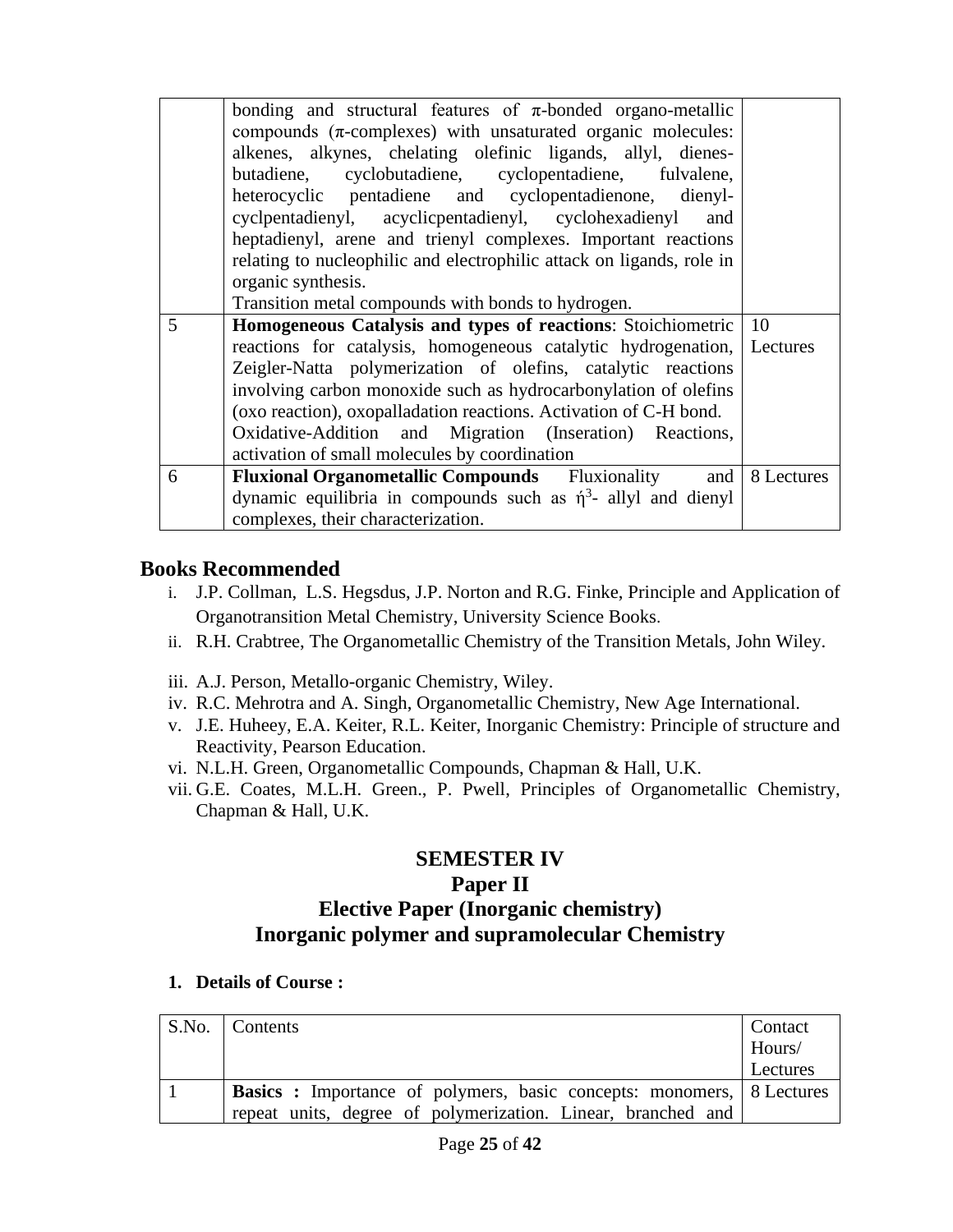|                | network polymers. Classification of polymers, polymerization:             |            |
|----------------|---------------------------------------------------------------------------|------------|
|                | condensation, addition, radical chain-ionic and co-ordination and         |            |
|                | co-polymerization. Polymerization conditions<br>and polymer               |            |
|                | reactions Kinetics of polymerization. Stereochemistry<br>and              |            |
|                | mechanism of polymerization. Polymerization in homogeneous                |            |
|                | and heterogeneous systems. Comparison with organic polymers.              |            |
| 2              | Polymer Characterization: Polydispersion, average molecular               | 8 Lectures |
|                | weight concept: number average, weight average and viscosity              |            |
|                | average molecular weights. Polydispersity and molecular weight            |            |
|                | distribution. The practical significance of molecular weight.             |            |
|                | Measurement of molecular weight: end-group, viscosity, light              |            |
|                |                                                                           |            |
|                | scattering, osmotic and ultacentrifugation methods. Analysis and          |            |
|                | testing of polymers, chemical analysis of polymers, spectroscopic         |            |
|                | methods, X-ray diffraction study. Microscopy. Thermal analysis            |            |
|                | and physical testing- tensile strength. Fatigue impact. Tear              |            |
|                | resistance. Hardness and abrasion resistance.                             |            |
| 3              | <b>Structure and Properties:</b> Morphology and order in crystalline      | 8 Lectures |
|                | polymers-configurations of polymer chains: Crystal structures of          |            |
|                | polymers. Morphology of crystalline polymers, strain-induced              |            |
|                | morphology, crystallization and melting. Polymer structure and            |            |
|                | physical properties-crystalline melting point $(T_M)$ ; melting points    |            |
|                | of homogeneous series, effect of chain, flexibility and other steric      |            |
|                | factors, entropy and heat of fusion. The glass transition                 |            |
|                | temperature (Tg), relationship between Tm and Tg, effects of              |            |
|                | molecular weight, diluents, chemical structure, chain topology,           |            |
|                | branching and cross linking. Property requirements and polymer            |            |
|                | utilization.                                                              |            |
| $\overline{4}$ | <b>Polymer Processing:</b> Plastics, elastomers<br>fibres.<br>and         | 8 Lectures |
|                | Compounding. Processing techniques: calendering, die casting,             |            |
|                | rotational casting, film casting, injection moulding, extrusion           |            |
|                | moudling, thermoforming, foaming, reinforcing<br>and fibre                |            |
|                |                                                                           |            |
|                | spinning.                                                                 |            |
| 5              | <b>Boron Based Polymers, Silicon Based Polymers, Phosphorous</b>          | 8 Lectures |
|                | Based Polymers and Coordination Polymers: Borazine,                       |            |
|                | substituted borazines, boron nitride. Boron-oxygen-silicon and            |            |
|                | boron-oxygen-phosphorus polymers. Ployhedral borane anions.               |            |
|                | Silica, feldspars and ultramarines, silicones, silicone fluids,           |            |
|                | rubbers,<br>silicone<br>silicone<br>silicone<br>greases,<br>resins<br>and |            |
|                | metallosiloxanes. Silicon-nitrogen polymers and silazenes.                |            |
|                | Metaphosphates, polyphosphates, cross -linked phosphates.                 |            |
|                | Phosphonitrilic halides and related polymers. Phosphorous-sulphur         |            |
|                | polymers.                                                                 |            |
|                | Factors affecting formation of coordination polymers. Types of            |            |
|                | coordination polymers. Metal halides. Metal pseudohalides, metal          |            |
|                | alkoxides, metal carboxylates and metal chelates                          |            |
| 6              | Supramolecular<br><b>Chemistry:</b><br>and<br><b>Concepts</b><br>Language | 8 Lectures |
|                | Molecular recognition: molecular receptors for different types of         |            |
|                |                                                                           |            |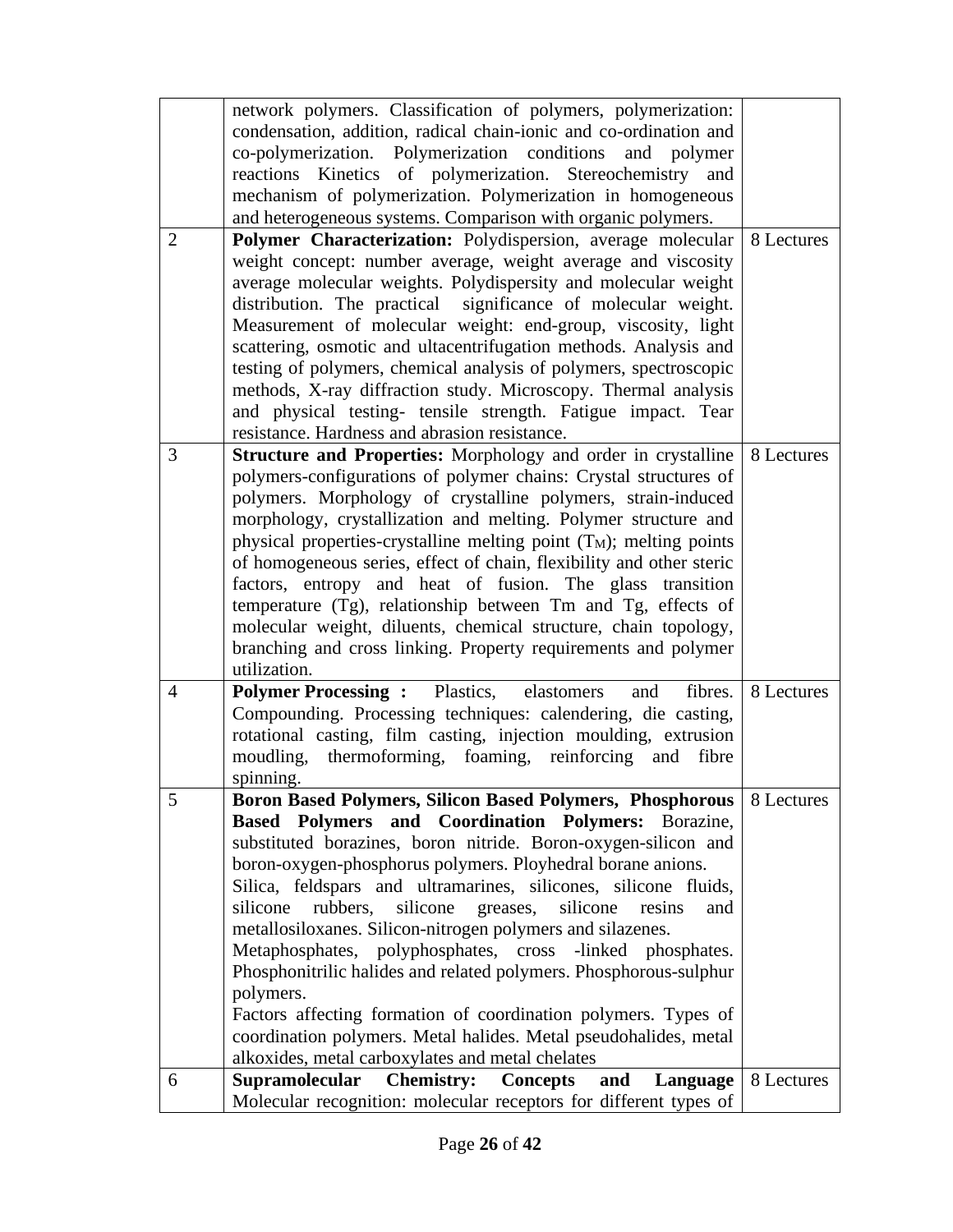molecules including arisonic substrates, design and synthesis of co-receptor molecules and multiple recognition. Strong, weak and very weak H-bonds, utilization of H-bonds to create supramolecular structures. Use of H-bond in crystal engineering and molecular recognition. Chelate and macrocyclic effects. Cation binding hosts, binding of anions, binding of neutral molecules, binding of organic molecules. Supramolecular reactivity and catalysis. Transport processes and carrier design. Supramolecular devices, supramolecular photochemistry, supramolecular electronic ionic and switching devices. Some examples of self-assembly in supramolecular chemistry.

#### **BOOKS SUGGESTED:**

- i. F.W. Bilimever Jr., Text Book of Polymer Science, Wiley.
- ii. N.V. Vishwanathan and J. Sreedhar, Polymer Science, V.R. Gowarker, Willey-Eastern.
- iii. K. Takemoto Y. lnaki and R.M. Ottanbrite, Functional Monomers and Polymers.
- iv. H.R. Alcock and F.W. Lambe, Contemporary Polymer Chemistry, Prentice Hall.
- v. J.M.G. Cowie, Physics and Chemistry of Polymers, Blakie Academic and Professional.
- vi. N.H. Ray, Inorganic Polymers, Academic Press, N. York.
- vii. J.M. Lehn, Supramolecular Chemistry, VCH.

## **SEMESTER IV Paper III Elective Paper (Inorganic chemistry) Photo Inorganic Chemistry**

| S.No.                       | Contents                                                                   | Contact    |
|-----------------------------|----------------------------------------------------------------------------|------------|
|                             |                                                                            | Hours/     |
|                             |                                                                            | Lectures   |
|                             | <b>Basics of Photochemistry:</b> Absorption, excitation, photochemical     | 8 Lectures |
|                             | laws, electronically excited states-life times, measurements of the        |            |
|                             | times. Flash photolysis, stopped flow techniques. Energy                   |            |
|                             | dissipation by radiative and non-radiative processes, absorption           |            |
|                             | spectra, Franck-Condon principle, photochemical stages- primary            |            |
|                             | and secondary processes.                                                   |            |
| $\mathcal{D}_{\mathcal{L}}$ | <b>Photochemical Reactions:</b> Interaction of electromagnetic   8Lectures |            |
|                             | radiation with matter, types of excitations, fate of excited               |            |
|                             | molecule, quantum yield, transfer of excitation energy,                    |            |
|                             | actinometry. Singlet molecular oxygen reactions. Photochemical             |            |
|                             | formation of smog. Photo-degradation of polymers.                          |            |
|                             | Photochemistry of vision.                                                  |            |
| 3                           | Properties of Excited States and Excited States of Metal   8 Lectures      |            |
|                             | <b>Complexes</b> : Structure, dipole moment, acid-base strengths,          |            |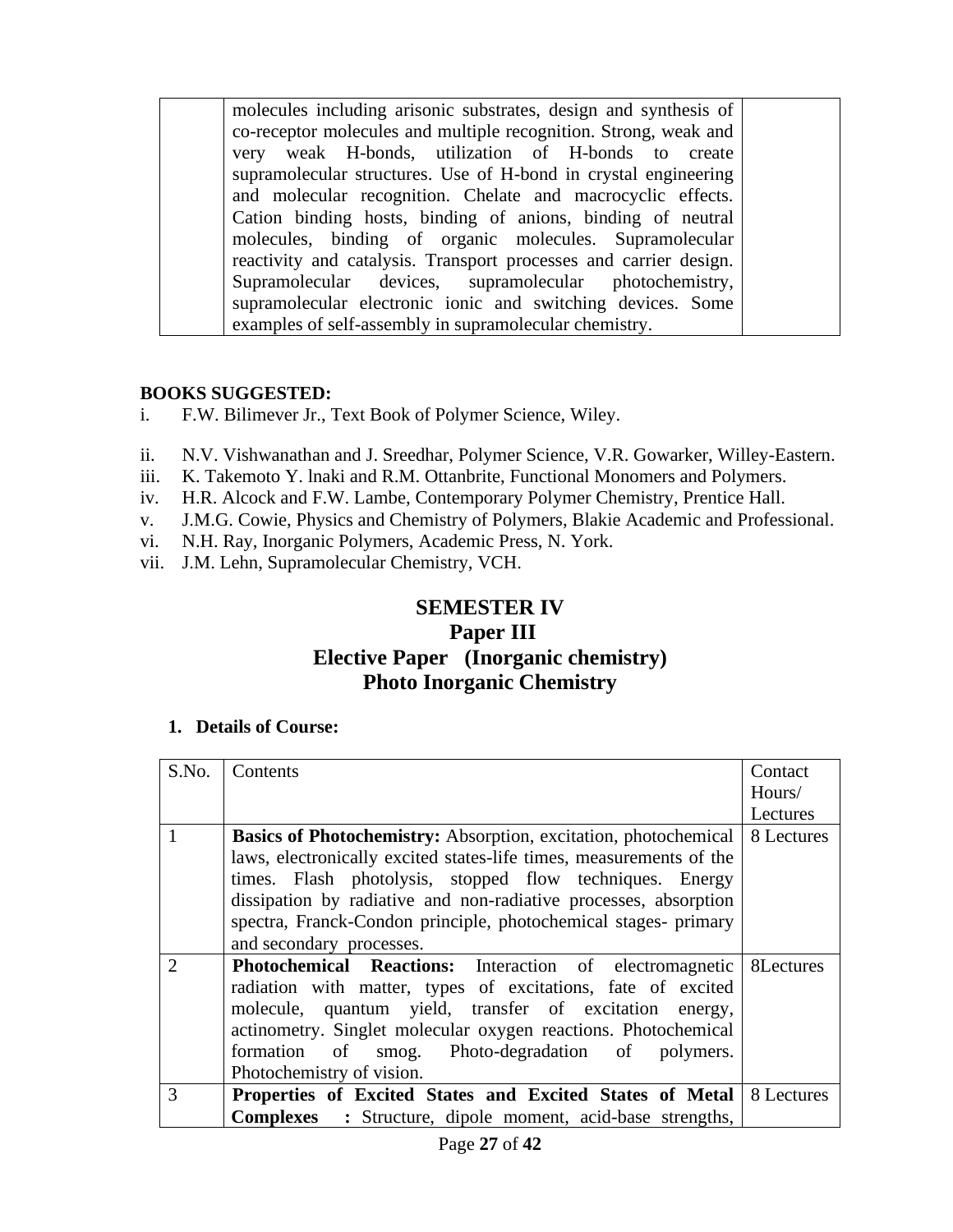|                | reactivity. Photochemical kinetics-calculation of rates of radiative<br>processes. Biomolecular deactivation-quenching.<br>Excited states of metal complexes: comparison with organic<br>compounds, electronically excited states of metal complexes.<br>Charge-transfer spectra, charge transfer excitations, methods for |            |
|----------------|----------------------------------------------------------------------------------------------------------------------------------------------------------------------------------------------------------------------------------------------------------------------------------------------------------------------------|------------|
|                | obtaining charge-transfer spectra.                                                                                                                                                                                                                                                                                         |            |
| $\overline{4}$ | Ligand Field Photochemistry: Photosubsitution, photooxidation                                                                                                                                                                                                                                                              | 8 Lectures |
|                | and photoreduction, lability and selectivity, zero vibrational levels                                                                                                                                                                                                                                                      |            |
|                | of ground state and excited state, energy content of excited state,<br>zero-zero spectroscopic energy, development of the equations for                                                                                                                                                                                    |            |
|                | redox potentials of the excited states.                                                                                                                                                                                                                                                                                    |            |
| 5              | Redox Reacitons by Excited Metal Complexes: Energy transfer                                                                                                                                                                                                                                                                | 8 Lectures |
|                | under conditions of weak interaction and strong interaction-                                                                                                                                                                                                                                                               |            |
|                | exciplex formation, conditions of the excited states to be useful as                                                                                                                                                                                                                                                       |            |
|                | redox reactants, excited electron transfer, metal complexes as                                                                                                                                                                                                                                                             |            |
|                | attractive candidates $(2,2)$ -bipyridine and 1,10-phenenthroline                                                                                                                                                                                                                                                          |            |
|                | complexes), illustration of reducing and oxidizing character of                                                                                                                                                                                                                                                            |            |
|                | $Ru^{2+}$ bipyridal complex (comparison with [Fe(bipy) <sub>3</sub> ]); role of                                                                                                                                                                                                                                            |            |
|                | spin-orbit coupling-life time of these complexes. Application of                                                                                                                                                                                                                                                           |            |
|                | redox processes of electronically excited states for catalytic                                                                                                                                                                                                                                                             |            |
|                | purpose, transformation of low energy reactants into high energy                                                                                                                                                                                                                                                           |            |
|                | products, chemical energy into light.                                                                                                                                                                                                                                                                                      |            |
| 6              | Metal Complex Sensitizers and Determination of Reaction                                                                                                                                                                                                                                                                    | 8 Lectures |
|                | Mechanism : Metal complex sensitizer, electron relay, metal                                                                                                                                                                                                                                                                |            |
|                | colloid system, semiconductor supported metal or oxide systems,                                                                                                                                                                                                                                                            |            |
|                | water photolysis, nitrogen fixation and coarbon dioxide reduction.                                                                                                                                                                                                                                                         |            |
|                | Classification, rate constants and life times of reactive energy                                                                                                                                                                                                                                                           |            |
|                | states-determination of rate constants of reactions. Effects of light                                                                                                                                                                                                                                                      |            |
|                | intensity on the rate of photochemical reactions. Types of                                                                                                                                                                                                                                                                 |            |
|                | photochemical reactions; photo-dissociation, gas-phase photolysis                                                                                                                                                                                                                                                          |            |

#### **BOOKS SUGGESTED:**

- i. A.W. Adamson and P.D. Fleischauer, Concept of Inorganic Photochemistry, Wiley.
- ii. Inorganic Photochemistry, J. Chem. Educ., vol. 60, no. 10, 1983.
- iii. .J. Lippard, Progress in Inorganic Chemistry, Vol. 30, ed. S Wiley.
- iv. Coordination Chem. Revs., 1981, Vol. 39, 121, 131; 1975, 15, 321; 1990, 97, 313.
- v. V. Balzari and Carassiti, Photochemistry of Coordination Compounds, Academic Press.
- vi. G.J. Ferraudi, Elements of Inorganic Photochemistry, Wiley-Eastern.
- vii. K.K. Rohtagi-Mukherji, Fundamentals of Photochemistry, Wiley-Eastern.
- viii. A. Gilbert and J. Baggott, Essentials of Molecular Photochemistry, Blackwell Scientific Publication.
- ix. N.J. Turro, W.A. Benjamin, Molecular Photochemistry,
- x. A. Cox and T. Camp, Introductory Photochemistry, McGraw-Hill.
- xi. R.P. Kundall and A. Gilbert, Photochemistry, Thomson Nelson.
- xii. J.Coxon and B. Halton, Organic Photochemistry, Cambridge University Press.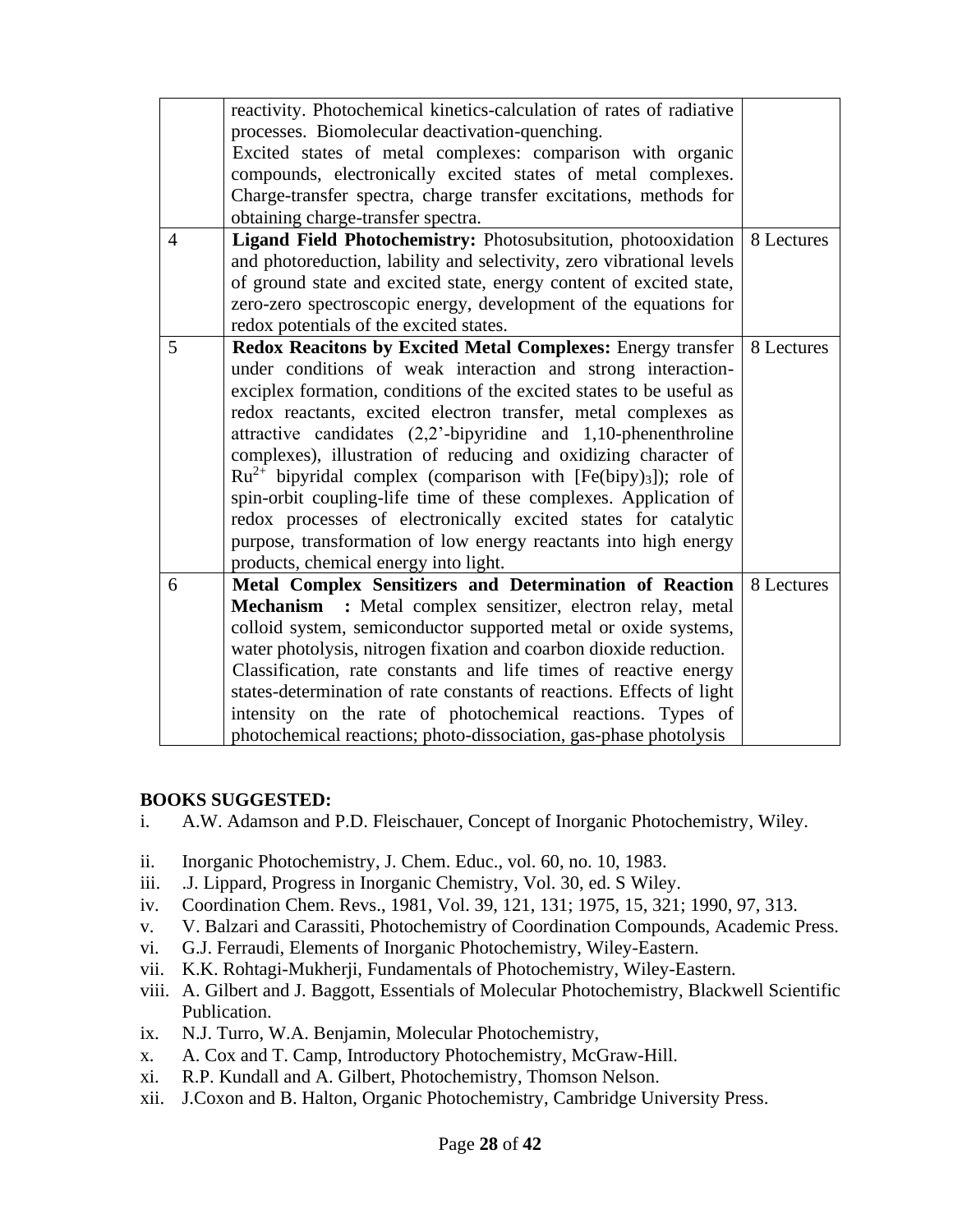## **SEMESTER IV Paper IV Elective Paper (Inorganic chemistry) Environmental Chemistry**

#### **1. Details of Course:**

| S.No.          | Contents                                                               | Contact    |
|----------------|------------------------------------------------------------------------|------------|
|                |                                                                        | Hours/     |
|                |                                                                        | Lectures   |
| $\mathbf{1}$   | <b>Introduction to Environmental Chemistry:</b> Concept and scope      | 8 Lectures |
|                | of environmental chemistry. Environmental terminology and              |            |
|                | nomenclatures. Environmental segments. The natural cycles of           |            |
|                | environment (Hydrological, Oxygen, Nitrogen).                          |            |
| $\overline{2}$ | <b>Atmosphere:</b> Regions of the atmosphere, reactions in atmospheric | 8 Lectures |
|                | chemistry, Earth's radiation balance, particles, ion and radicals in   |            |
|                | the atmosphere. Chemistry of ozone layer.                              |            |
| 3              | Hydrosphere: Complexation in natural water and waste-water.            | 8 Lectures |
|                | Micro-organism in aquatic chemical reactions. Eutrophication.          |            |
|                | Microbiology mediated redox reactions                                  |            |
| $\overline{4}$ | Lithosphere: Inorganic and organic components in soil, acid-base       | 8 Lectures |
|                | and ion-exchange reactions in soil, micro and macro nutrients,         |            |
|                | nitrogen pathways and NPK in soil.                                     |            |
| 5              | Chemical Toxicology: Toxic chemicals in the environments.              | 8 Lectures |
|                | Impact of toxic chemicals on enzymes. Biochemical effects of           |            |
|                | arsenic, cadmium, lead, mercury, carbon monoxide, nitrogen             |            |
|                | oxides and sulphur oxides.                                             |            |
| 6              | Air Pollution and Water Pollution: Particulates, aerosols, SOx,        | 8 Lectures |
|                | NOx, COx and hydrocarbon. Photochemical smog, air-quality              |            |
|                | standards.                                                             |            |
|                | Water-quality parameters and standards: physical and chemical          |            |
|                | parameters (colour, odour, taste and turbidity). Dissolved oxygen:     |            |
|                | BOD, COD. Total organic carbon, nitrogen, sulfur, phosphorus           |            |
|                | and chlorine. Chemical speciation (Pb, As, Hg).                        |            |

## **Books Recommended:**

- i. Neno Chemistry, Geoffrey A. Ozin, and Andre Arsentte RSC Publishing.
- ii. Environmental Chemistry A.K. Day, New Age.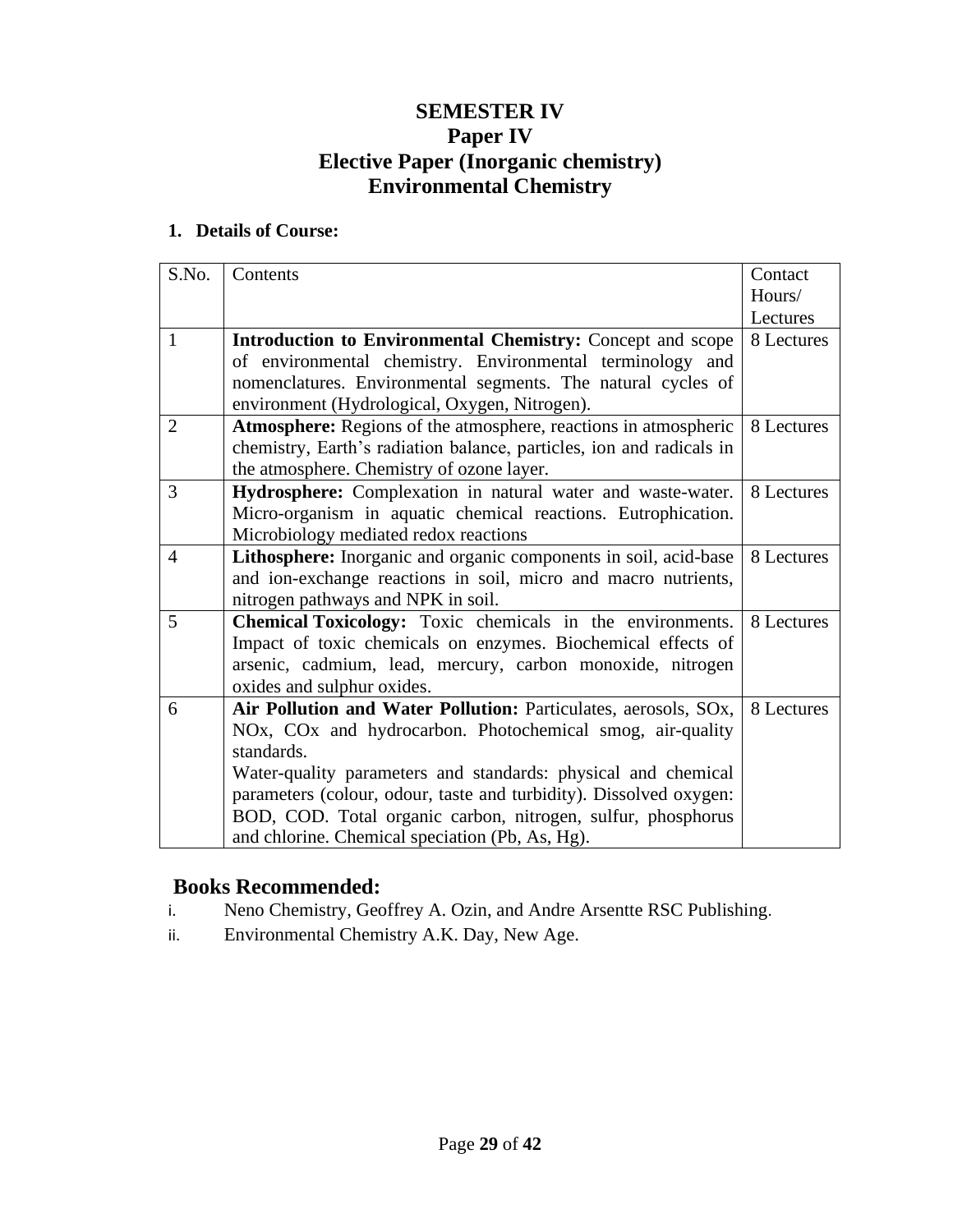## **SEMESTER IV Paper V Elective Paper (Organic chemistry) Organic Synthesis**

| S.No.          | Contents                                                                    | Contact    |
|----------------|-----------------------------------------------------------------------------|------------|
|                |                                                                             | Hours/     |
|                |                                                                             | Lectures   |
| $\mathbf{1}$   | Organometallic Reagents: Principle, preparations, properties and            | 5 Lectures |
|                | applications of the following in organic synthesis:                         |            |
|                | <b>Group I and II metal organic compounds</b>                               |            |
|                | Li, Hg and Zn compounds.                                                    |            |
|                | Transition metals: Pd, Ni, Fe, Ti, Cu, Rh and Cr compounds;                 |            |
|                | <b>Other elements;</b> S, Si and B compounds                                |            |
| 2              | <b>Oxidation:</b> Introduction. Different oxidative processes.              | 10         |
|                | Hydrocarbons-alkenes, aromatic rings, saturated C-H groups                  | Lectures   |
|                | (activated & nonactivated).                                                 |            |
|                | Alcohols, diols, aldehydes, ketones, ketals and carboxylic acids.           |            |
|                | Amines, hydrazines and sulphides.                                           |            |
|                | Oxidation with ruthenium tetraoxide, iodobenzene diacetate and              |            |
|                | thallium (III) nitrate.                                                     |            |
|                | Reduction: Introduction, Different reductive process.                       |            |
|                | Hydrocarbons-alkanes, alkenes, alkynes and aromatic rings.                  |            |
|                | Carbonyl compounds-aldehydes, ketones,<br>acids<br>and<br>their             |            |
|                | derivatives.                                                                |            |
|                | Epoxides                                                                    |            |
|                | Nitro, nitroso, azo and oxime groups. Hydrogenolysis.                       |            |
| 3              | Metallocenes, Nonbenzenoid Aromatics<br>and<br>Polycyclic                   | 5 Lectures |
|                | Aromatic Compounds: General considerations, synthesis and                   |            |
|                | reactions of some representative compounds.                                 |            |
| $\overline{4}$ | Disconnection Approach, One group C-C Disconnections and                    | 15         |
|                | Two Group C-C Disconnections An introduction to synthons                    | Lectures   |
|                | and synthetic equivalents, disconnection approach, functional               |            |
|                | group interconversions, the importance of the order of events in            |            |
|                | organic synthesis, one group C-X and two group C-X                          |            |
|                | disconnections, chemoselectivity, reversal of polarity, cyclisation         |            |
|                | reactions and amine synthesis. One group and two group C-C                  |            |
|                | disconnections.                                                             |            |
|                | Alcohols and carbonyl compounds, regioselectivity, Alkene                   |            |
|                | synthesis, use of acetylenes and aliphatic nitro compounds in               |            |
|                | organic synthesis.                                                          |            |
|                | Diels-Alder<br>1,3-difunctionalised<br>reaction,<br>compounds,<br>$\beta$ - |            |
|                | unsaturated<br>carbonyl<br>carbonyl<br>compounds,<br>in<br>control          |            |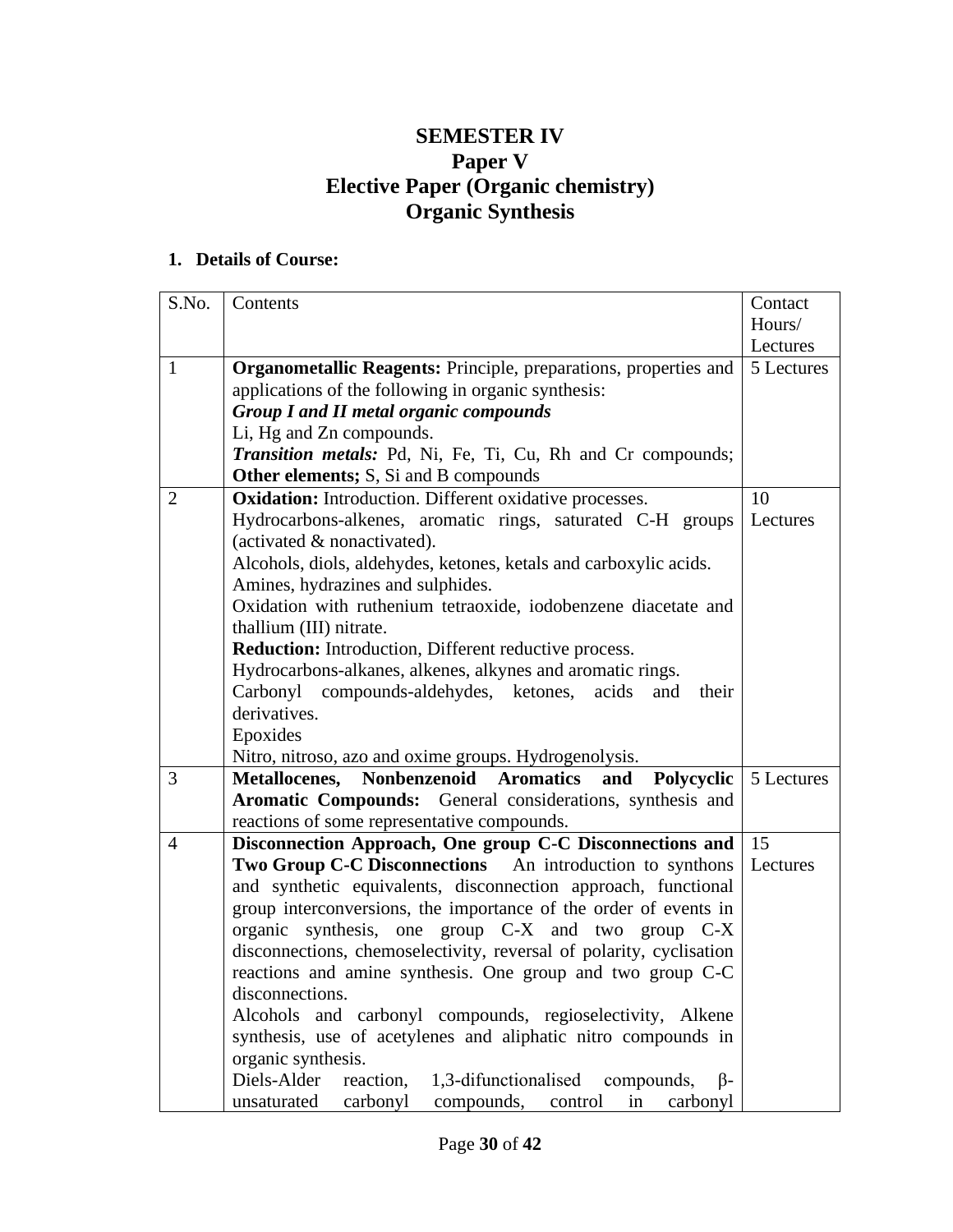| condensations. Micheal addition and Robinson annelation                                 |  |
|-----------------------------------------------------------------------------------------|--|
| <b>Protecting Group:</b> Principle of protection of alcohol, amine, 5 Lectures          |  |
| carbonyl and carboxyl groups.                                                           |  |
| <b>Ring Synthesis:</b> Saturated hetercycles, synthesis of 3-,4-,5- and 6-   8 Lectures |  |
| membered rings, aromatic heterocycles in organic synthesis.                             |  |

#### **BOOKS SUGGESTED:**

- i. H.O. House, W.A. Benjamin, Modern Synthetic Reaction,
- ii. W. Carruthers, Some Modern Methods of Organic Synthesis. Cambridges Univ. Press.
- iii. J. March, Advanced Organic Chemistry, Reactions Mechanisms and Structure. John Wiley.
- iv. R.O.C. Norman an J.M. Coxon, Principles of Organic synthesis, Blackie Academic & Professional.
- v. F.A. Carey and R.J. Sundberg , Advanced Organic Chemistry Part B, Plenum Press.
- vi. Rodd's Chemistry of Carbon Compounds, Ed. S. Coffey, Elsevier.
- vii. S Warren, Designing Organic Synthesis, Wiley.
- viii. J. Fuhrhop and G. Penzillin, Organic Synthesis- Concept, Methods and Starting Materials Verlage VCH.
- ix. W.A. Benjamin, Modern Synthetic Reactions, H.O. House,.

## **SEMESTER IV**

#### **Paper VI**

## **Elective Paper (Organic chemistry) Chemistry of Natural Products and Heterocyclic Compounds**

| S.No.          | Contents                                                                 | Contact    |
|----------------|--------------------------------------------------------------------------|------------|
|                |                                                                          | Hours/     |
|                |                                                                          | Lectures   |
|                | A. Chemistry of Natural Products                                         | 5 Lectures |
|                | Terpenoids and Carotenoids: Classification, nomenclature,                |            |
|                | occurrence, isolation, general methods of structure determination,       |            |
|                | isoprene rule. Structure determination, stereochemistry,                 |            |
|                | biosynthesis and synthesis of the following representative               |            |
|                | molecules: Menthol, Santonin and β-Carotene.                             |            |
| $\overline{2}$ | Alkaloids and Steroids: Definition, nomenclature<br>and                  | <b>10</b>  |
|                | physiological action, occurrence, isolation, general methods of Lectures |            |
|                | structure elucidation, classification, role of alkaloids in plants.      |            |
|                | Structure, stereochemistry, synthesis and biosynthesis of Morphine       |            |
|                | and Reserpine.                                                           |            |
|                | Occurrence, nomenclature, basic skeleton, Diel's Hydrocarbon             |            |
|                | and stereochemistry. Isolation, structure determination synthesis        |            |
|                | and biosynthesis of Cholesterol, Testosterone and Estrone.               |            |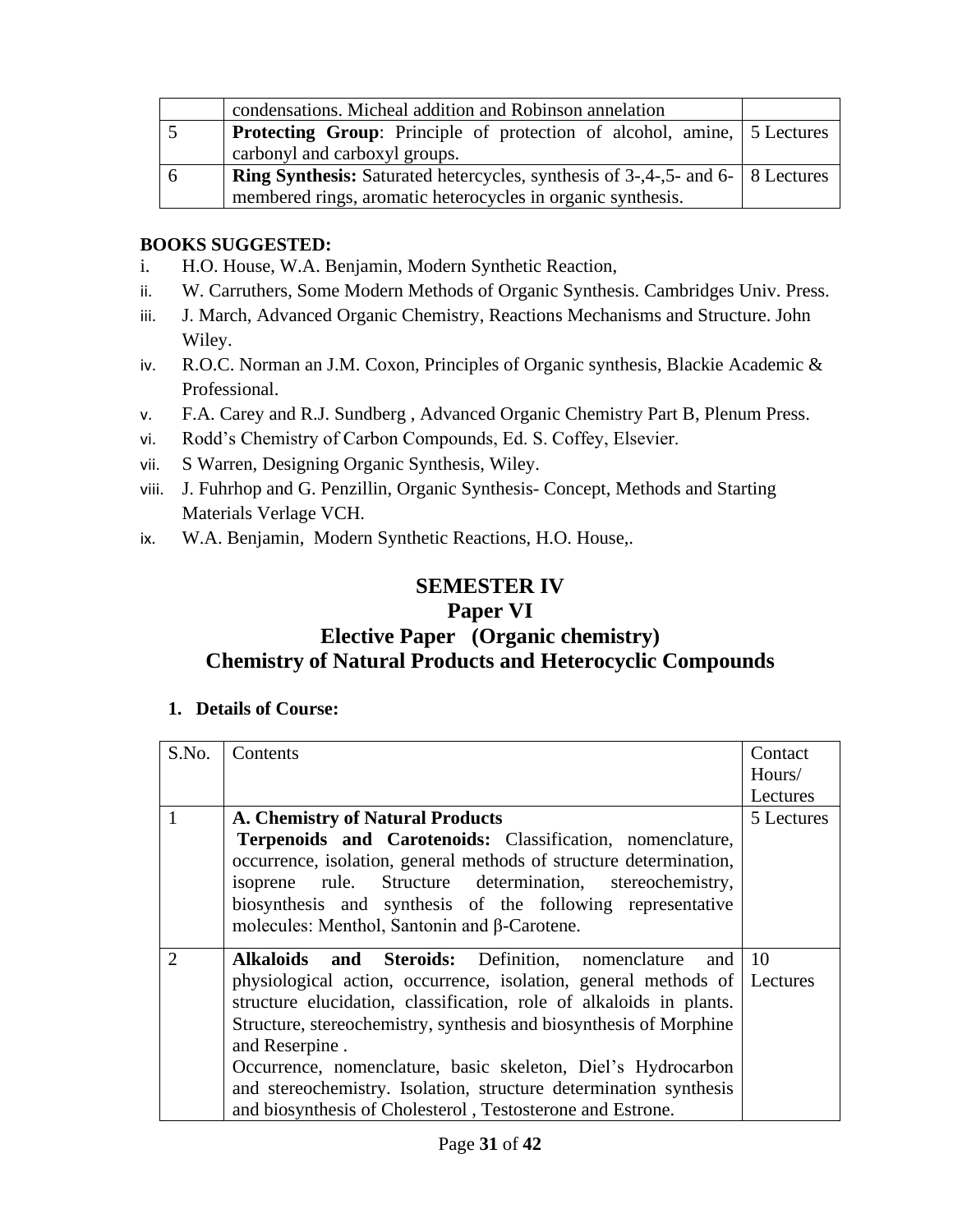| 3              | Plant Pigments / Porphyrins: Occurrence, extraction,                                               | 5 Lectures |
|----------------|----------------------------------------------------------------------------------------------------|------------|
|                | classification, chemical characterization and functions<br>of                                      |            |
|                | anthocyanins, flavonoids, xanthophylls and porphyrins. Chemistry                                   |            |
|                | structure of cyanins, flavones, flavonol, quercetin.<br>and                                        |            |
|                | Biosynthesis of flavonoids: Acetate and Shikimic acid pathway.                                     |            |
|                | Structure and synthesis of porphyrin skeleton, haemin and                                          |            |
|                | chlorophyll.                                                                                       |            |
| $\overline{4}$ | Prostaglandins/ Pyrethroids and Rotenones: Occurrence,                                             | 5 Lectures |
|                | nomenclature, classification, biogenesis and physiological effects.                                |            |
|                | Synthesis of PGE <sub>2</sub> and PGE <sub>2<math>\alpha</math></sub> . Synthesis and reactions of |            |
|                | Pyrethroids and Rotenones.                                                                         |            |
|                | Note: In structure elucidation, emphasis is to be laid on the use of                               |            |
|                | spectral parameters, wherever possible.                                                            |            |
| 5              | Application of Spectroscopic Techniques in Structure   5 Lectures                                  |            |
|                | Elucidation of Natural Products: Two dimensional NMR                                               |            |
|                | spectroscopy-COSY, HETCOR, NOESY, DEPT, INEPT, APT                                                 |            |
|                | and INADEQUATE techniques. Simplification of complex                                               |            |
|                | spectro-nuclear magnetic double resonance, shift reagents, solvent                                 |            |
|                | effects. Fourier transform technique, Nuclear Overhauser Effect                                    |            |
|                | (NOE). Elementary idea of NMR of, P and N. nuclei                                                  |            |
|                |                                                                                                    |            |
| 6              | B. Heterocyclic Chemistry Nomenclature of Heterocycles /                                           | 18         |
|                | <b>Aromatic and Non-aromatic Heterocycles</b>                                                      | Lectures   |
|                | Systematic nomenclature (Hantzsch-Widman<br>System)<br>for                                         |            |
|                | monocyclic, fused and bridged heterocycles. Tautomerism in                                         |            |
|                | aromatic heterocycles. Strain-bond angle, torsional strains and                                    |            |
|                | their consequences in small ring heterocycles.                                                     |            |
|                | (a) Heterocyclic Synthesis/Small Ring Heterocycles                                                 |            |
|                | Three membered and four-membered 32eterocycles-synthesis and                                       |            |
|                | reactions of aziridines, oxiranes, thiranes, azetidines, oxetanes and                              |            |
|                | thietanes.                                                                                         |            |
|                | (b) Benzo-Fused Five-membered Heterocycles<br>Synthesis and                                        |            |
|                | reactions including medicinal applications of benzopyrroles,                                       |            |
|                | benzofurans and benzothiophenes.                                                                   |            |
|                | Six-Membered Heterocycles with Two<br>(c)<br>More<br>or                                            |            |
|                | Heteroatoms Synthesis and reactions of pyrylium salts and                                          |            |
|                | pyrones and their comparison with pyridinium & thiopyrylium                                        |            |
|                | salts.                                                                                             |            |
|                | Synthesis and reactions of benzopyrylium salts and coumarins.                                      |            |
|                | Synthesis and reactions of diazines, triazines, tetrazines and<br>thiazines.                       |            |

## **Books Recommended:**

- i. I.L. Finar Vol. I & II, ELBS.
- ii. Stereoselective Synthesis: A Practical Approach, M. Norgradi, VCH.
- iii. Rodd's Chemistry of carbon Compounds, Ed. S. Coffey, Elsevir.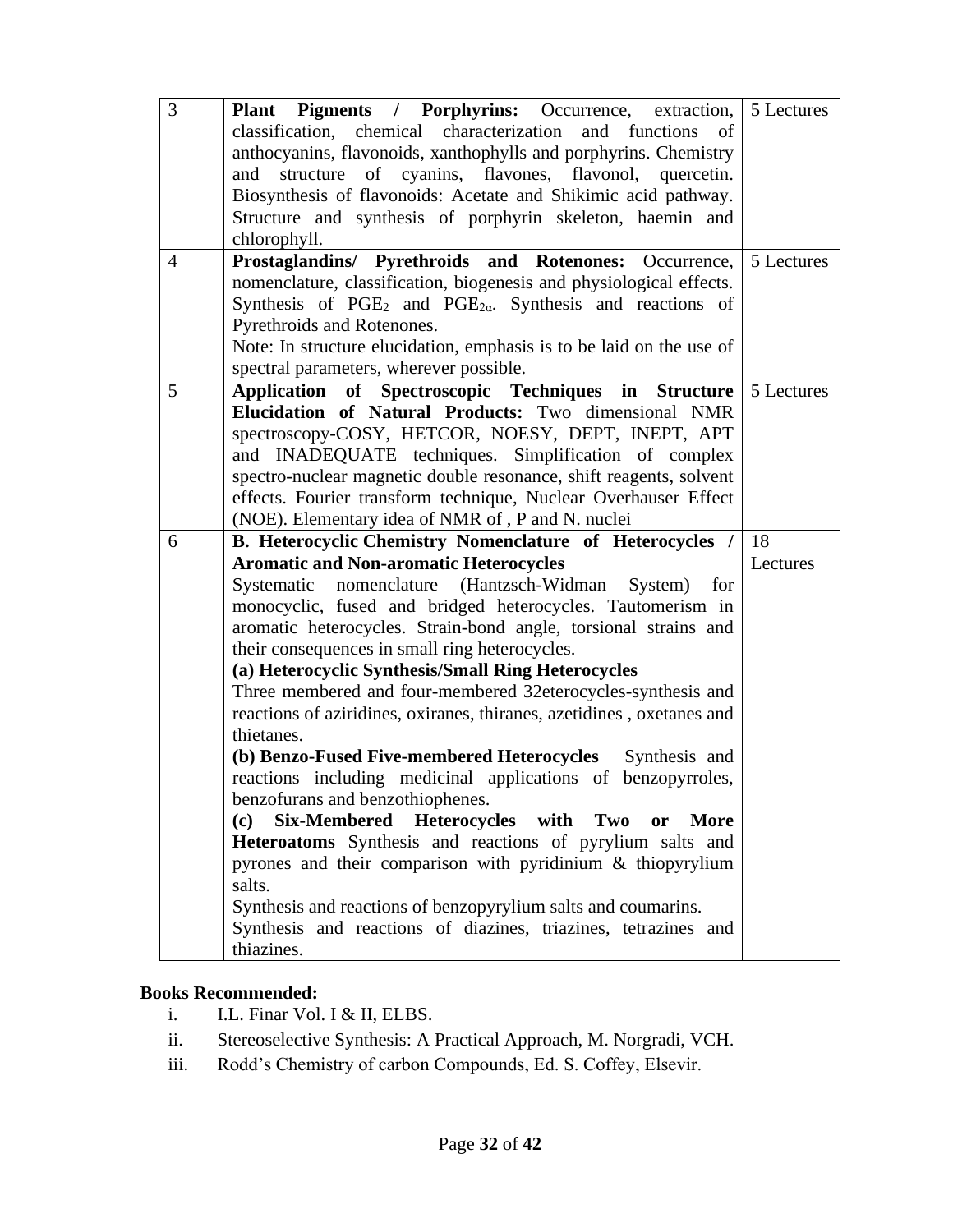- iv. Chemistry, Biological and Pharmalogical Properties of Medicinal Plants from the Americans, Ed. Kurt Hostettmann, M.P. Gupta and A. Marton, Harwood Academic Publishers.
- v. Introduction to Flavonoids, B.A. Bhom, Harwood Academic Publishers.
- vi. New Trends in Natural Product Chemistry, Attu-ur-Rahman and M.I. Choudhary, Harwood Academic Publishers.
- vii. Insecticides of Natural Origin, Suk Dev, Harwood Academic Publishers.
- viii. Heterocyclic Chemistry Vol. 1-3, R.R. Gupta, M. Kumar and V. Gupta, Springer Verlag.
- ix. Chemistry of Heterocycles, T. Eicher and S. Hauptmann, Thieme.
- x. Contemporary Heterocyclic Chemistry, G.R. Newkome and W.W. Paudler, Wiley-Inter Science.
- xi. An Introduction to the Heterocyclic Compounds, R.M. Acheson, John Wiley.
- xii. Comprehensive Heterocyclic Chemistry, A.R. Katritzky and C.W. Rees, eds. Pergamon press.
- xiii. Chemistry of Natural Products: A unified Approach, N.R. Krishnaswamy, Universities Press, Hyderabad.

## **SEMESTER IV Paper VII Elective Paper (Organic chemistry) Medicinal Chemistry**

| S.No.                       | Contents                                                              | Contact    |
|-----------------------------|-----------------------------------------------------------------------|------------|
|                             |                                                                       | Hours/     |
|                             |                                                                       | Lectures   |
| 1                           | <b>Drug Design:</b> Development of new drugs, procedures followed     | 8 Lectures |
|                             | in drug design, concepts of lead compound and lead modification,      |            |
|                             | concepts of prodrugs and soft drug, structure-activity relationship   |            |
|                             | (SAR), factors affecting bioactivity. Theories of drug activity:      |            |
|                             | general discussion. Quantitative structure activity relationship.     |            |
|                             | History and development of QSAR. Concepts of drug receptors.          |            |
|                             | Elementary treatment of drug receptor interactions. Physico-          |            |
|                             | chemical parameters: Lipophilicity, partition coefficient, electronic |            |
|                             | ionization constants, steric, Shelton and surface activity            |            |
|                             | parameters and redox potentials. Free-Wilson analysis, Hansch         |            |
|                             | analysis, relationships between Free-Wilson and Hansch analysis.      |            |
|                             | LD-50, ED-50 (Mathematical derivations of equations excluded).        |            |
| $\mathcal{D}_{\mathcal{L}}$ | Pharmacokinetics & Pharmacodynamics: Introduction to drug             | 8 Lectures |
|                             | absorption, disposition, elimination using pharmacokinetics,          |            |
|                             | important pharmacokinetic parameters in defining drug disposition     |            |
|                             | and in the rapeutics. Mention of uses of pharmacokinetics in drug     |            |
|                             | development process. Introduction, elementary treatment of            |            |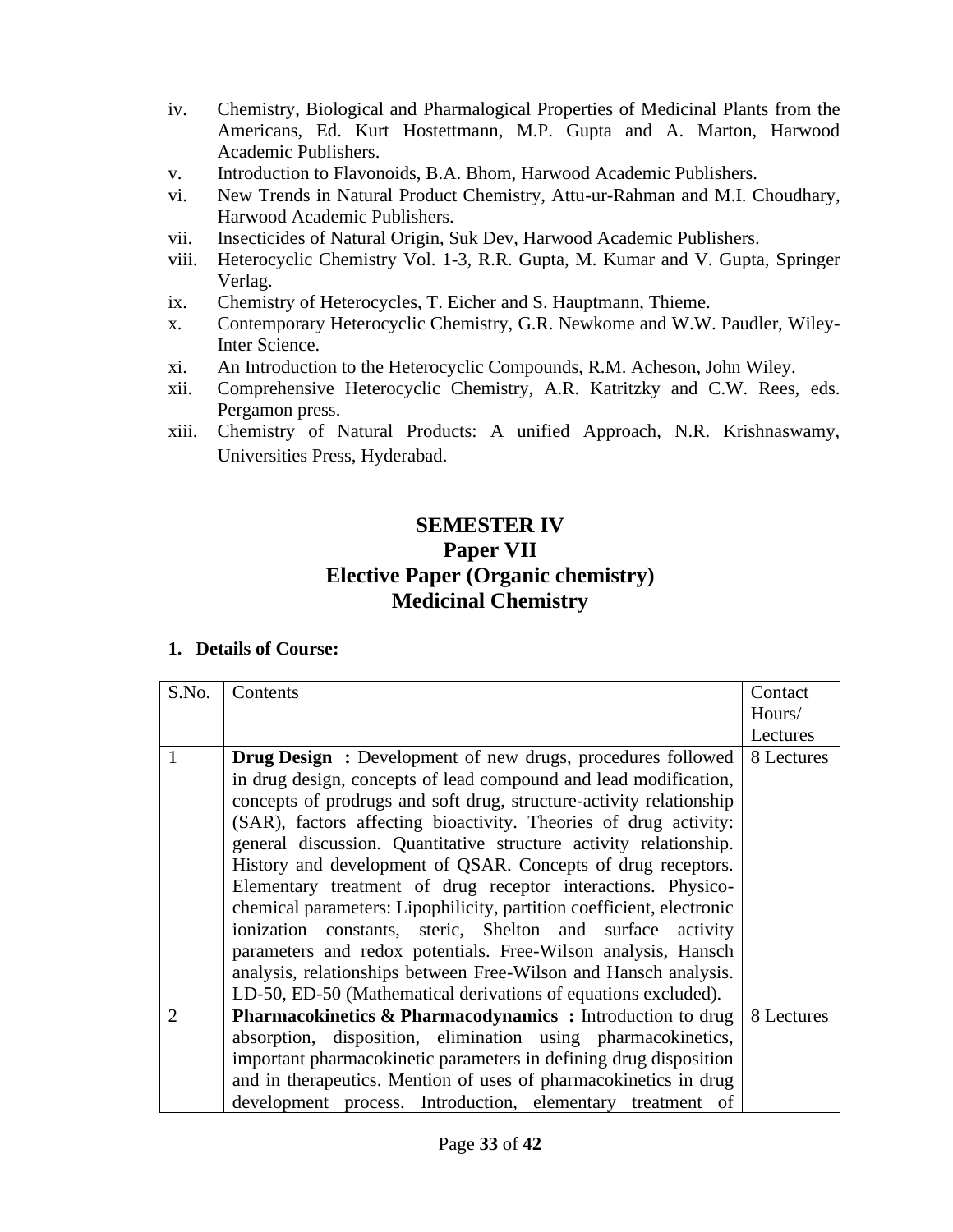|                | enzyme stimulation, enzyme inhibition, sulphonamides, membrane         |            |
|----------------|------------------------------------------------------------------------|------------|
|                | active drugs, drug metabolism, xenobiotics, biotransformation,         |            |
|                | significance of drug metabolism in medicinal chemistry.                |            |
| 3              | Antineoplastic Agents: Introduction, cancer chemotherapy,              | 8 Lectures |
|                | special problems, role of alkylating agents and antimetabolites in     |            |
|                | treatment of cancer. Mention of carcinolytic antibiotic and mitotic    |            |
|                | inhibitors.                                                            |            |
|                | Synthesis of mechlorethamine, cyclophosphamide, melaphalan,            |            |
|                | uracil, mustards and 6- mercaptopurine. Recent development in          |            |
|                | cancer chemotherapy. Hormone and natural products.                     |            |
| $\overline{4}$ | Cardiovascular Drugs: Introduction, cardiovascular diseases,           | 8 Lectures |
|                | drug inhibitors of peripheral sympathetic function, central            |            |
|                | intervention of cardiovascular output.                                 |            |
|                | Direct acting arteriolar dilators.                                     |            |
|                | Synthesis of amyl nitrate, sorbitrate , verapamil, atenolol.           |            |
| 5              | Local Anti-infective Drugs and Antibiotics: Introduction and           | 8 Lectures |
|                | general mode of action. Syntehsis of sulphonamides, furzolidone,       |            |
|                | nalidixic acid, ciprofloxacin, norfloxacin, dapsone, amino salicylic   |            |
|                | acid, isoniazid, ethionamide, ethambutal, fluconazole, econozole,      |            |
|                | griseofulvin, chloroquin and primaquin.                                |            |
|                | Cell wall biosynthesis, inhibitors, $\beta$ -lactam rings, antibiotics |            |
|                | inhibiting protein synthesis. Synthesis of penicillin G, penicillin V, |            |
|                | ampicillin,<br>amoxicillin,<br>chloramphenicol,<br>cephalosporin,      |            |
|                | tetracycline and streptomycin.                                         |            |
| 6              | Psychoactive Drugs-The Chemotherapy of Mind: Introduction,             | 8 Lectures |
|                | neurotransmitters, CNS depressants, general anaesthetics, mode of      |            |
|                | sedatives,<br>action<br>of<br>hypnotics,<br>anti-anxiety<br>drugs,     |            |
|                | benzodiazepines, buspirone, neurochemistry of mental diseases.         |            |
|                | Antipsychotic<br>$drugs$ -the<br>neuroleptics,<br>antidepressants,     |            |
|                | butyrophenones, serendipity<br>and<br>drug<br>development,             |            |
|                | stereochemical aspects of psychotropic drugs.                          |            |
|                | Synthesis of diazepam, oxazepam, chlorazepam, alprazolam,              |            |
|                | phenytoin, ethosuximide, trimethadione, barbiturates, thiopental       |            |
|                | sodium, glutethimide.                                                  |            |

## **Books Suggested:**

- i. Introduction to Medicinal Chemistry, A. Gringuage, Wiley-VCH
- ii. Wilson and Gisvold's Text –Book of Organic Medicinal and Pharmaceutical Chemistry, Ed Robert F. Dorge.
- iii. An introduction to Drug Design, S.S. Pandeya and U.R. Diiock, New Age International.
- iv. Burger's Medicinal Chemistry and Drug Discovery, Vol.- 1 (Chapter 9 and Ch-14), Ed. M.E. Wolf, John Wiley.
- v. Goodman and Gilman's Pharmacological Basis of Therapeutics, McGraw-Hill.
- vi. The Organic Chemistry of Drug Design and Drug Action, R.B. Silverman, Academic Press.
- vii. Strategies for Organic Synthesis and Design, D. Lednicer, John Wiley.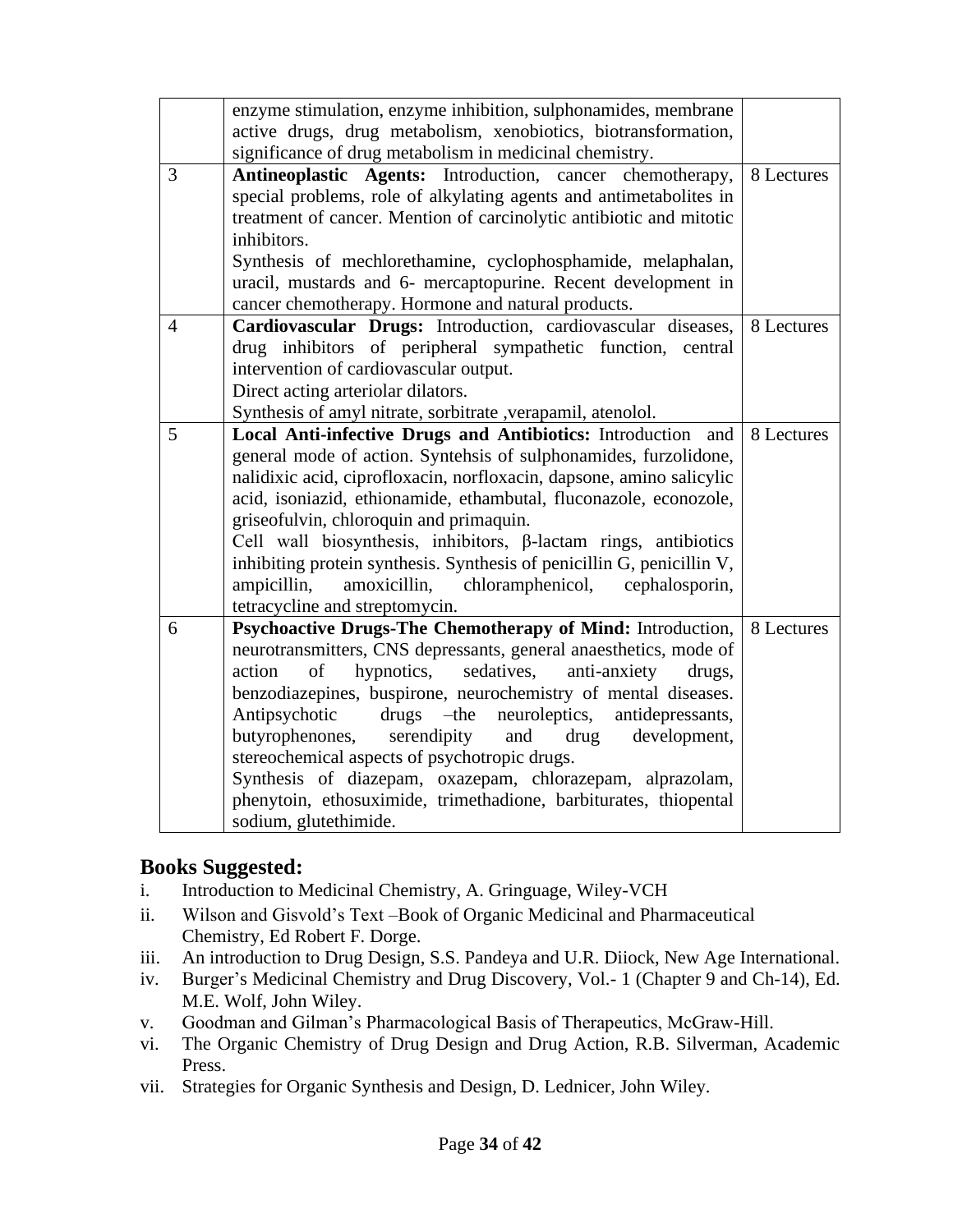## **SEMESTER IV Paper VIII Elective Paper (Physical chemistry) Physical organic and Quantum Chemistry**

| S.No.                    | Contents                                                                                                                                                                                                                                                                                                                                                                                                                                                                                                                                                                                                                                                                                                                                                                                                                                                                                                                                                                                                                                                                                                                                                                                                                                                                                                                                                                                                                                                                                                                                                                                                                                                                                                                                                                                                                                                                                                                                      | Contact                                    |
|--------------------------|-----------------------------------------------------------------------------------------------------------------------------------------------------------------------------------------------------------------------------------------------------------------------------------------------------------------------------------------------------------------------------------------------------------------------------------------------------------------------------------------------------------------------------------------------------------------------------------------------------------------------------------------------------------------------------------------------------------------------------------------------------------------------------------------------------------------------------------------------------------------------------------------------------------------------------------------------------------------------------------------------------------------------------------------------------------------------------------------------------------------------------------------------------------------------------------------------------------------------------------------------------------------------------------------------------------------------------------------------------------------------------------------------------------------------------------------------------------------------------------------------------------------------------------------------------------------------------------------------------------------------------------------------------------------------------------------------------------------------------------------------------------------------------------------------------------------------------------------------------------------------------------------------------------------------------------------------|--------------------------------------------|
|                          |                                                                                                                                                                                                                                                                                                                                                                                                                                                                                                                                                                                                                                                                                                                                                                                                                                                                                                                                                                                                                                                                                                                                                                                                                                                                                                                                                                                                                                                                                                                                                                                                                                                                                                                                                                                                                                                                                                                                               | Hours/                                     |
|                          |                                                                                                                                                                                                                                                                                                                                                                                                                                                                                                                                                                                                                                                                                                                                                                                                                                                                                                                                                                                                                                                                                                                                                                                                                                                                                                                                                                                                                                                                                                                                                                                                                                                                                                                                                                                                                                                                                                                                               | Lectures                                   |
| $\mathbf{1}$             | Quantum Chemistry: Plank's quantum theory, wave- particle                                                                                                                                                                                                                                                                                                                                                                                                                                                                                                                                                                                                                                                                                                                                                                                                                                                                                                                                                                                                                                                                                                                                                                                                                                                                                                                                                                                                                                                                                                                                                                                                                                                                                                                                                                                                                                                                                     | 16                                         |
|                          | duality, uncertainty principle, operators and commutation                                                                                                                                                                                                                                                                                                                                                                                                                                                                                                                                                                                                                                                                                                                                                                                                                                                                                                                                                                                                                                                                                                                                                                                                                                                                                                                                                                                                                                                                                                                                                                                                                                                                                                                                                                                                                                                                                     | Lectures                                   |
|                          | relations, degeneracy, applications of Schrodinger's wave equation                                                                                                                                                                                                                                                                                                                                                                                                                                                                                                                                                                                                                                                                                                                                                                                                                                                                                                                                                                                                                                                                                                                                                                                                                                                                                                                                                                                                                                                                                                                                                                                                                                                                                                                                                                                                                                                                            |                                            |
|                          | to harmonic oscillator, rigid rotator and hydrogen atom, angular                                                                                                                                                                                                                                                                                                                                                                                                                                                                                                                                                                                                                                                                                                                                                                                                                                                                                                                                                                                                                                                                                                                                                                                                                                                                                                                                                                                                                                                                                                                                                                                                                                                                                                                                                                                                                                                                              |                                            |
|                          | momentum including spin coupling of angular momentum and                                                                                                                                                                                                                                                                                                                                                                                                                                                                                                                                                                                                                                                                                                                                                                                                                                                                                                                                                                                                                                                                                                                                                                                                                                                                                                                                                                                                                                                                                                                                                                                                                                                                                                                                                                                                                                                                                      |                                            |
|                          |                                                                                                                                                                                                                                                                                                                                                                                                                                                                                                                                                                                                                                                                                                                                                                                                                                                                                                                                                                                                                                                                                                                                                                                                                                                                                                                                                                                                                                                                                                                                                                                                                                                                                                                                                                                                                                                                                                                                               |                                            |
|                          |                                                                                                                                                                                                                                                                                                                                                                                                                                                                                                                                                                                                                                                                                                                                                                                                                                                                                                                                                                                                                                                                                                                                                                                                                                                                                                                                                                                                                                                                                                                                                                                                                                                                                                                                                                                                                                                                                                                                               |                                            |
|                          |                                                                                                                                                                                                                                                                                                                                                                                                                                                                                                                                                                                                                                                                                                                                                                                                                                                                                                                                                                                                                                                                                                                                                                                                                                                                                                                                                                                                                                                                                                                                                                                                                                                                                                                                                                                                                                                                                                                                               |                                            |
|                          |                                                                                                                                                                                                                                                                                                                                                                                                                                                                                                                                                                                                                                                                                                                                                                                                                                                                                                                                                                                                                                                                                                                                                                                                                                                                                                                                                                                                                                                                                                                                                                                                                                                                                                                                                                                                                                                                                                                                               |                                            |
|                          |                                                                                                                                                                                                                                                                                                                                                                                                                                                                                                                                                                                                                                                                                                                                                                                                                                                                                                                                                                                                                                                                                                                                                                                                                                                                                                                                                                                                                                                                                                                                                                                                                                                                                                                                                                                                                                                                                                                                               |                                            |
|                          |                                                                                                                                                                                                                                                                                                                                                                                                                                                                                                                                                                                                                                                                                                                                                                                                                                                                                                                                                                                                                                                                                                                                                                                                                                                                                                                                                                                                                                                                                                                                                                                                                                                                                                                                                                                                                                                                                                                                               |                                            |
|                          |                                                                                                                                                                                                                                                                                                                                                                                                                                                                                                                                                                                                                                                                                                                                                                                                                                                                                                                                                                                                                                                                                                                                                                                                                                                                                                                                                                                                                                                                                                                                                                                                                                                                                                                                                                                                                                                                                                                                               |                                            |
|                          |                                                                                                                                                                                                                                                                                                                                                                                                                                                                                                                                                                                                                                                                                                                                                                                                                                                                                                                                                                                                                                                                                                                                                                                                                                                                                                                                                                                                                                                                                                                                                                                                                                                                                                                                                                                                                                                                                                                                               |                                            |
|                          |                                                                                                                                                                                                                                                                                                                                                                                                                                                                                                                                                                                                                                                                                                                                                                                                                                                                                                                                                                                                                                                                                                                                                                                                                                                                                                                                                                                                                                                                                                                                                                                                                                                                                                                                                                                                                                                                                                                                               |                                            |
|                          |                                                                                                                                                                                                                                                                                                                                                                                                                                                                                                                                                                                                                                                                                                                                                                                                                                                                                                                                                                                                                                                                                                                                                                                                                                                                                                                                                                                                                                                                                                                                                                                                                                                                                                                                                                                                                                                                                                                                               |                                            |
|                          |                                                                                                                                                                                                                                                                                                                                                                                                                                                                                                                                                                                                                                                                                                                                                                                                                                                                                                                                                                                                                                                                                                                                                                                                                                                                                                                                                                                                                                                                                                                                                                                                                                                                                                                                                                                                                                                                                                                                               |                                            |
|                          |                                                                                                                                                                                                                                                                                                                                                                                                                                                                                                                                                                                                                                                                                                                                                                                                                                                                                                                                                                                                                                                                                                                                                                                                                                                                                                                                                                                                                                                                                                                                                                                                                                                                                                                                                                                                                                                                                                                                               |                                            |
|                          |                                                                                                                                                                                                                                                                                                                                                                                                                                                                                                                                                                                                                                                                                                                                                                                                                                                                                                                                                                                                                                                                                                                                                                                                                                                                                                                                                                                                                                                                                                                                                                                                                                                                                                                                                                                                                                                                                                                                               |                                            |
|                          |                                                                                                                                                                                                                                                                                                                                                                                                                                                                                                                                                                                                                                                                                                                                                                                                                                                                                                                                                                                                                                                                                                                                                                                                                                                                                                                                                                                                                                                                                                                                                                                                                                                                                                                                                                                                                                                                                                                                               |                                            |
|                          |                                                                                                                                                                                                                                                                                                                                                                                                                                                                                                                                                                                                                                                                                                                                                                                                                                                                                                                                                                                                                                                                                                                                                                                                                                                                                                                                                                                                                                                                                                                                                                                                                                                                                                                                                                                                                                                                                                                                               |                                            |
|                          |                                                                                                                                                                                                                                                                                                                                                                                                                                                                                                                                                                                                                                                                                                                                                                                                                                                                                                                                                                                                                                                                                                                                                                                                                                                                                                                                                                                                                                                                                                                                                                                                                                                                                                                                                                                                                                                                                                                                               |                                            |
|                          |                                                                                                                                                                                                                                                                                                                                                                                                                                                                                                                                                                                                                                                                                                                                                                                                                                                                                                                                                                                                                                                                                                                                                                                                                                                                                                                                                                                                                                                                                                                                                                                                                                                                                                                                                                                                                                                                                                                                               |                                            |
|                          |                                                                                                                                                                                                                                                                                                                                                                                                                                                                                                                                                                                                                                                                                                                                                                                                                                                                                                                                                                                                                                                                                                                                                                                                                                                                                                                                                                                                                                                                                                                                                                                                                                                                                                                                                                                                                                                                                                                                               |                                            |
|                          |                                                                                                                                                                                                                                                                                                                                                                                                                                                                                                                                                                                                                                                                                                                                                                                                                                                                                                                                                                                                                                                                                                                                                                                                                                                                                                                                                                                                                                                                                                                                                                                                                                                                                                                                                                                                                                                                                                                                               |                                            |
|                          |                                                                                                                                                                                                                                                                                                                                                                                                                                                                                                                                                                                                                                                                                                                                                                                                                                                                                                                                                                                                                                                                                                                                                                                                                                                                                                                                                                                                                                                                                                                                                                                                                                                                                                                                                                                                                                                                                                                                               |                                            |
|                          |                                                                                                                                                                                                                                                                                                                                                                                                                                                                                                                                                                                                                                                                                                                                                                                                                                                                                                                                                                                                                                                                                                                                                                                                                                                                                                                                                                                                                                                                                                                                                                                                                                                                                                                                                                                                                                                                                                                                               |                                            |
|                          |                                                                                                                                                                                                                                                                                                                                                                                                                                                                                                                                                                                                                                                                                                                                                                                                                                                                                                                                                                                                                                                                                                                                                                                                                                                                                                                                                                                                                                                                                                                                                                                                                                                                                                                                                                                                                                                                                                                                               |                                            |
|                          |                                                                                                                                                                                                                                                                                                                                                                                                                                                                                                                                                                                                                                                                                                                                                                                                                                                                                                                                                                                                                                                                                                                                                                                                                                                                                                                                                                                                                                                                                                                                                                                                                                                                                                                                                                                                                                                                                                                                               |                                            |
|                          |                                                                                                                                                                                                                                                                                                                                                                                                                                                                                                                                                                                                                                                                                                                                                                                                                                                                                                                                                                                                                                                                                                                                                                                                                                                                                                                                                                                                                                                                                                                                                                                                                                                                                                                                                                                                                                                                                                                                               |                                            |
|                          |                                                                                                                                                                                                                                                                                                                                                                                                                                                                                                                                                                                                                                                                                                                                                                                                                                                                                                                                                                                                                                                                                                                                                                                                                                                                                                                                                                                                                                                                                                                                                                                                                                                                                                                                                                                                                                                                                                                                               |                                            |
|                          |                                                                                                                                                                                                                                                                                                                                                                                                                                                                                                                                                                                                                                                                                                                                                                                                                                                                                                                                                                                                                                                                                                                                                                                                                                                                                                                                                                                                                                                                                                                                                                                                                                                                                                                                                                                                                                                                                                                                               |                                            |
|                          |                                                                                                                                                                                                                                                                                                                                                                                                                                                                                                                                                                                                                                                                                                                                                                                                                                                                                                                                                                                                                                                                                                                                                                                                                                                                                                                                                                                                                                                                                                                                                                                                                                                                                                                                                                                                                                                                                                                                               |                                            |
|                          |                                                                                                                                                                                                                                                                                                                                                                                                                                                                                                                                                                                                                                                                                                                                                                                                                                                                                                                                                                                                                                                                                                                                                                                                                                                                                                                                                                                                                                                                                                                                                                                                                                                                                                                                                                                                                                                                                                                                               |                                            |
|                          |                                                                                                                                                                                                                                                                                                                                                                                                                                                                                                                                                                                                                                                                                                                                                                                                                                                                                                                                                                                                                                                                                                                                                                                                                                                                                                                                                                                                                                                                                                                                                                                                                                                                                                                                                                                                                                                                                                                                               |                                            |
|                          |                                                                                                                                                                                                                                                                                                                                                                                                                                                                                                                                                                                                                                                                                                                                                                                                                                                                                                                                                                                                                                                                                                                                                                                                                                                                                                                                                                                                                                                                                                                                                                                                                                                                                                                                                                                                                                                                                                                                               |                                            |
| 2<br>3<br>$\overline{4}$ | spin-orbit coupling.<br>Ordinary angular momentum, generalized angular momentum,<br>eigen functions for angular momentum, eigen values of angular<br>momentum, operator using ladder operators, addition of angular<br>momentum spins, antisymmetry and Pauli 's exclusion principle.<br>Concepts in Molecular Orbital (MO) and Valence Bond (VB)<br><b>Theory</b> : Introduction to Hückle Molecular Orbital (MO) method<br>as means to explain modern theoretical methods, advanced<br>techniques in PMO and FMO theory, molecular mechanics, semi<br>empirical methods.<br>Quantitative MO theory - Hückle Molecular Orbital (HMO)<br>methods, qualitative MO theory-ionization potential, electron<br>affinities, MO energy levels, orbital symmetry, orbital interaction<br>diagrams, MO of simple organic systems.<br>Valence Bond (VB) configuration mixing diagrams, relationship<br>between VB configuration mixing and resonance theory, reaction<br>profiles, potential energy diagrams, curve-crossing model nature<br>of activation barrier in chemical reaction.<br>Kinetic Isotope Effect: Theory of isotope effects, primary and<br>secondary kinetic isotope effects, heavy atom Isotope effects.<br>tunneling effect, solvent effects.<br>Supramolecular Chemistry: Molecular recognition: molecular<br>receptors for different types of molecules including arisonic<br>substrates, design and synthesis of co-receptor molecules and<br>multiple recognition. Strong, weak and very weak H-bonds,<br>utilization of H-bonds to create supramolecular structures. Use of<br>H-bond in crystal engineering and molecular recognition. Chelate<br>and macrocyclic effects. Cation binding hosts, binding of anions,<br>binding of neutral molecules, binding of organic molecules.<br>Supramolecular reactivity and catalysis. Transport processes and<br>Supramolecular<br>carrier<br>devices,<br>supramolecular<br>design. | 16<br>Lectures<br>8 Lectures<br>8 Lectures |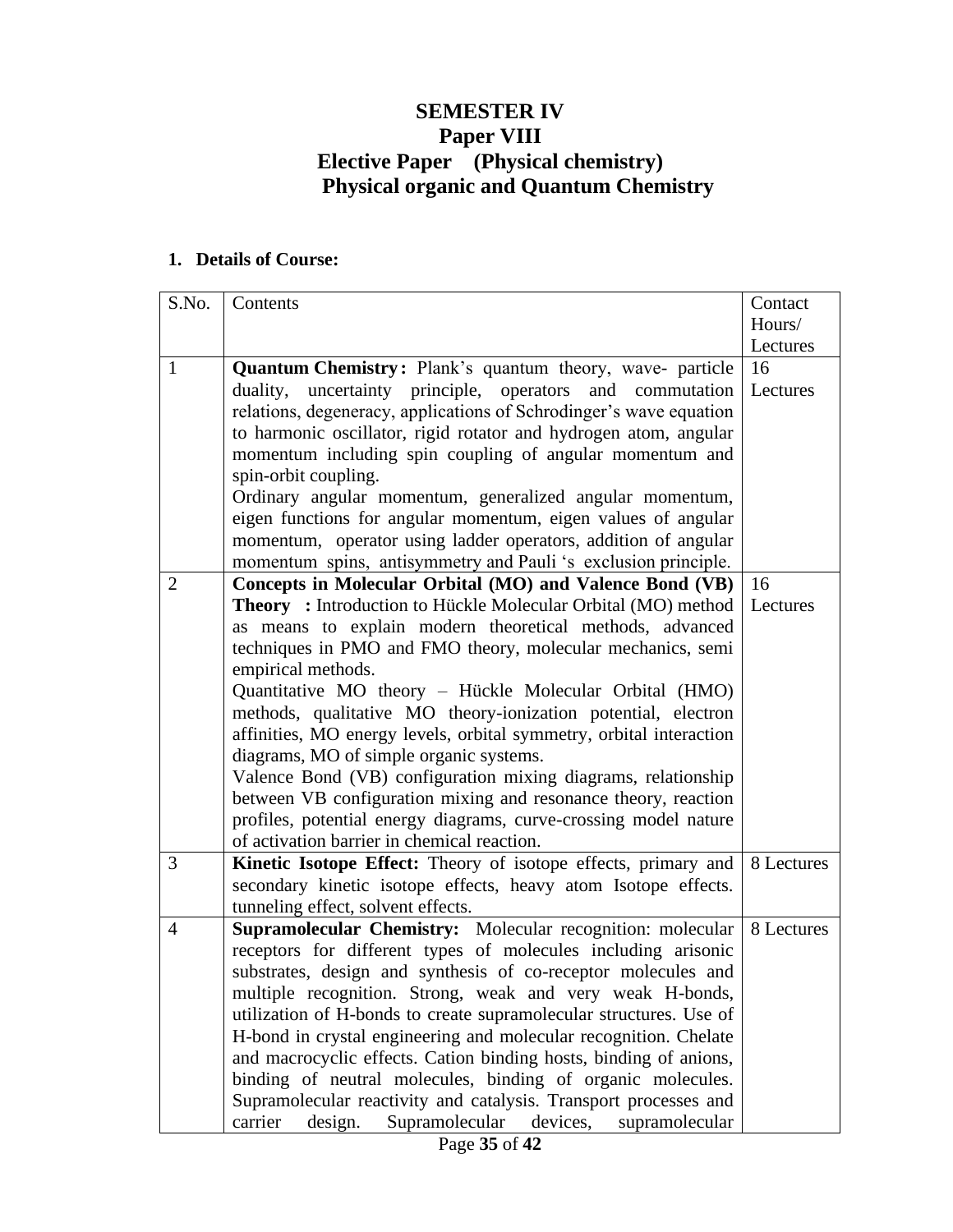| photochemistry, supramolecular electronic ionic and switching |  |
|---------------------------------------------------------------|--|
| devices. Some examples of self-assembly in supramolecular     |  |
| chemistry.                                                    |  |

#### **Books Suggested**

- i. Molecular Mechanics, Burkert and NL Allinger, ACS Mongograph.
- ii. Organic Chemists' Book of Orbitals, L. Salem and WL Jorgensen, Academic Press
- iii. Mechanism and Theory in Organic Chemistry, TH Lowry and KC Rechardson, Harper and Row
- iv. Introduction to Theoretical Organic Chemistry and Molecular Modelling,
- v. W.B. Smith, VCH, Weinhelm
- vi. Physical Organic Chemistry, N.S Isaacs, ELBS/Longman
- vii. Supramolecular Chemistry, Concepts and Perspectives, J.M. Lehn. VCH
- viii. The Physical Basis of Organic Chemistry, H Maskill, Oxford University Press.
- ix. RS Molecular Mechanics, 3rd Ed., PW Atkins, Friedman, Oxford University Press (1997)
- x. Quantum Chemistry 5th Ed., Ira N Levine Prentice-Hall Inc.: New Jersey
- xi. Quantum Chemistry, J.P. Lowe & Peterson, Academic Press
- xii. Introduction to Quantum Chemistry, A. K. Chandra, Tata McGraw Hill
- xiii. Coulson's valence, R McWeeny,ELBS
- xiv. Micelles, Theoretical and Applied Aspects, V.Moroi, Plenum.
- xv. Modern Quantum Chemistry, NS Ostlund and A Szabo, McGraw Hill
- xvi. Methods of Molecular Quantum Mechanics, R McWeeny and BT Sutcliffe, Academic Press.
- xvii. Density Functional Theory of Atoms and Molecules, RG Parr and W Yang, Oxford.
- xviii. Exploring Chemistry with Electron Structure Methods, JB Foresman and E Frish, Goussian Inc
- xix. Semi-empirical MO Theory, J Pople and DL Beveridge

# **SEMESTER IV**

## **Paper IX (Elective Paper Physical chemistry) Advanced Chemical Dynamics, Thermodynamics**

| S.No. | Contents                                                                       | Contact<br>Hours/ |
|-------|--------------------------------------------------------------------------------|-------------------|
|       |                                                                                | Lectures          |
|       |                                                                                |                   |
|       | A. Advanced Chemical Dynamics: Theories of reaction rates:                     | -12               |
|       | Partition functions (transtational, vibrational and rotational) for   Lectures |                   |
|       | diatomic molecules and application to rate processes, statistical              |                   |
|       | mechanics of chemical equilibrium, theory of absolute reaction                 |                   |
|       | rates, thermodynamical formulation of reactions rates, theories of             |                   |
|       | unimolecular reactions: Lindemann's theory, Hinshelwood's                      |                   |
|       | treatment, RRK treatment, Slater's theory (no derivation), Rice-               |                   |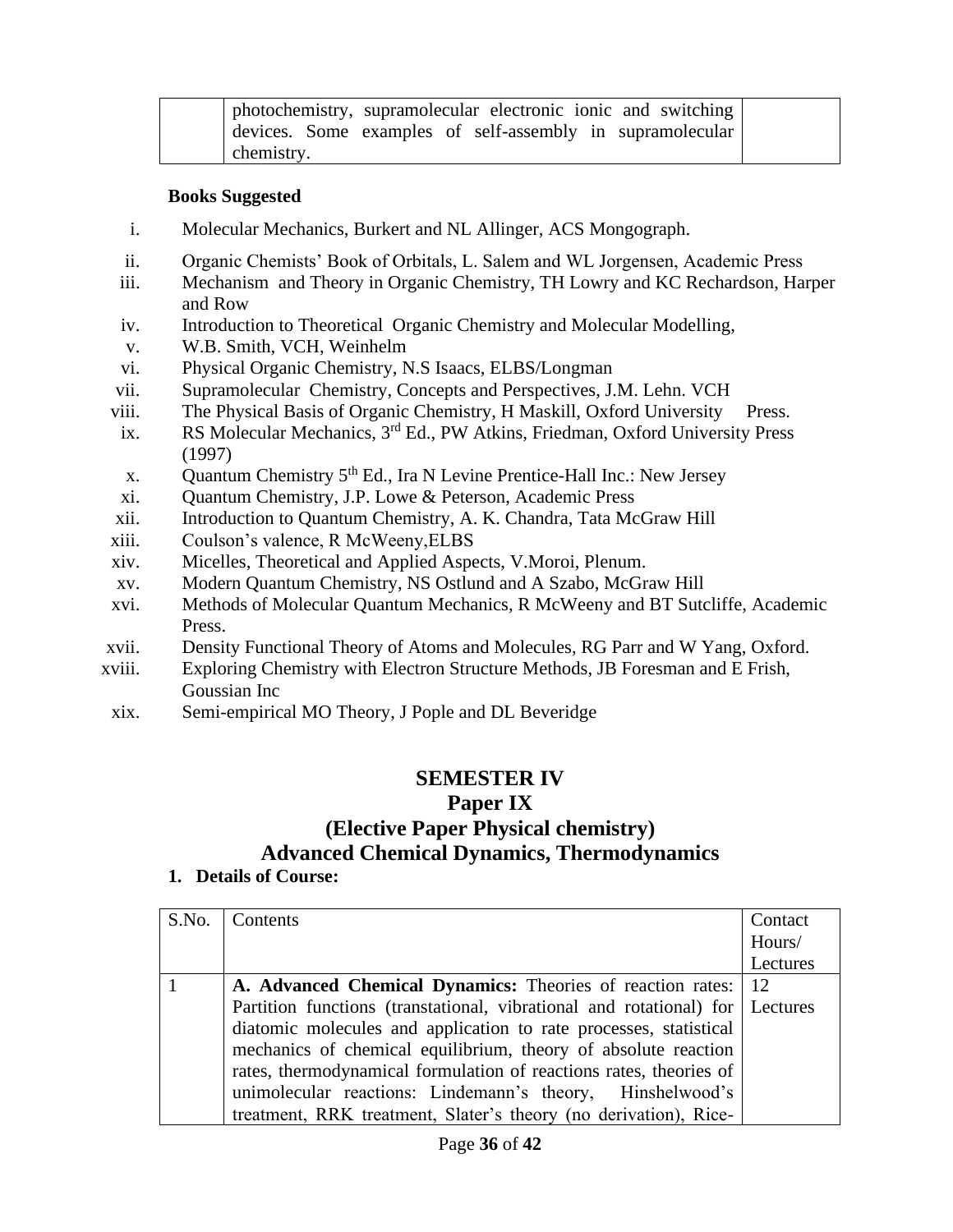|                | Ramsperger-Kassel-Marcus (RRKM) theory (no derivation),<br>general treatment of chain reactions, branching chains, explosive<br>and oxygen,<br>hydrogen<br>between<br>oxidation<br>reactions<br>of<br>hydrocarbons, polymerization reactions (molecular and free<br>radical), oscillatory reactions, kinetic isotope effect.                                                                                                                                                   |            |
|----------------|--------------------------------------------------------------------------------------------------------------------------------------------------------------------------------------------------------------------------------------------------------------------------------------------------------------------------------------------------------------------------------------------------------------------------------------------------------------------------------|------------|
| $\overline{2}$ | Kinetics in Solution: Influence of solvent reactions between ions,<br>reactions between ions and molecules, reactions involving dipoles,<br>influence of ionic strength, primary and secondary salt effects,<br>homogeneous and heterogeneous catalysis, absolute rate theory of<br>heterogeneous reactions. Enzyme Catalysis: Michaelis-Menton<br>mechanism, single and double intermediates, general methods for<br>working out the kinetics of complex enzymatic reactions. | 6 Lectures |
| 3              | <b>Fast Chemical Reactions:</b> Study of kinetics by stopped flow<br>techniques, relaxation methods, flash photolysis and magnetic<br>resonance methods and temperature jump method.                                                                                                                                                                                                                                                                                           | 6 Lectures |
| $\overline{4}$ | <b>B. Advanced Thermodynamics</b>                                                                                                                                                                                                                                                                                                                                                                                                                                              | 12         |
|                | Statistical Thermodynamics: Thermodynamic probability and<br>entropy, Maxwell-Boltzmann, Bose-Einstein and Fermi-Dirac<br>statistics. Partition function: Translational, rotational, vibrational<br>and electronic partition functions for diatomic molecules,<br>calculations of thermodynamic parameters and                                                                                                                                                                 | Lectures   |
| 5              | Chemical equilibrium: Free energy and entropy of mixing,                                                                                                                                                                                                                                                                                                                                                                                                                       | 12         |
|                | partial molar quantities, Gibbs-Duhem equation, equilibrium<br>constant, temperature-dependence of equilibrium constant,                                                                                                                                                                                                                                                                                                                                                       | Lectures   |
|                | chemical potential and its use in heterogeneous equilibrium,                                                                                                                                                                                                                                                                                                                                                                                                                   |            |
|                | fugacity, its significance and determination, ideal solutions and                                                                                                                                                                                                                                                                                                                                                                                                              |            |
|                | their properties, Duhem-Margules equation and its applicability.                                                                                                                                                                                                                                                                                                                                                                                                               |            |
|                | Dilute solutions: Lowering of melting point and elevation of                                                                                                                                                                                                                                                                                                                                                                                                                   |            |
|                | boiling point, Gibb's-Helmholtz equation and its uses, Nernst heat                                                                                                                                                                                                                                                                                                                                                                                                             |            |
|                | theorem, third law of thermodynamics, entropy determination<br>from the third law of thermodynamics.                                                                                                                                                                                                                                                                                                                                                                           |            |
|                |                                                                                                                                                                                                                                                                                                                                                                                                                                                                                |            |

### **Books Suggested:**

- i. Statistical Mechanics: Principles and Selected Application, TL Hill, Dover Publications Inc.: New York
- ii. Chemical Kinetics, KJ Laidler, Mcgraw Hill
- iii. Kinetics and Mechanism of Chemical Transformations, J Rajaraman and J Kuriacose, McMillan
- iv. Computer Simulations of Liquids, MP Allen and DJ Tildesley, Oxford Science Publications: Oxford
- v. Statistical Physics Vol.5, Part 1, 3rd Ed., LD Landau and IM Lifshitz, Pergamon Press
- vi. Stochastic Processes in Physics & Chemistry 2nd Ed., NG van Kampen, Elsevier Science
- vii. Reaction Kinetics, MJ Pilling and PW Seakins, Oxford Press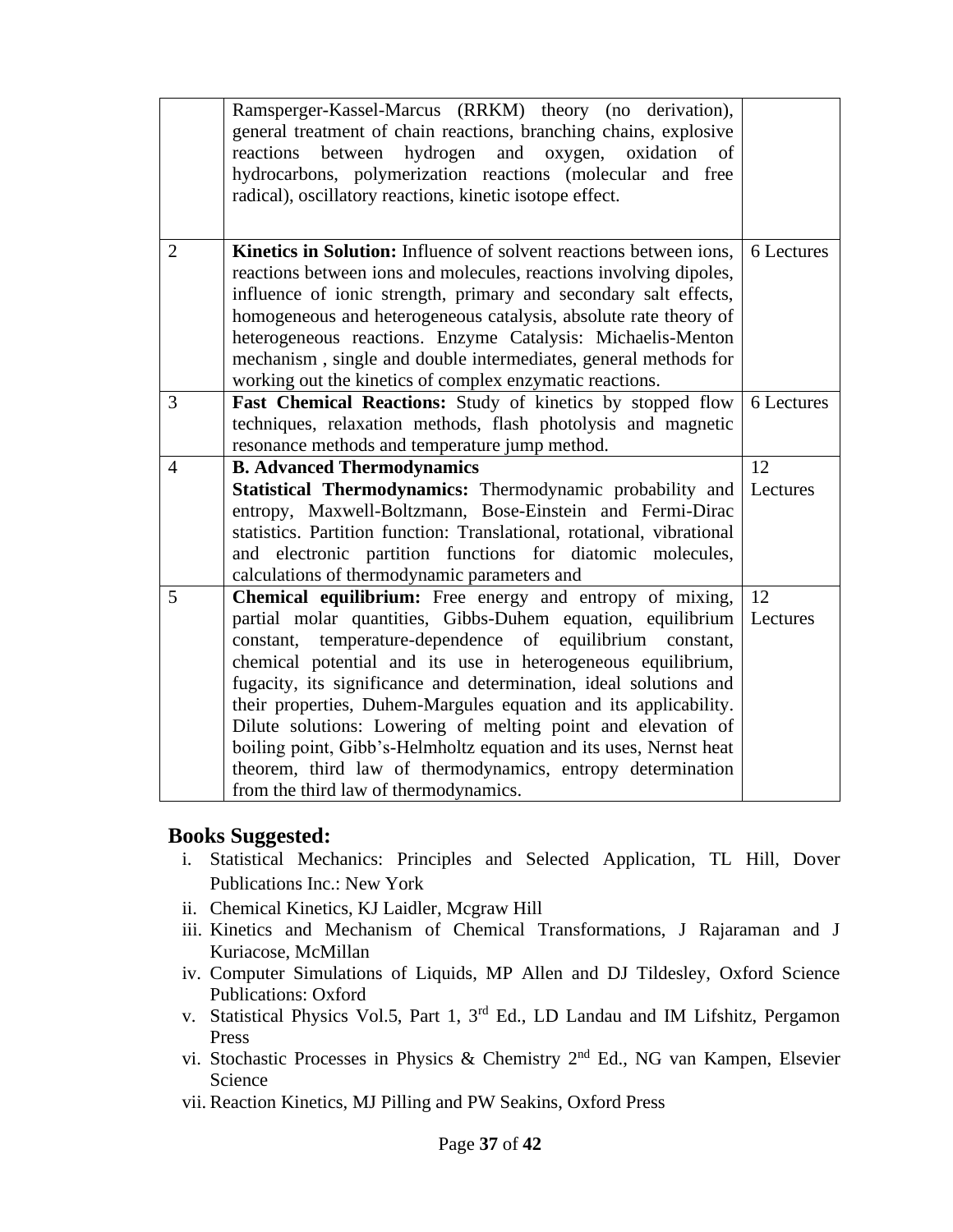- viii. Thermodynamics for Chemists, S. Glasstone
- ix. Advanced Thermodynamics, RP Rastogi
- x. Electrochemistry by S. Glasstone
- xi. Electrochemical Methods: Fundamentals and Applications. 2nd Ed., Bard, AJ, Faulkner, L.R. John. Wiley & Sons: New York
- xii. Principle of Electrochemistry, J Koryta, J Dvorak, L. Kavan, John Wiley & Sons: NY
- xiii. Modern Electrochemistry, Vol I & II, JOM Bockris and AKN Reddy, Plenum.
- xiv. Modern Electrochemistry, Vol I & II, JOM Bockris and AKN Reddy, Plenum

## **SEMESTER IV Paper X Elective Paper (Physical chemistry) Advanced Photochemistry and Nuclear Chemistry**

| S.No.          | Contents                                                               | Contact    |
|----------------|------------------------------------------------------------------------|------------|
|                |                                                                        | Hours/     |
|                |                                                                        | Lectures   |
| $\mathbf{1}$   | Photochemical Reactions: Interaction of electromagnetic                | 8 Lectures |
|                | radiation with matter, types of excitations, fate of excited           |            |
|                | molecule, quantum yield, transfer of excitation energy,                |            |
|                | actinometry.                                                           |            |
| $\overline{2}$ | <b>Miscellaneous Photochemical Reactions:</b>                          | 8 Lectures |
|                | Singlet molecular oxygen reactions, photochemical formation of         |            |
|                | smog and photodegradation of polymers.                                 |            |
| 3              | <b>Determination of Reaction Mechanism:</b><br>Classification,<br>rate | 8 Lectures |
|                | constants and life times of reactive energy states, determination of   |            |
|                | rate constants, effect of light intensity on the rate of photochemical |            |
|                | reactions.                                                             |            |
| $\overline{4}$ | <b>Molecular Photochemistry: Transitions</b><br>between<br>states      | 8 Lectures |
|                | (Chemical, classical and quantum dynamics, vibronic states).           |            |
|                | Potential energy surfaces; transitions between potential energy        |            |
|                | surfaces, radiative transitions. A classical model of radiative        |            |
|                | transitions. The absorption and emission of light-state mixing,        |            |
|                | spin-orbit coupling and spin forbidden radiative transitions,          |            |
|                | absorption complexes, fluorescence, phosphorescence<br>and             |            |
|                | chemiluminiscence.                                                     |            |
| 5              | Advanced Nuclear Chemistry: Radioactive equilibrium, nuclear           | 16         |
|                | reaction, Q value cross section, types of reaction. Theory of          | Lectures   |
|                | Nuclear forces. Radioactive decay, alpha, beta, gamma, nuclear         |            |
|                | reactions; characteristics and similarities with chemical reactions,   |            |
|                | threshold and cross section, nuclear reaction due to neutron,          |            |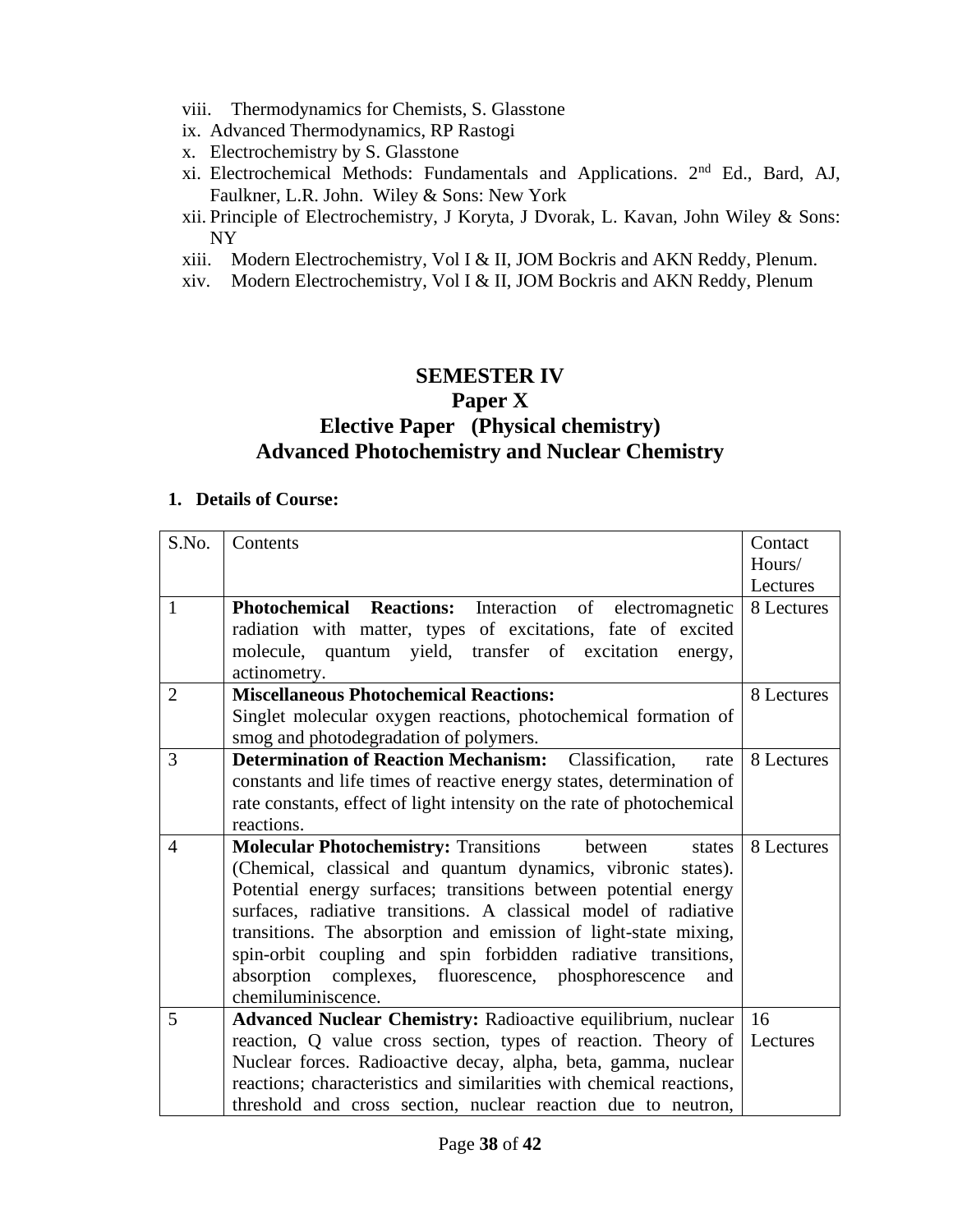Page **39** of **42**

proton, deutron and gamma irradiation, Nuclear fission, fission cross section, chain fission and resonance capture. Fission products and fission yields, mass and charge distribution in fission and spallation reaction, nuclear reactor. Nuclear fission and stellar energy

## **Books Suggested:**

- i. Modem Molecular Photochemistry, NJ Turro, University Science Books
- ii. Essentials of Molecular Photochemistry, A Gilbert, J Baggot, Blackwell Scientific
- iii. Fundamentals of Photochemistry, K.K. Rohtagi-Mukharji, Wiley- Eastern.
- iv. Molecular Photochemistry, NJ Turro, W.A. Benjamin.
- v. Introductory Photochemistry, A Cox and T. Champ, McGraw-Hill.
- vi. Photochemistry, R.P. Kundall and A. Gilbert, Thomson Nelson.
- vii. Organic Photochemistry, J. Coxon and B. Halton, Cambridge University Press.
- viii. Modern molecular photochemistry, NJ Turro, University Science Books.
- ix. Nuclear chemistry by Arnikar
- x. Advanced Physical Chemistry, D. N. Bajpai, S. Chand and Co.
- xi. Modern Physical Chemistry, Kundu and Jain, S. Chand and Co.

### **Organic Laboratory Course 08 hrs**

**I- Qualitative Analysis 24**

Separation, purification and identification of the components of a mixture of three organic compounds (three solids or two liquids and one solid, two solids and one liquid), using TLC for checking the purity of the separated compounds, chemical analysis, IR, PMR and Mass Spectral data (sets of spectra may be provided to Students for characterization of components).

#### **II- Extraction of Organic Compounds from Natural Sources (Minimum of any two of the following exercises are compulsory) 18**

- I) Isolation of caffeine from tea leaves.
- II) Isolation of casein from milk (the students are required to try some typical colour reactions of proteins).
- III) Isolation of lactose from milk (purity of sugar should be checked by TLC, PC and Rf value reported).
- IV) Isolation of nicotine dipicrate from tobacco.
- V) Isolation of cinconine from cinchona bark.
- VI) Isolation of piperine from black pepper.
- VII) Isolation of lycopene from tomatoes.
- VIII) Isolation of β-carotene from carrots.
- IX) Isolation of oleic acid from olive oil (involving the preparation complex with urea and separation of linoleic acid).
- X) Isolation of eugenol from cloves.
- XI) Isolation of limonene from citrus fruits.

#### **III- Spectroscopy 18**

Identification of organic compounds by the analysis of the spectral data (UV, IR, PMR, CMR & MS)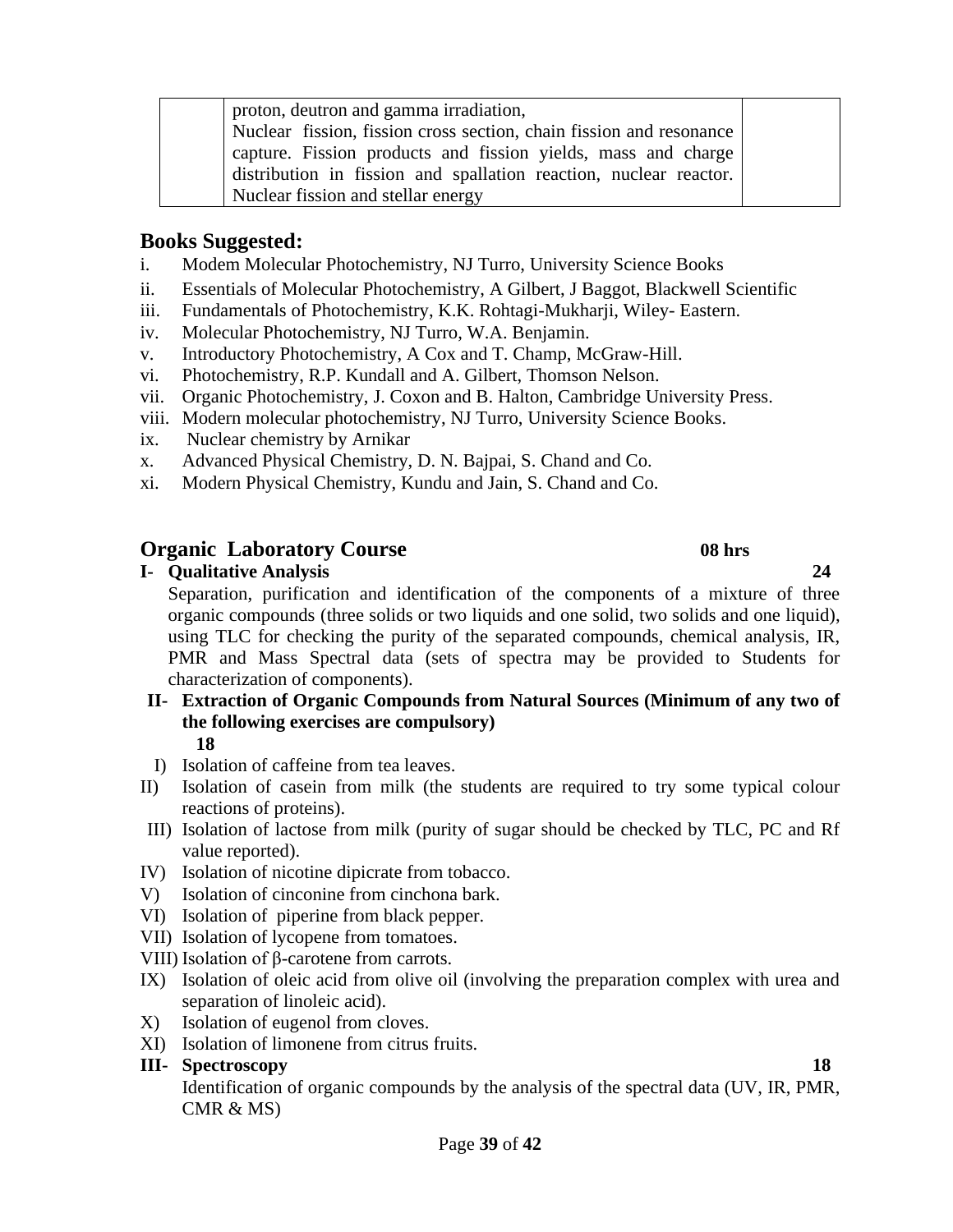#### **Note: Record(including test) 15; attendance 10;viva 15**

#### **Books suggested**

- i. Introduction to Organic Laboratory Techniques (Third Edition),DL Pavia,GM Lampman & GS Kriz, Saunders College Publishing, Philedelphia, New York.
- ii. Operational organic chemistry, A Laboratory Course, Second Edition, JW Lehman. Allyn & Bacon, Inc.Boston.
- iii. Microscale Organic experiments KL Willianson, DC Heath & Co Le. Xington.
- iv. Laboratory Manual of Organic Chemistry, RK Bansal, New age International, Delhi
- v. Vogel's Text book of quantitative Analysis, (revised), J.Bassett, R.C. Denney, G.H. Jeffery and J. Mendham, ELBS
- vi. Synthesis and Characterization of inorganic Compounds, W.L. Jolly, Prentice Hall
- vii. Experiments and Techniques in Organic Chemistry, D. Pasto, C. Johnson and M. Miller, Prentice Hall
- viii. Macroascale and Microscale Organic Experiments, K.L. Williamson and D.C. Heath.
- ix. Systematic Qualitative Organic Analysis, H. Middleton and Adward Arnold.
- x. Handbook of Organic Analysis, Qualitative and Quantitative, H. Clark and Adward Arnold
- xi. Vogel's Textbook of Practical Organic Chemistry, A.R. Tatchell, John Wiley.
- xii. Practical Physical Chemistry. A.M. James and F.E. Prichard, Longman.
- xiii. Findley's Practical Physical Chemistry, B.P. Levitt Longman.
- xiv. Experimental Physical Chemistry, R.C. Das and B. Behera, Tata McGraw Hill.

## **Physical Chemistry Lab course 08 hrs**

- 1. Study of complex formation by the following methods and determination of stability constant wherever practicable:
	- (a) Cryoscopy
	- (b) Electrical Methods
	- (c) E.M.F.
- 2. Determination of transport number.
- 3. Determination of liquid junction potential.
- 4. Determination of the charge on colloidal particle.
- 5. Determination of  $\lambda$ (max) of compounds and verification of Beer's law.
- 6. Validity of Langmuir's adsorption isotherm.
- 7. Determination of partial molar volume of solute.
- 8. Determination of the following thermodynamic parameters of a reaction
	- (a) Enthalpy of activation.
	- (b) Entropy of activation.
	- (c) Free energy change.
	- (d) Equilibrium constant.
	- (e) Frequency factor
- 9. Conductrometric determination of the equivalent conductivity at infinite dilution of a strong electrolyte.
- 10. Determination of the dissociation constant of a weak acid by conductivity method.
- 11. Conductrometric determination of the equivalent conductivity at infinite dilution of a weak electrolyte.
- 12. Validity of Ostwald's dilution law.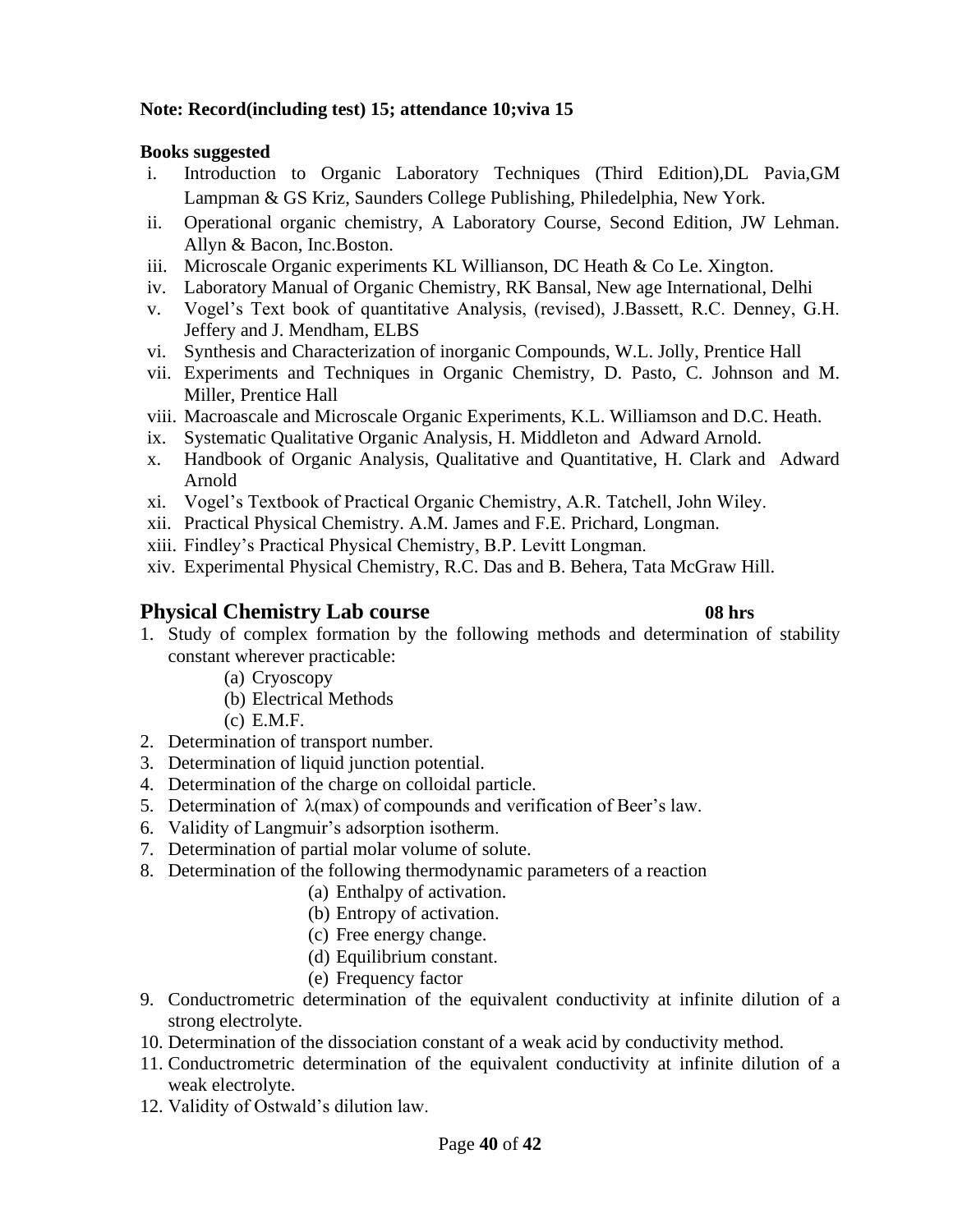13. Determination of the degree of dissociation/ association conductrometrically.

- 14. Determination of the formula of silver ammonia complex & copper ammonia complex.
- 15. Kinitetic Study of the primary salt effect
- 16. Determination of the velocity constant, order of the reaction and energy of activation for saponification of ethyl acetate by sodium hydroxide conductometrically.
- 17. Determination of pH by EMF.
- 18. Hydrolysis of the salts by cryoscopic method.
- 19. Determination of strengths of halides in a mixture potentiometrically.
- 20. Determination of the valency of mercurous ions potentiometrically.
- 21. Determination of the strength of strong and weak acids in a given mixture using a potentiometer/pH meter.
- 22. Verification of the law of photo-chemical equivalence.
- **Note: The candidates shall have to do a minimum of 10 experiments. Record (including test) 15; attendance 10; viva 15**

#### **Inorganic Chemistry Lab course 08 hrs**

- 1. Semimicro analysis of inorganic mixture for six radicals. 24
- 2. Analysis of ores, alloys and inorganic substances by qualitative and quantitative methods. 18

#### **Or**

Three component metal ion analysis (one volumetric and two gravimetric methods) 18

3. Preparation 18

Synthesis of selected inorganic compounds/ complexes and their characterization by IR, electronic spectra (UV & Visible), NMR, Mossbauer, ESR and magnetic susceptibility etc. measurements. Selection can be made from the following or any other from the existed literature.

(i) cis-and trans- isomers of  $[Co(en)_2Cl_2]$  Cl.

J. Chem. Soc., 1960, 4369.

(ii) Metal acetylacetonates:  $[Cr9acac)_3$ ]; Vanadyl acetylacetonate,  $[Cu(acac)_2, H_2O]$ etc.

Inorganic Synthesis, 1957, **5**, 130; **1**, 183.

(iii) Ferrocene

J. Chem. Edu., 1996, **43**, 73; 1976, 53, 730.

(iv) Cr(II) complexes:  $[Cr (H<sub>2</sub>O)<sub>6</sub>] (NO<sub>3</sub>)<sub>3</sub>$ .  $3H<sub>2</sub>O; [Cr(H<sub>2</sub>O)<sub>4</sub> Cl<sub>2</sub>] Cl.2 H<sub>2</sub>O;$  $[Cr(en)_3]Cl_3$ 

Inorg. Synth., 1972, 13, 184.

- $(v)$  Tin(IV) iodine, Tin(IV) choride, Tin(II) iodine. Inorg. Synth., 1953,4,119.
- (vi) Mixed valence dinuclear complexes of manganese (III, IV).
- (vii) Preparation of tripheny phosphine and its transition metal complexes.
- (viii) Reaction of Cr(III) with multidentate ligand, a kinetic experiment (visible spectra of Cr-EDTA complex).
	- J. Am. Chem Soc., 1953,75,5670.
- (ix) Other new synthesis reported in literature.
- $(x)$  Bromination of  $[Cr(\text{acac})_3]$ .
	- J. Chem. Edu., 1986,63,90.

#### Page **41** of **42**